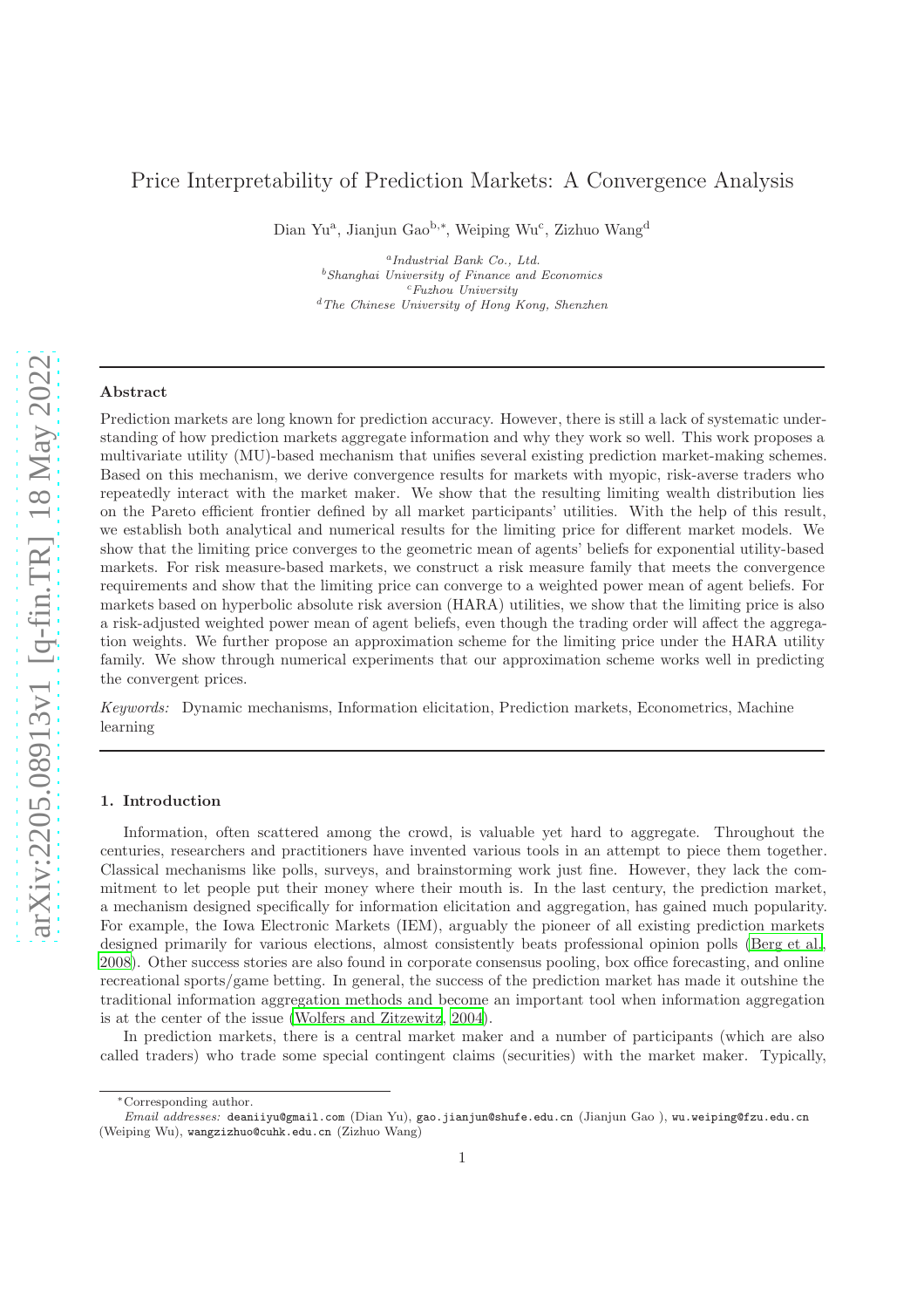these securities pay the holder a certain amount of reward if a given event occurs. Specifically, each trader has their own subjective beliefs, and by trading with the market maker, the trader obtains a gain in their expected utility (the expectation is taken over the final realization of the predicted event with respect to their own beliefs), while the market maker can elicit useful information through the trading to form a more accurate aggregate prediction. There are many ways to organize a prediction market, which leads to different trading protocols and market-making mechanisms. Often the design of the market-making mechanisms focuses on the liquidity of the market, the loss bound of the market maker, and efficient price computation. However, relatively few attempts have been made to study the evolutionary behavior of a prediction market — that is, how the trading position of each trader (suppose they can repeatedly interact with a market maker) will evolve in the long run. Also, what are the limiting behavior of the trading position and the price process? In this paper, we aim to complement the current analysis of prediction market in the literature by shedding light on the following questions.

- 1. Under what conditions can we expect a prediction market to reach a consensus? That is, when does the trading position of each trader converges? When does the price process converge?
- 2. If the trading position and the price sequence converge in the end, does the convergent point depend on the sequence of trading?
- 3. How to interpret the limiting price? What is the relation between such limiting price with each trader's belief and their risk attitude?

This paper aims to address these questions in a general and systematic manner. In particular, we consider a dynamic prediction market model with multiple securities, in which a finite number of myopic, risk-averse traders with heterogeneous beliefs interact with one market maker to optimize their welfare. In order to facilitate our analysis, we first introduce a multivariate utility (MU)-based mechanism that unifies the works of [Hanson \(2003\)](#page-17-2); [Chen and Pennock \(2012\)](#page-17-3); [Agrawal et al. \(2011](#page-17-4)) in a consistent framework. In particular, the framework assumes the market maker prices an incoming order based on a multivariate utility function. We show that this mechanism is equivalent to the classical cost-based market-making mechanism. However, it could help to significantly simplify the modeling and analysis of the underlying trading process. Then, based on the proposed MU-based framework, we propose a new method for establishing market convergence that subsumes and extends the results of both [Frongillo and Reid \(2015\)](#page-17-5) and [Sethi and Vaughan \(2016](#page-17-6)). We show that under mild conditions on the multivariate utility functions and the trading sequence, a prediction market (including all the participants' wealth level and the price sequence) can indeed converge. More importantly, we prove that the limiting wealth distribution lies on the efficient frontier of the utility levels of all participants. In other words, the resulting convergent point must be Pareto optimal, so that no mutually beneficial wealth reallocation is possible for any (sub)group of the participants. This result is fundamental to understanding the effectiveness of prediction markets. Moreover, it helps us bypass the difficulty of analyzing the transient behavior of the price dynamics but can instead examine the limiting price directly.

Even though we establish the convergence to Pareto optimality of the wealth distribution, the exact location on the efficient frontier of the limiting allocation, in general, may vary for different trading sequences. However, we find that for certain types of utility functions, the limiting price may be independent of the trading sequence. In particular, we study the convergence properties of two specific utility types, the exponential utility and risk measure-based utility. For the exponential utility-based market, we derive the analytical form of the price dynamics, and we show that the limiting price is the geometric mean of agents' beliefs. For the risk measure-based market, we provide an explicit way to construct risk measures that qualify the convergence requirements. More significantly, for a wide range of risk measures, we try and succeed in deriving the analytical form of limiting price, which takes forms of the weighted power mean of agent beliefs. Then, for the hyperbolic absolute risk aversion (HARA) utility family, which is commonly used in economic modeling, we provide an approximate limiting price formula, which suggests that the initial budget and risk aversion are the key factors in forming the limiting price. Our preliminary numerical experiment shows that such a pricing formula is markedly more accurate than the approximate formula proposed by [Sethi and Vaughan \(2016\)](#page-17-6), which does not account for the influence of risk aversion.

To summarize, the contribution of this paper is several-fold. First, we propose a MU-based mechanism for market-making, which unifies many existing frameworks and enjoys some advantages for analysis. Second,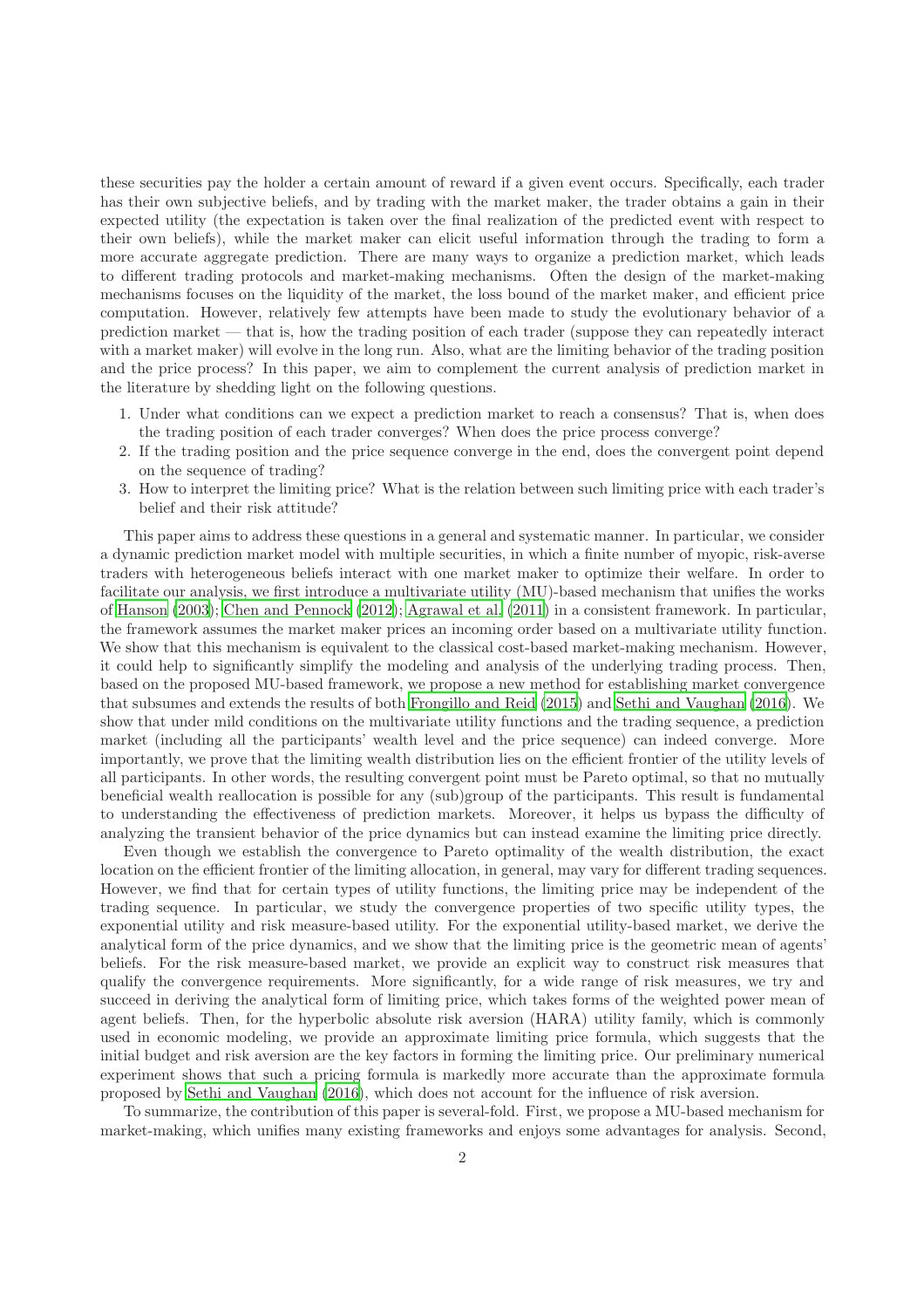we identify conditions under which the market state and price sequences converge, and prove that the convergent point must be a Pareto optimal point on the efficient frontier of the market participants' utility. Third, for exponential utility and risk measure-based utility functions, we obtain explicit ways to calculate the convergent prices, which show that the limiting prices are indeed an aggregation of beliefs of all traders. Finally, we propose effective heuristics to approximate the convergent prices for HARA utility functions, and the approximation scheme outperforms similar attempts in the literature. Overall, we believe our work provides meaningful insights into the prediction market literature by answering some fundamental questions about the properties of the market dynamic. We hope that our work can serve as a useful step towards a deeper understanding of prediction markets.

This paper is organized as follows. In the remainder of this section, we review related literature. In Section [2,](#page-3-0) we first introduce the market model and market maker's pricing mechanism. Particularly, we introduce the multivariate utility (MU)-based mechanism. In Section [3,](#page-7-0) we present the general convergence result. In Section [4,](#page-9-0) we study the exponential utility-based market and the risk measure-based market. We then explore the HARA utility-based market in Section [5.](#page-12-0) We conclude the paper in Section [6.](#page-16-0)

#### 1.1. Related Studies

Prediction markets have gained much interest in the research community in the past few decades due to their effectiveness in eliciting and aggregating information. In prediction markets, a central market maker interacts with the traders to provide liquidity to the market. For such a market maker, the design of market-making mechanism is of central importance. In the literature, various market-making mechanisms have been proposed. Hanson in his series of works [Hanson \(2003,](#page-17-2) [2007\)](#page-17-7) transforms classic proper scoring rule into a sequential mechanism called the market scoring rules (MSR). MSR can be implemented as a cost function-based mechanism, in which the price of any order is determined by a cost function (e.g., see, [Chen and Vaughan 2010](#page-17-8), [Abernethy et al. 2013\)](#page-17-9). [Chen and Pennock \(2012](#page-17-3)) further propose a univariate utility function-based framework to regulate automated market maker's pricing rule. Unlike MSR, the participants in these markets submit market orders instead of subjective beliefs directly, which is more convenient in real implementation. [Agrawal et al. \(2011](#page-17-4)) propose the sequential convex pari-mutuel mechanisms, which allows the market to accept the limit orders. All these mechanisms share some common desirable features: They provide liquidity to the market by maintaining a uniformly zero bid-ask spread; absence of arbitrage is guaranteed as no trade can record a net positive return regardless of what state materializes, and all of them are exposed to bounded worst-case loss under certain conditions. Partial equivalence among these mechanisms is established in [Agrawal et al. \(2011\)](#page-17-4); [Chen and Pennock \(2012\)](#page-17-3); [Chen and Vaughan \(2010\)](#page-17-8).

In prediction markets, the price generated by the trading serves as a predictor of the future event. The normalized price can be viewed as the market probability, i.e., the aggregate likelihood for a certain event to occur [\(Manski 2006](#page-17-10)). Some further questions arise, such as whether these mechanisms ensure the convergence of price, and if it does, what exactly it converges to, and how to interpret these limiting prices. There are generally two streams of studies in this aspect. One is characterized by a common prior and heterogeneous information. [Ostrovsky \(2012\)](#page-17-11) and [Iyer et al. \(2014](#page-17-12)) find that with all participants being risk-neutral or risk-averse, prices converge to a common posterior. These findings are consistent with the famous theorem established by [Aumann \(1976\)](#page-17-13), claiming that people who share a common prior must have a common posterior if all posteriors are common knowledge, or in short, people cannot agree to disagree.

The second stream is characterized by heterogeneous priors but common information. Heterogeneous priors are information in a broader sense, and it is these heterogeneous perspectives that a prediction market wishes to effectively aggregate. [Manski \(2006\)](#page-17-10) shows that under a static market setting, the famous favorite-longshot bias emerges as a result of the market equilibrium. [Gjerstad and Hall \(2005\)](#page-17-14) find that the bias still exists when traders are risk-averse. However, [Wolfers and Zitzewitz \(2006\)](#page-17-15) and [Pennock](#page-17-16) [\(1999](#page-17-16)) show that the market equilibrium coincides with the wealth-weighted average of trader's beliefs when traders are risk-averse with logarithm utility. Most of the aforementioned works [\(Manski, 2006;](#page-17-10) [Wolfers and Zitzewitz, 2006;](#page-17-15) [Gjerstad and Hall, 2005\)](#page-17-14) are essentially based on Arrow-Debreu equilibrium theory (see, e.g., [Mas-Colell et al. 1995\)](#page-17-17). [Frongillo and Reid \(2015\)](#page-17-5) take a dynamic approach to the market process. Using risk measure to model trader preference and supposing that a trader is randomly sampled to trade with a cost function-based market maker in each round, they show that the dynamic trading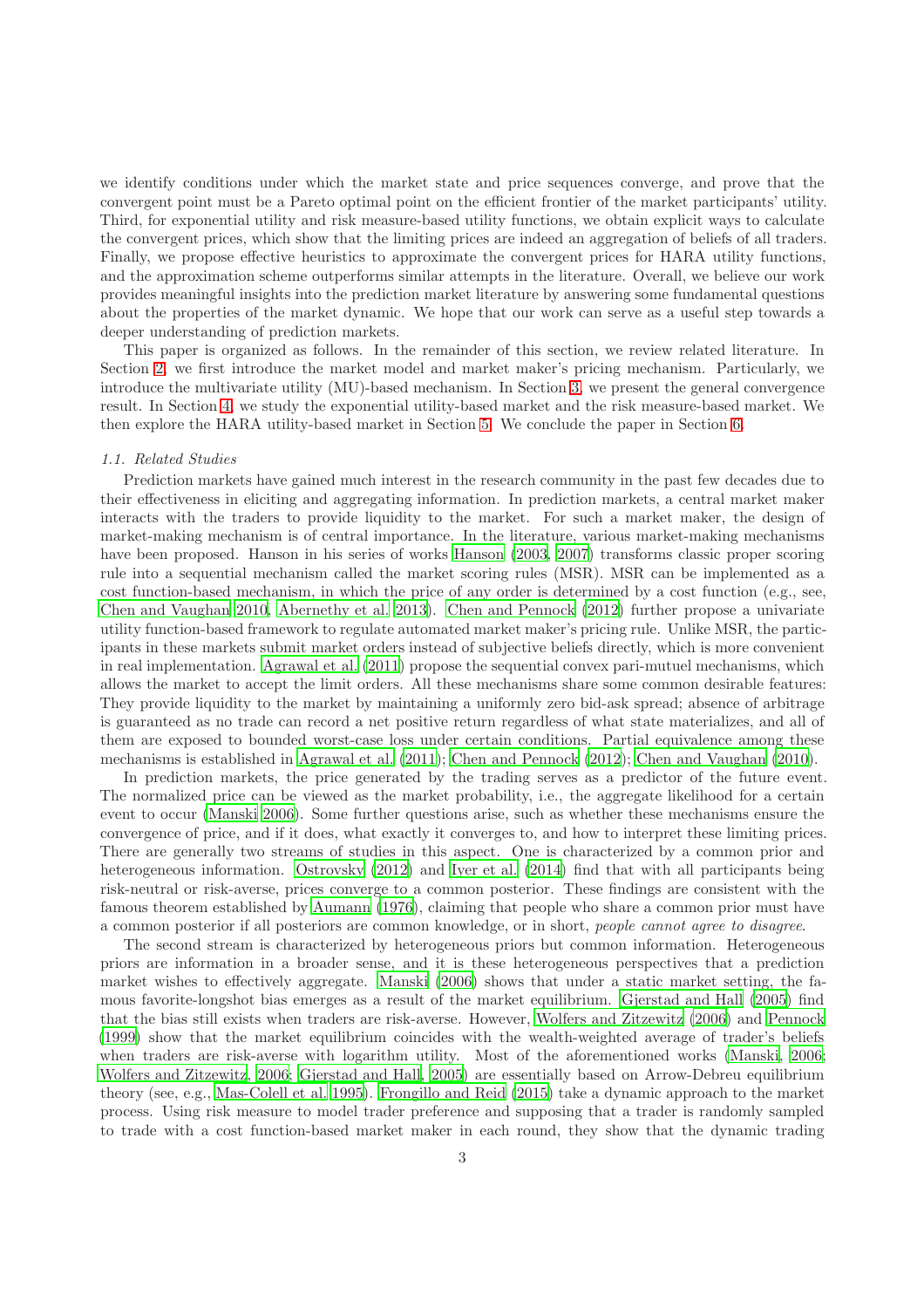process resembles a machine learning algorithm that attempts to minimize aggregate risk. They establish the convergence of such a trading process via a coordinate descent algorithm. However, the approach of [Frongillo and Reid \(2015\)](#page-17-5) relies on the assumption that both trader and market maker are modeled by risk measures, so that there is a uniform global objective as the sum of trader and market maker risk measures that is sequentially optimized during the trading process. Such a uniform global objective no longer exists when the utility becomes strictly concave, therefore the coordinate descent algorithm used to establish convergence is no longer applicable. [Sethi and Vaughan \(2016\)](#page-17-6) prove the convergence of a binary prediction market with strictly concave trader utility by directly investigating the asymptotic behavior of price dynamic (price is completely characterized by one of the two assets due to market completeness) and their simulation shows that the market price eventually converges to a stationary price which can be approximately interpreted as the initial wealth-weighted average beliefs. However, their convergence approach does not generalize to markets with multiple securities due to the lack of a complete ordinal relation on higher-dimensional vectors.

In addition, there have also been many studies of the properties of prediction market under specific types of utility functions. For example, [Abernethy et al. \(2014\)](#page-17-18) study the equilibrium properties of a market with traders who have expected exponential utility, and whose beliefs are drawn from exponential family distributions. [Carvalho \(2017\)](#page-18-0) shows that in a binary prediction market operated by logarithm scoring rulebased market maker, when the traders are risk-neutral and uniformly constrained by the same budget limit, the market price will converge to the median belief of the traders if the number of traders is odd. [Tarnaud](#page-18-1) [\(2019](#page-18-1)) studies the asymptotic properties of a binary prediction market with logarithm scoring rule-based market maker and two traders. He finds that the reporting behavior of these two traders will eventually stabilize under suitable conditions. Another notable study by [Frongillo et al. \(2015\)](#page-18-2) have constructed a mechanism to aggregate predictions from multiple sources while accounting for the *confidence level* of each agent.

Overall, this work differs from the previous works by presenting a general and systematic analysis of trading position and price convergence. Particularly, we study general conditions under which such convergence is warranted and establish the properties of the converging point. Moreover, we present explicit solution to the convergent points for several common classes of utility functions. Therefore, our work complements the literature by presenting a more comprehensive convergence analysis for prediction markets.

Notations: Throughout the paper, the following notations will be used. Vector is denoted by the boldface letter. For example,  $\mathbf{x} = (x_1, ..., x_n) \in \mathbb{R}^n$  means that  $\mathbf{x}$  is a column vector,  $\mathbf{x}^T$  is the transpose of **x** and  $x^T y$  is the inner product for  $x, y \in \mathbb{R}^n$ . Let **e** and **0** be the all-one and all-zero vectors in proper dimension, respectively. Given  $y, x \in \mathbb{R}^n$ , notation  $y \ge x$  means that  $y_i \ge x_i$ , for all i and  $y > x$  means that  $y \geq x$  and there exists i such that  $y_i > x_i$ . Notations  $\operatorname{recc}(\mathcal{A})$  and  $\operatorname{recc}(F)$  denote the *recession cone* of convex set A and convex function F, respectively (see [Bertsekas et al. 2003](#page-18-3)). The domain of function  $F(\cdot)$ is denoted by  $\textbf{dom}(F)$  and the probability simplex is denoted by  $\Theta_n := \{(q_1, \ldots, q_n) \in \mathbb{R}^n_+ \mid \sum_{i=1}^n q_i = 1\}$ where  $\mathbb{R}_+$  denotes the set of nonnegative real numbers.

### <span id="page-3-0"></span>2. Market Model and Trading Process

In this section, we introduce the basic market model. Let  $\{1, 2, ..., I\}$  be the state space of  $I \geq 2$ mutually exclusive and exhaustive outcomes. Each state  $i \in \{1, 2, \ldots, I\}$  represents the outcome of an Arrow-Debreu security whose payment is 1 dollar if state  $i$  is true. These types of securities are traded in a prediction market, which is centrally organized by a market maker. There are in total  $J > 1$  traders in the market and the traders interact with the market maker repeatedly at time  $t = 0, 1, 2, \ldots$  We use  $W_t \in \mathbb{R}$ and  $\mathbf{Q}_t \in \mathbb{R}^I$  to denote the market maker's wealth and the outstanding securities position (i.e., the number of securities already sold) at time  $t = 0, 1, 2, \ldots$ , respectively. At the initial time  $t = 0$ , the market maker's initial wealth is  $W_0 > 0$ , and the initial outstanding security level is  $\mathbf{Q}_0 = \mathbf{0}$ . For the j-th trader, we use  $w_{j,t} \in \mathbb{R}$  and  $\mathbf{q}_{j,t} \in \mathbb{R}^I$  to denote the trader's wealth position and the security position at time  $t = 0, 1, 2, \ldots$ respectively. The j-th trader's initial wealth position is  $w_{j,0} > 0$  and the initial securities position is  $\mathbf{q}_{j,0} = \mathbf{0}$ . (The assumption that  $\mathbf{Q}_0 = \mathbf{q}_{i,0} = \mathbf{0}$  is without loss of generality.).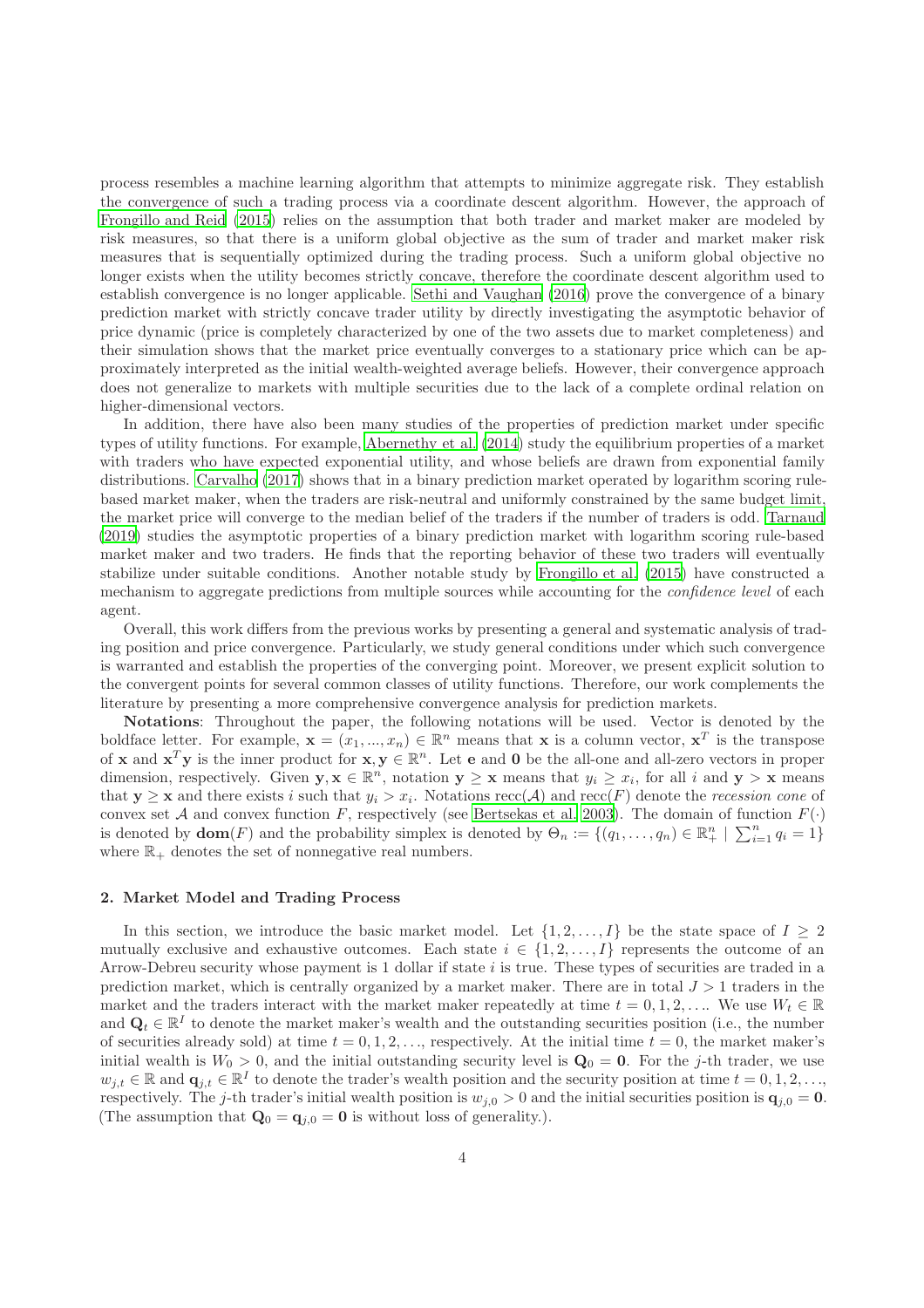At each time t, there is one trader who interacts with the market maker (we will specify the order of arrivals of the traders in later discussions). The trader submits an order denoted by  $\Delta \mathbf{q} = (\Delta q_1, \dots, \Delta q_I) \in$ R<sup>I</sup>. Note that ∆q represents a bundle of securities. Taking the outcome of a football match as an example, the new order could be  $\Delta \mathbf{q} = (2, 1, -1)$ , which represents 2 shares of buying order on "win", 1 share of buying order on "loss" and 1 share of selling order on "tie". At any time t, if the j-th trader pays  $\Delta w$  to the market marker (if  $\Delta w$  is negative, then it means the trader is paid  $-\Delta w$  by the market maker) and buys  $\Delta q$  share of security, then the market state is updated as follows:

$$
\text{Trader } j \colon \begin{cases} w_{j,t+1} = w_{j,t} - \Delta w \\ \mathbf{q}_{j,t+1} = \mathbf{q}_{j,t} + \Delta \mathbf{q} \end{cases}, \qquad \text{Market Maker: } \begin{cases} W_{t+1} = W_t + \Delta w \\ \mathbf{Q}_{t+1} = \mathbf{Q}_t + \Delta \mathbf{q}. \end{cases} \tag{1}
$$

As for the other traders, their wealth and security position keep unchanged, i.e.,  $w_{k,t+1} = w_{k,t}$  and  $\mathbf{q}_{k,t+1} =$  $q_{k,t}$ , for  $k \neq j$ .

We then focus on the market marker's pricing rule. To price an order  $\Delta q \in \mathbb{R}^I$ , the market maker adopts a multivariate-utility (MU)-based mechanism described as follows. We assume that the market marker has an MU function denoted by  $U(\cdot): \mathbb{R}^I \to \mathbb{R}$ , which maps the net wealth position  $\mathbf{y}_t := W_t \mathbf{e} - \mathbf{Q}_t \in \mathbb{R}^I$  to some real value. We call  $y_t$  the net wealth position because it represents all the possible wealth level if the final state is revealed at time  $t$ . Similar to the utility-based pricing mechanism in Chen and Pennock  $(2012)$ , the price of the order  $\Delta q$  is determined by solving the following optimization problem:

<span id="page-4-3"></span><span id="page-4-0"></span>
$$
\mathcal{P}_{\text{cmin}}(\Delta \mathbf{q}): \quad \min_{\Delta w} \quad \Delta w
$$
\n
$$
\text{Subject to: } U\big((W_t + \Delta w) \cdot \mathbf{e} - (\mathbf{Q}_t + \Delta \mathbf{q})\big) \ge U(W_0 \mathbf{e}),
$$
\n
$$
(W_t + \Delta w) \cdot \mathbf{e} - (\mathbf{Q}_t + \Delta \mathbf{q}) \in \text{dom}(U).
$$
\n
$$
(2)
$$

The minimizer of problem  $\mathcal{P}_{\text{cmin}}(\Delta q)$  is the price of the order  $\Delta q$ . Constraint [\(2\)](#page-4-0) can also be written as  $U(\mathbf{y}_t + (\Delta w \cdot \mathbf{e} - \Delta \mathbf{q})) \geq U(W_0 \mathbf{e}),$  which means that the utility of the updated net wealth position is no less than that of the initial state. This is consistent with the utility-preserving property proposed in [Chen and Pennock \(2012\)](#page-17-3), i.e., the market maker tries to find the lowest possible charge for the order  $\Delta q$ such that the post-trade utility level is no less than the initial level. To ensure the above pricing problem is well-posed, throughout this paper, we assume  $U(\cdot)$  satisfies the following assumptions. (In our paper, we call a multivariate function  $F(\cdot): \mathbb{R}^I \to \mathbb{R}$  monotonically increasing, if and only if for any  $y, \hat{y} \in \text{dom}(F)$ , if  $y \ge \hat{y}$ , then  $F(y) \ge F(\hat{y})$  and inequality holds strictly when  $y > \hat{y}$ .

<span id="page-4-1"></span>**Assumption 2.1.**  $U(\cdot)$  satisfies the following conditions: (i) it is continuous, concave and  $dom(U)$  is convex with  $\mathbf{e} \in \text{recc}(\text{dom}(U));$  (ii) it is monotonically increasing.

In Assumption [2.1,](#page-4-1) the requirement  $e \in \text{recc}(\text{dom}(U))$  means that the utility is well-defined even if the wealth goes to infinity. Other conditions are intuitive and are quite natural for utility functions.

Under Assumption [2.1,](#page-4-1) it can be verified that the MU-based pricing rule satisfies the axioms proposed in [Abernethy et al. \(2013](#page-17-9)) which are the general requirements for a reasonable pricing mechanism. In addition, it has several nice properties. For example, it is responsive to any finite order with a unique price; it does not admit arbitrage opportunities due to surebets; it has finite worst-case loss (if some mild conditions are imposed). Indeed, it can be proved that the MU-based mechanism is equivalent to existing mechanisms such as the market scoring rules and the cost function-based mechanism. We have the following result whose proof is referred to [Appendix B.2.](#page-29-0)

<span id="page-4-2"></span>Proposition [2.1](#page-4-1). An MU mechanism with a utility function satisfying Assumption 2.1 is equivalent with a cost function-based mechanism with a corresponding cost function. Furthermore, if an MU mechanism suffers bounded loss under worst-case scenario, then the underlying utility can induce a proper scoring rule. Conversely, any proper scoring rule can induce an MU mechanism that has bounded worst-case loss.

In this work, we adopt the MU-based pricing rule in our analysis. The reasons are several-fold. First, the MU-based mechanism is an extension of the conventional expected-utility based-mechanism [\(Chen and Pennock,](#page-17-3)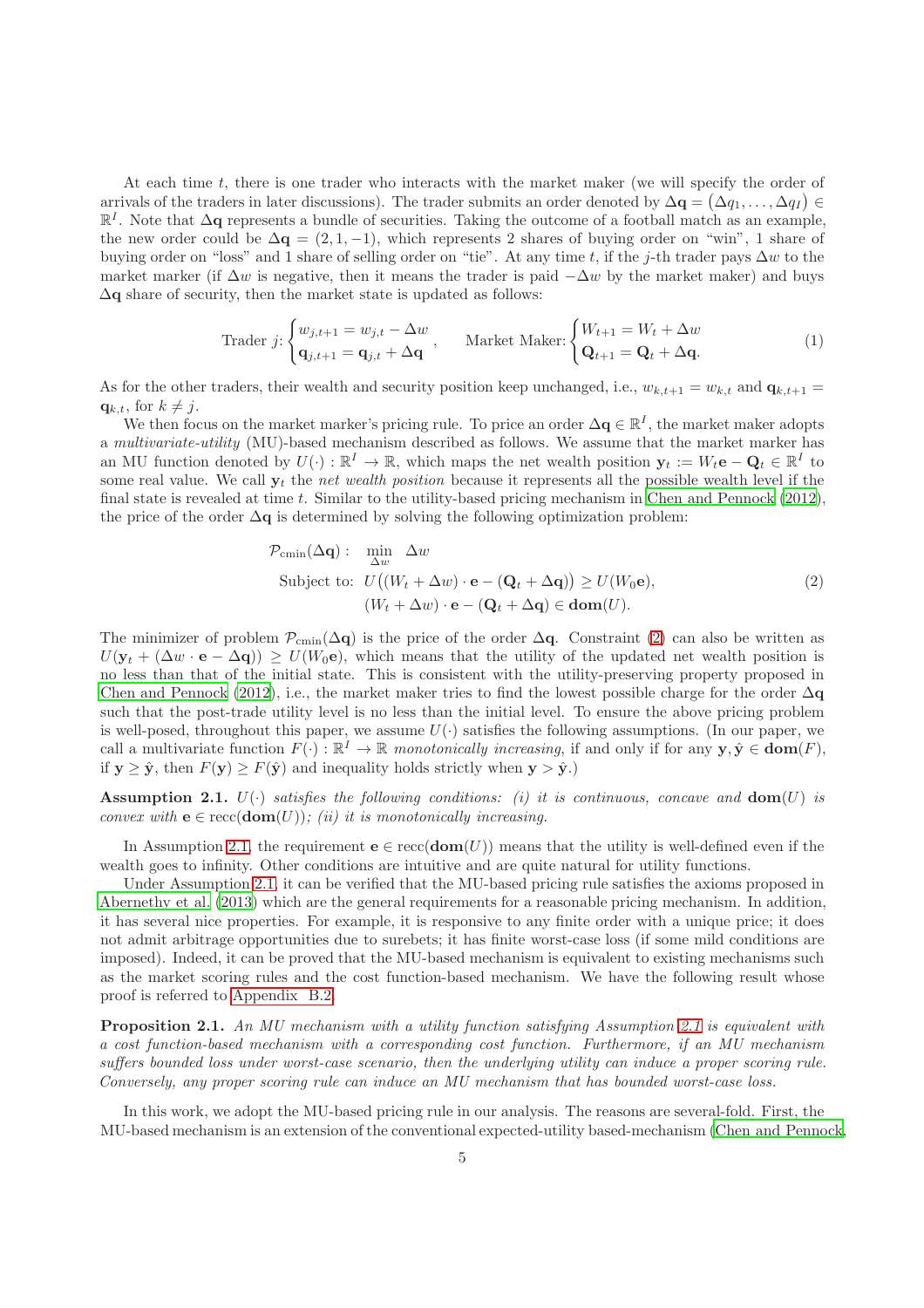[2012](#page-17-3)). Admittedly, according to Proposition [2.1,](#page-4-2) the MU mechanism and the cost function formulation are theoretically equivalent to each other. However, the MU formulation enjoys some advantages that could make it more favorable in practice. Specifically, we note that a valid cost function requires an additional translation invariance property, which sometimes makes the construction of cost function not easy because together with the convexity requirement this will need the cost function to be convex but not strictly convex. Indeed, often it is not an easy task to construct a valid cost function in analytical form: The most convenient way would be to define a cost function numerically via a acceptance set (Föllmer and Schied, 2011). Another way would be to define a cost function via a *dual representation* (Föllmer and Schied, [2011\)](#page-18-4), but such formulation requires solving a constrained optimization problem whenever a new order is submitted. In contrast, the MU-based utility formulation basically only requires the function to be *concave* and monotone, and the pricing under the MU formulation is a simple line search. Second, comparing with the cost function-based pricing rule [\(Chen and Pennock](#page-17-3), [2012;](#page-17-3) [Abernethy](#page-17-9) et al., [2013\)](#page-17-9) and the market-scoring rule [\(Hanson, 2003](#page-17-2)), the MU-based mechanism could explicitly incorporate the risk preferences and the heterogeneous beliefs of all participants in a unified framework, which enables us to explore how these heterogeneous factors affect the final prices of these securities. More importantly, as we will show later, the MU-based mechanism provides a tractable way to study the convergence property of prices generated by a dynamic trading process.

There are several ways to choose the MU-function  $U(\cdot)$ . Among them, one is based on the classic expected utility theory (EUT) [\(Chen and Pennock, 2012\)](#page-17-3). That is, given  $\mathbf{y} = (y_1, \ldots, y_I) \in \mathbb{R}^I$ , the MU function is  $U(\mathbf{y}) = \sum_{i=1}^{I} \pi_i u(y_i)$  where  $\{\pi_i\}_{i=1}^{I}$  is a probability measure and  $u(\cdot) : [0, +\infty) \to \mathbb{R}$  is a conventional scalar-valued concave utility function. Another choice of  $U(\cdot)$  is based on the perspective of  $convex\ risk\ measure$  (see, e.g., Föllmer and Schied 2011; [Hu and Storkey 2014;](#page-18-5) [Frongillo and Reid 2015\)](#page-17-5), i.e.,  $U(\mathbf{y}) = -\rho(\mathbf{y})$  where  $\rho(\cdot) : \mathbb{R}^I \to \mathbb{R}$  is a function that satisfies conditions for a convex risk measure including monotonicity, convexity and translation invariance. In addition to these choices that are connected to classical formulations, one can choose the MU function to be any function that satisfies Assumption [2.1.](#page-4-1) In particular, in [Appendix B,](#page-28-0) we show examples in which the MU functions can go beyond the EUT framework or the convex risk measures. Throughout this paper, for the sake of generality, we consider a general  $U(\cdot)$ unless otherwise specified.

On the trader's side, we assume that each trader  $j \in \{1, \ldots, J\}$  also adopts an MU function. That is, each trader j uses  $V_j(\cdot) : \mathbb{R}^I \to \mathbb{R}$  to evaluate his/her net wealth position. Following the spirit of [Sethi and Vaughan \(2016\)](#page-17-6), the j-th trader solves the following problem to decide the amount of securities to trade,

<span id="page-5-0"></span>
$$
\bar{\mathcal{P}}_j(w_{j,t}, \mathbf{q}_{j,t}) := \max_{\Delta \mathbf{q}, \ \Delta w} V_j((w_{j,t} - \Delta w) \cdot \mathbf{e} + (\mathbf{q}_{j,t} + \Delta \mathbf{q}))
$$
\nsubject to  $\Delta w = \arg \min_{w \in \mathbb{R}} \{ w \mid U((W_t + w) \cdot \mathbf{e} - (\mathbf{Q}_t + \Delta \mathbf{q})) \ge U(W_0 \mathbf{e}),$ \n
$$
(W_t + w) \cdot \mathbf{e} - (\mathbf{Q}_t + \Delta \mathbf{q}) \in \text{dom}(U),
$$
\n
$$
(w_{j,t} - w) \cdot \mathbf{e} + (\mathbf{q}_{j,t} + \Delta \mathbf{q}) \in \text{dom}(V_j) \}.
$$
\n(3)

In this problem, the expression  $(w_{j,t} - \Delta w) \cdot \mathbf{e} + (\mathbf{q}_{j,t} + \Delta \mathbf{q})$  in the objective function represents the j-th trader's net wealth position after the current trading. Problem  $\bar{P}_j(w_{j,t}, \mathbf{q}_{j,t})$  can be viewed as a bi-level optimization problem. It fully characterizes all the information in the one round of trading, i.e., the size of the order  $\Delta q$  is determined by the upper level problem, and the payment of the order  $\Delta q$ , is determined by the subproblem in constraint [\(3\)](#page-5-0). The lower level subproblem in constraint [\(3\)](#page-5-0) is nothing but the problem  $\mathcal{P}_{\text{cmin}}(\Delta q)$ . To guarantee the whole trading process is well defined, we impose the following conditions for  $V_i(\cdot), j = 1, \ldots, J.$ 

<span id="page-5-2"></span>**Assumption 2.2.** Each  $V_j(\cdot)$  satisfies the following conditions: (i) it is continuous and strictly concave for non-equivalent wealth vectors<sup>[1](#page-5-1)</sup>; (ii)  $dom(V_j)$  is convex with  $\operatorname{recc}(V_j) \subseteq \mathbb{R}^I_+$  and  $e \in \operatorname{recc}(dom(V_j))$ ; (iii) it

<span id="page-5-1"></span><sup>&</sup>lt;sup>1</sup>We call  $\mathbf{y} \in \mathbb{R}^I$  and  $\mathbf{x} \in \mathbb{R}^I$  are equivalent wealth, if and only if  $\mathbf{y} = \mathbf{x} + t \cdot \mathbf{e}$  for some  $t \in \mathbb{R}$ . Strictly concavity of non-equivalent wealth means that, for any  $\mathbf{x}, \mathbf{y} \in \text{dom}(V_j)$  who are not equivalent wealth vectors, it has  $V_j(\alpha \mathbf{x} + (1 - \alpha)\mathbf{y}) >$  $\alpha V_i(\mathbf{x}) + (1 - \alpha)V_i(\mathbf{y})$  for any  $\alpha \in (0, 1)$ .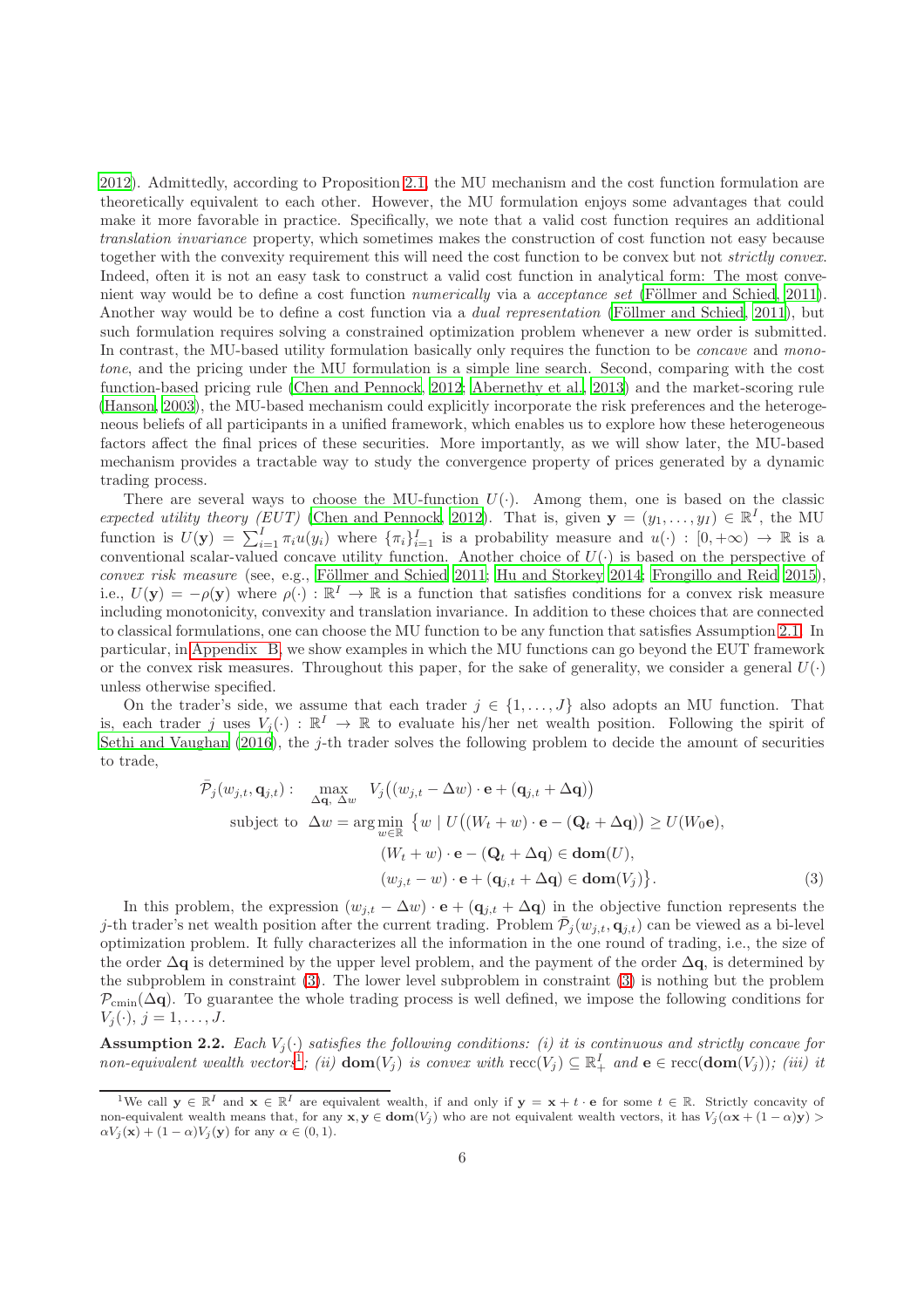# is monotonically increasing.

Assumption [2.2](#page-5-2) is similar to Assumption [2.1](#page-4-1) except that it requires  $V_i(\cdot)$  to be strictly concave except along the direction e. This condition is necessary to establish trading process convergence in the later part of this paper. Note that this assumption is weaker than global strict concavity, and it can accommodate risk measure-based MU function, which is linear along direction e.

Although using the state  $\{w_{j,t}, \mathbf{q}_{j,t}\}$  could fully represent the trading process, it is complicated to study the convergence of the trading process by solving problem  $\bar{P}_j(w_{j,t}, \mathbf{q}_{j,t})$  directly. It turns out that it is more convenient to use the net wealth position to characterize the trading process. Specifically, at time t, let  $\mathbf{x}_{j,t}$ and  $y_t$  be the j-th trader's and the market maker's net wealth position, respectively. We have

j-th trader: 
$$
\mathbf{x}_{j,t} = (x_{1,j,t}, \dots, x_{I,j,t}) = w_{j,t} \cdot \mathbf{e} + \mathbf{q}_{j,t},
$$
  
Market maker:  $\mathbf{y}_t = (y_{1,t}, \dots, y_{I,t}) = W_t \cdot \mathbf{e} - \mathbf{Q}_t.$ 

At time  $t = 0$ , it has  $\mathbf{x}_{j,0} = w_{j,0}e$  and  $\mathbf{y}_0 = W_0e$ . In each round of trading, if the size of the order is  $\Delta \mathbf{q}$ and price is  $\Delta w$ , the variation of the market maker's wealth vector is denoted by  $z = (z_1, z_2, \ldots, z_I) :=$  $-\Delta w \cdot \mathbf{e} + \Delta \mathbf{q}$ . Using the net wealth position vectors, dynamics [\(1\)](#page-4-3) can be simplified as  $\mathbf{x}_{i,t+1} = \mathbf{x}_{i,t} + \mathbf{z}$  if the j-th trader interacts with the market at time t, and  $\mathbf{x}_{k,t+1} = \mathbf{x}_{k,t}$  for  $k \neq j$ , together with the market maker's updating rule,  $y_{t+1} = y_t - z$ . Note that, the total wealth of the market satisfies the following condition:

<span id="page-6-0"></span>
$$
\mathbf{y}_t + \sum_{j=1}^J \mathbf{x}_{j,t} = \sum_{j=1}^J \mathbf{x}_{j,0} + \mathbf{y}_0 = w_0^{all} \mathbf{e},\tag{4}
$$

for all  $t = 0, 1, \ldots$ , where  $w_0^{all} \doteq \sum_{j=1}^J w_{j,0} + W_0$ . Equation [\(4\)](#page-6-0) suggests that the total net wealth position in the market maintains at a constant level throughout the trading process.

Using the wealth vectors  $\mathbf{x}_{j,t}$  and  $\mathbf{y}_t$ , the utility preserving property [\(2\)](#page-4-0) can be expressed as  $U(\mathbf{y}_t - \mathbf{z}) \geq$  $U(W_0e)$ . This formulation motivates us to consider an equivalent formulation of the j-th trader's decision problem:

$$
\mathcal{P}_j(\mathbf{x}_{j,t}) : \max_{\mathbf{z} \in \mathbb{R}^I} V_j(\mathbf{x}_{j,t+1}) = V_j(\mathbf{x}_{j,t} + \mathbf{z})
$$
  
Subject to:  $U(\mathbf{y}_t - \mathbf{z}) \ge U(W_0 \mathbf{e}),$   

$$
\mathbf{y}_t - \mathbf{z} \in \text{dom}(U), \ \mathbf{x}_{j,t} + \mathbf{z} \in \text{dom}(V_j),
$$
 (5)

for given  $\mathbf{x}_{j,t}$  and  $\mathbf{y}_{j,t}$  satisfying [\(4\)](#page-6-0). The following result establishes equivalence between problems  $\mathcal{P}_j(\mathbf{x}_{j,t})$ and  $\bar{\mathcal{P}}_j(w_{j,t}, \mathbf{q}_{j,t})$  in the sense of the optimal solutions.

<span id="page-6-2"></span>**Proposition 2.2.** Under Assumptions [2.1](#page-4-1) and [2.2,](#page-5-2) problem  $\mathcal{P}_j(\mathbf{x}_{j,t})$  admits a unique solution  $\mathbf{z}^*$ . Furthermore, any feasible solution  $\{\Delta w^*, \Delta q^*\}$  of problem  $\bar{\mathcal{P}}_j(w_{j,t}, q_{j,t})$  satisfying  $\Delta q^* - \Delta w^* e = \mathbf{z}^*$  is an optimal solution of  $\bar{\mathcal{P}}_j(w_{j,t}, \mathbf{q}_{j,t})$ .

The above result suggests that  $\mathcal{P}_i(\mathbf{x}_{i,t})$  captures all the essence of market evolution encoded in the original problem  $\bar{\mathcal{P}}_j(w_{j,t}, \mathbf{q}_{j,t})$ . It greatly simplifies the original market process characterized by  $w_{j,t}, \mathbf{q}_{j,t}$ ,  $W_t$  and  $\mathbf{Q}_t$  with the pricing problem  $\bar{\mathcal{P}}_j(w_{j,t}, \mathbf{q}_{j,t})$ . Therefore, in the consequent analysis, we focus on the formulation  $\mathcal{P}_i(\mathbf{x}_{i,t})$ 

Remark 2.1. In practical application, the traders often have the no-bankruptcy restriction, i.e., there could be constraint  $\mathbf{x}_{i,t} \geq 0$  for all t and  $j = 1, \ldots, J$ . If no-bankruptcy constraints are included in problem  $\mathcal{P}_i(\mathbf{x}_{i,t})$ , we denote the corresponding problem as  $\mathcal{P}_j^+(\mathbf{x}_{j,t})$ .

To facilitate analysis, we make an additional assumption throughout this paper.

<span id="page-6-1"></span>Assumption 2.3. U and  $V_j$ ,  $j = 1, \ldots, J$  are continuously differentiable.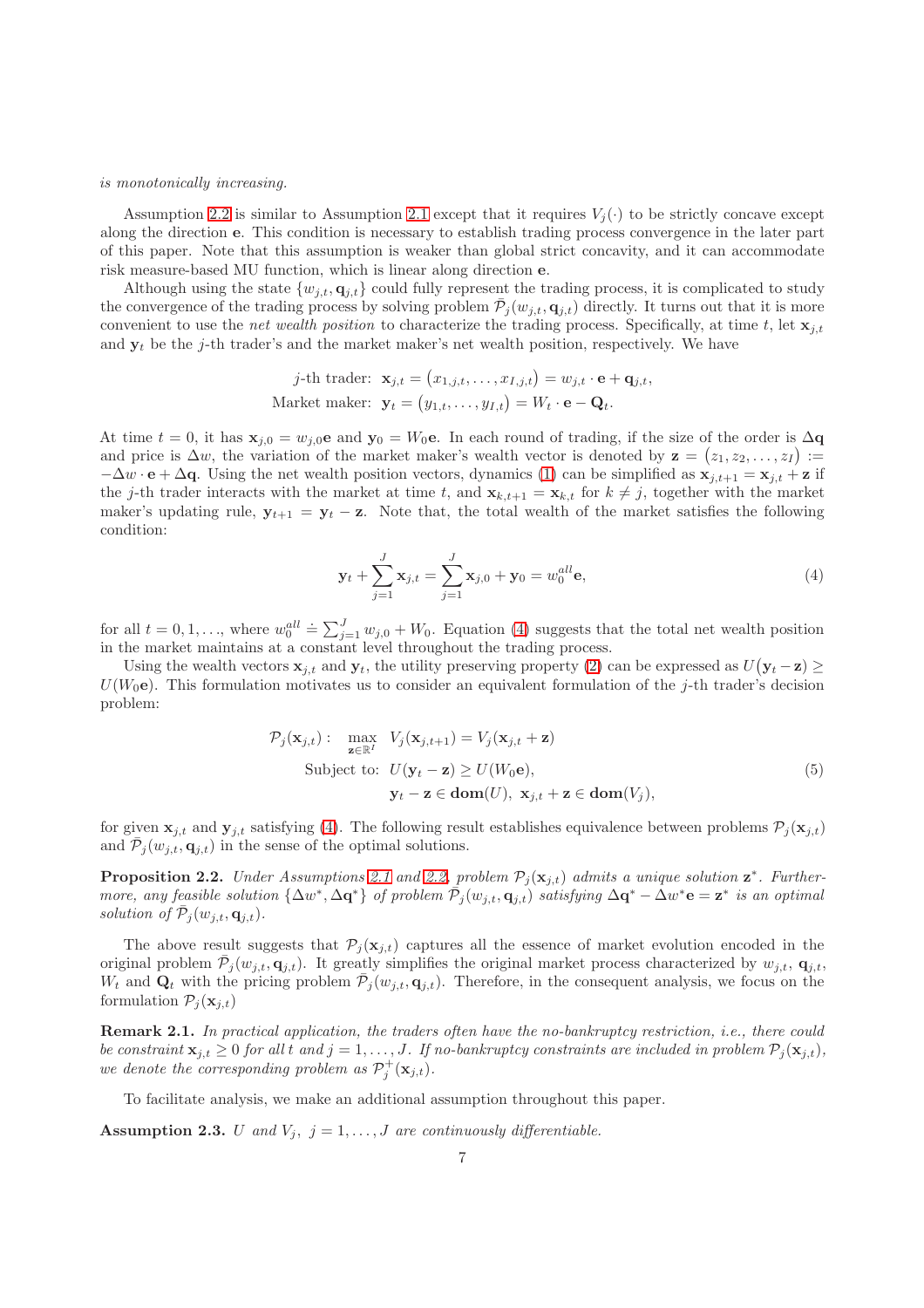Before we analyze the convergence property, we discuss how to compute the instantaneous prices of the securities under the MU-based mechanism. The instantaneous prices of the securities can be viewed as an integrated forecast of the corresponding event (see, e.g., [Wolfers and Zitzewitz 2004\)](#page-17-1). We only focus on one round of trading at time t with a given state variable  $y_t$ . To simplify the notation, we drop the subscript t of  $y_t$  and let  $y = (y_1, y_2, \dots, y_I)$ . The *instantaneous price* of each security is defined as the marginal cost per share for purchasing an infinitesimal quantity of this security. The instantaneous price of the i-th security,  $i \in \{1, \ldots, I\}$ , can be computed by pricing the order  $\Delta \mathbf{q} = \epsilon \mathbf{e}_i$  where  $\epsilon > 0$  is a small number and  $\mathbf{e}_i$  is the *i*-th unit vector. If  $\Delta w(\epsilon)$  is the solution of problem  $\mathcal{P}_{\text{cmin}}(\epsilon \mathbf{e}_i)$ , then the instantaneous price of the *i*-th security is  $p_i = \lim_{\epsilon \to 0} \frac{\Delta w(\epsilon)}{\epsilon}$  $\frac{\partial f(\epsilon)}{\epsilon}$ . Under some assumptions of  $U(\cdot)$ , the price  $p_i$  can be explicitly computed.

<span id="page-7-1"></span>Proposition 2.3. Under Assumptions [2.1](#page-4-1) and [2.3,](#page-6-1) given market state y, if one of the following conditions holds: (i) the state variable y is an interior point of  $dom(U)$  or (ii)  $U(y)$  approaches  $-\infty$  whenever y approaches the boundary of  $\text{dom}(U)$ , then the instantaneous price of the *i*-th security is

<span id="page-7-3"></span>
$$
p_i = \frac{\partial U(\mathbf{y})/\partial y_i}{\sum_{k=1}^I \partial U(\mathbf{y})/\partial y_k}, \quad i = 1, \dots, I.
$$
\n
$$
(6)
$$

In the above result, if we aggregate all  $p_i$  in  $\mathbf{p} = (p_1, \ldots, p_I)^T$ , then the price vector is exactly the normalized gradient of  $U(y)$ , i.e.,  $p = \frac{\nabla U(y)}{e^T \nabla U(y)}$ . We note that when the conditions in Proposition [2.3](#page-7-1) fail to hold, the domain boundary of  $U(\cdot)$  will affect the solution of problem  $\mathcal{P}_{\text{cmin}}(\epsilon \mathbf{e}_i)$ . In those cases, one can still compute the price by using the envelope theorem. However, it will be much more complicated as it will involve the form of the boundary of  $U(\cdot)$ . We omit the detailed discussions for those cases for the sake of space.

# <span id="page-7-0"></span>3. General Convergence Result

In this section, we study the convergence properties of the market states (wealth and prices) generated by the sequential interactions between the traders and the market maker. We define the trading sequence as an infinite sequence of traders indexed by time, denoted by  $S = \{j_1, j_2, \ldots, j_t, \ldots\}$  with  $j_t \in \{1, \ldots, J\}$ . We say a sequence  $S = \{j_1, j_2, \ldots, j_t, \ldots\}$  satisfies the *infinite participation* or simply the IP property, if for any  $j \in \{1, \ldots, J\}$ , the set  $\{t | j_t = j\}$  has infinite elements. We denote all trading sequences satisfying the IP property by  $\Phi$ . In other words,  $\Phi$  contains all trading sequences such that each trader interacts with the seller for an infinite number of times. Note that the IP property is a weaker condition than the assumption made in [Sethi and Vaughan \(2016\)](#page-17-6). In Assumption 1 of [Sethi and Vaughan \(2016\)](#page-17-6), it is assumed that there exists a constant m such that each trader must trade once during any period of length m. Obviously, this implies the IP property but not the reverse. Therefore, our assumption allows a more flexible trading pattern than that in [Sethi and Vaughan \(2016\)](#page-17-6). Given a sequence  $S$ , we can define the trading process under  $S$  as follows (which is referred to as Trading Process [1\)](#page-7-2):

# <span id="page-7-2"></span>Trading Process 1: Trading Process

Initialization: set  $\mathbf{y}_0 = W_0 \mathbf{e}$ ,  $\mathbf{x}_{j,0} = w_{j,0} \mathbf{e}$ ,  $\forall j = 1, \ldots, J;$   $\mathcal{S} = \{j_1, j_2, \ldots, j_t, \ldots\}$  is given; Set  $t = 1$ . while True do Select t-th trader as  $j = j_t$ ; Solve **z** from problem  $\mathcal{P}_j(\mathbf{x}_{j,t})$  (or problem  $\mathcal{P}_j^+(\mathbf{x}_{j,t})$  if there is no bankruptcy constraint); Update: for  $t = t + 1$  $y_{t+1} = y_t - z$ ,  $x_{i,t+1} = x_{i,t} + z$ . end

In Trading Process [1,](#page-7-2) we use  $\mathbf{p}_t = (p_{1,t}, \ldots, p_{I,t}), t = 1, 2, \ldots$ , to denote the instantaneous price of the securities at time t. Given  $y_t$ ,  $p_t$  can be computed by [\(6\)](#page-7-3). As  $t \to \infty$ , if  $x_{j,t}$  and  $p_{i,t}$  converge to some limit  $\mathbf{x}_j^*$  and  $p_i^*$ , then we call  $\mathbf{x}_j^*$  and  $p_i^*$  the limiting wealth allocation for trader j and the limiting price of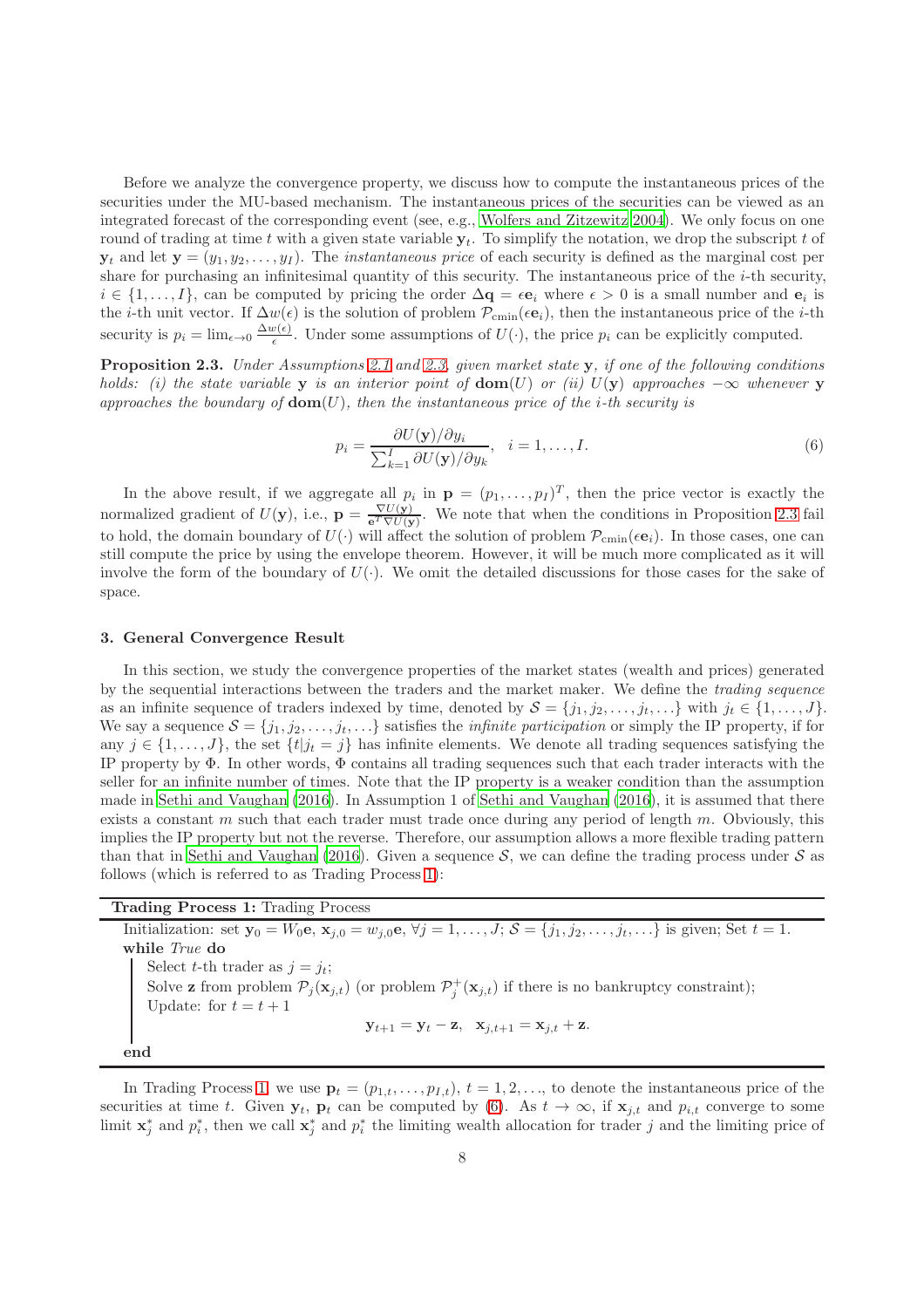the *i*-th security. Some important questions arise naturally: Does the wealth allocation  $x_{j,t}$  generated from the Trading Process [1](#page-7-2) converge to some limiting allocation? If so, what property does the limiting wealth allocation have? Similarly, does the price generated from the Trading Process 1 converge and what property does the limiting price have?

To answer these questions, we first define the feasible set of all possible market states generated by the Trading Process [1](#page-7-2) as follows,

$$
\mathcal{A} = \left\{ (\mathbf{x}_1, \dots, \mathbf{x}_J) \middle| \mathbf{y} + \sum_{j=1}^J \mathbf{x}_j = w_0^{all} \mathbf{e}, \quad U(\mathbf{y}) \ge U(W_0 \cdot \mathbf{e}),
$$
  

$$
V_j(\mathbf{x}_j) \ge V_j(w_{j,0} \cdot \mathbf{e}), \quad (\mathbf{x}_j \ge \mathbf{0}, \text{if bankruptcy is prohibited}) \quad j = 1, \dots, J \right\}.
$$
 (7)

The feasible set A of the market wealth has an important property.

<span id="page-8-2"></span>Lemma 3.1. Under Assumptions [2.1](#page-4-1) and [2.2,](#page-5-2) A is a compact set.

We then introduce the definition of *Pareto optimality* of the wealth allocation with respect to the MU function  $V_i(\cdot)$  for  $j \in \{1, 2, \ldots, J\}$ .

<span id="page-8-1"></span>**Definition 1.** A wealth allocation  $(\mathbf{x}_1^*, \ldots, \mathbf{x}_J^*)$  is called a Pareto optimal allocation if the following two conditions hold,

- $U(w_0^{all}\mathbf{e}-\sum_{j=1}^J\mathbf{x}_j^*)\geq U(W_0\cdot\mathbf{e});$
- there does not exist any  $(\mathbf{x}_1, \dots, \mathbf{x}_J)$  such that  $U(w_0^{all} \mathbf{e} \sum_{j=1}^J \mathbf{x}_j) \geq U(W_0 \cdot \mathbf{e})$  and  $V_j(\mathbf{x}_j) \geq V_j(\mathbf{x}_j^*)$ for all  $j \in \{1, \ldots, J\}$  with strict inequality holds for at least one  $j^{\dagger} \in \{1, \ldots, J\}$ .

The Pareto optimal allocation means that, for each trader, it is not possible to increase his/her own utility without decreasing the utility of any other traders. All the Pareto optimal wealth allocations form the *Pareto* efficient set. Note that, the concavity of  $V_j(\cdot)$  guarantees that any Pareto efficient wealth allocation can be achieved by some weighting parameters  $\boldsymbol{\omega} = (\omega_1, \dots, \omega_J) \in \mathbb{R}^J_+ \setminus \{\boldsymbol{0}\}$  (see, e.g., [Mas-Colell et al. 1995\)](#page-17-17) by solving the following optimization problem:

$$
\mathcal{P}_{\text{po}}(\boldsymbol{\omega}) : \max_{\mathbf{x}_1, \dots, \mathbf{x}_J} \sum_{j=1}^J \omega_j V_j(\mathbf{x}_j)
$$
  
Subject to :  $\mathbf{y} + \sum_{j=1}^J \mathbf{x}_j = w_0^{all} \mathbf{e},$   
 $U(\mathbf{y}) \ge U(W_0 \cdot \mathbf{e}),$   
 $\mathbf{x}_j \ge \mathbf{0}, \quad j = 1, \dots, J \text{ (if bankruptcy is prohibited)}.$ 

We then present our main result in this section. It states that the Trading Process [1](#page-7-2) converges to some Pareto optimal allocation.

<span id="page-8-0"></span>**Theorem 3.1.** Under Assumptions [2.1,](#page-4-1) [2.2](#page-5-2) and [2.3,](#page-6-1) the wealth allocation  $\mathbf{x}_{j,t}$  generated from Trading Process [1](#page-7-2) with any given trading sequence  $S \in \Phi$  converges to some limit  $\mathbf{x}_j^*, i.e., \lim_{t \to \infty} \mathbf{x}_{j,t} = \mathbf{x}_j^*$  for all  $j = 1, \ldots, J$ , if either one of the following conditions holds: (i)  $\textbf{dom}(U) = \mathbb{R}^I$ ; or (ii)  $\textbf{dom}(U)$  can be expressed as  $\text{dom}(U) = \{ \mathbf{y} \mid \mathbf{y} \geq \mathbf{L} \}$  with  $\mathbf{L} < W_0 \cdot \mathbf{e}$  and satisfies  $\lim_{y_i \to L_i}$  $\frac{\partial U}{\partial y_i}$  =  $+\infty$  and  $\frac{\partial U}{\partial y_i}$  is finite if  $\mathbf{y}_i \neq L_i$ . Furthermore, the limiting allocation  $(\mathbf{x}_1^*, \ldots, \mathbf{x}_J^*)$  must be a Pareto optimal allocation.

In the above result, two alternative conditions are imposed to ensure the limits of wealth allocation will be away from its utility domain boundary. Now we provide some explanations for these two conditions. The first condition is relatively easy to understand. Condition (ii) is a generalization of the Inada condition,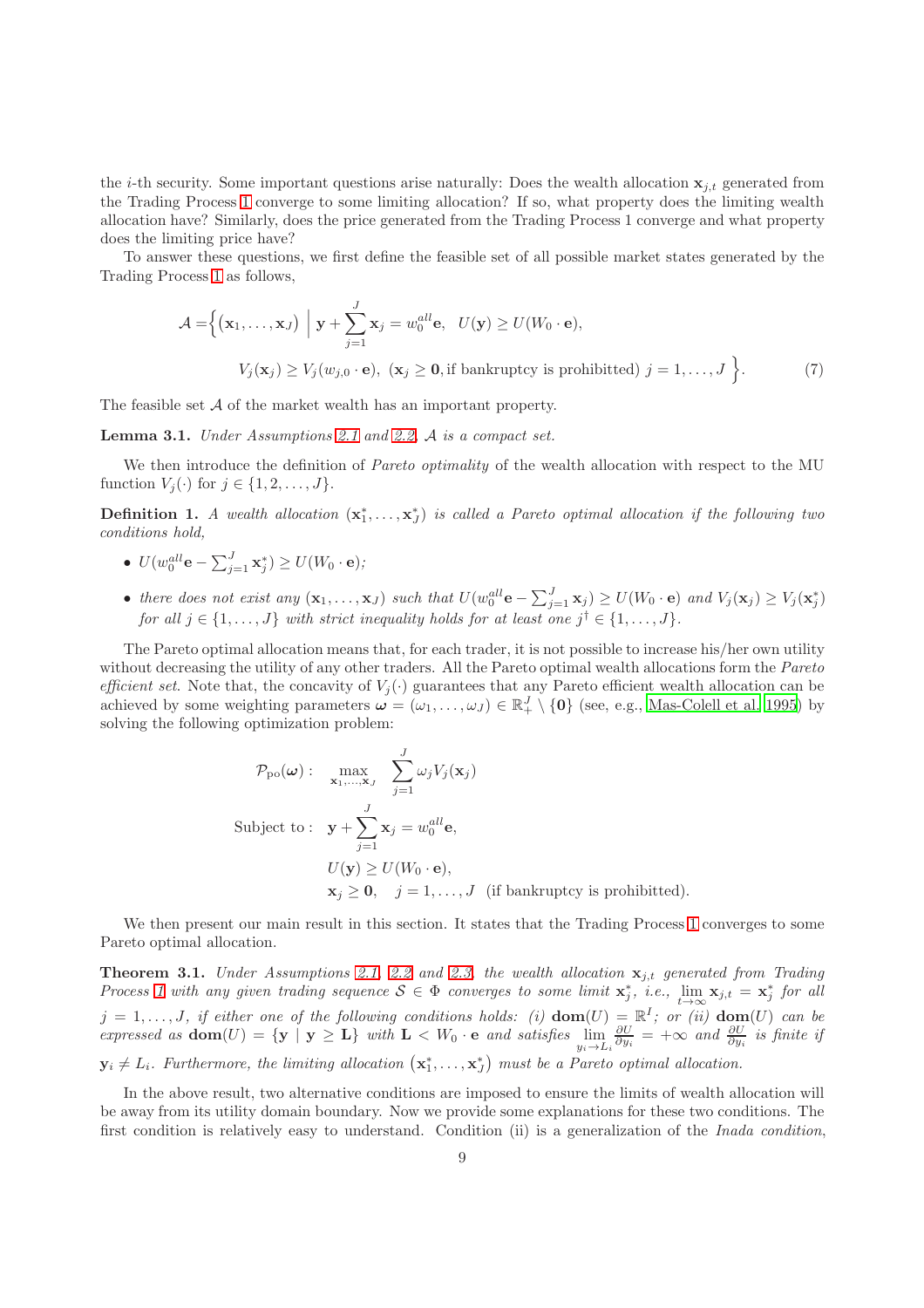which is commonly used in conventional utility optimization. Theorem [3.1](#page-8-0) states that, as the Trading Process [1](#page-7-2) goes on, eventually no trader would like to modify their wealth position any more, i.e., the wealth process  $(\mathbf{x}_{1,t},\ldots,\mathbf{x}_{J,t})$  converges to some limiting wealth allocation. Moreover, the limiting wealth allocation  $(\mathbf{x}_1^*, \ldots, \mathbf{x}_J^*)$  must locate on the Pareto optimal efficient frontier defined in Definition [1.](#page-8-1)

**Remark 3.1.** We note that the requirement that  $S \in \Phi$  is necessary to obtain the Pareto optimal result in Theorem [3.1.](#page-8-0) Without this condition, the wealth process still converges (this is easy to see since for any trader who only interacts with the seller for a finite number of times, their wealth allocation must converge. For the rest of traders, it follows the same arguments as in Theorem [3.1\)](#page-8-0). However, the convergent point may not be a Pareto optimal allocation. To see this, we first note that after each trading, the wealth position of the participated trader must be improved (otherwise he will not participate in the trade). If some trader only interacts with the seller for a finite number of times, then he/she may still be willing to trade with the seller after his/her last trade is made but is deprived of such opportunity. Therefore, the final wealth allocation for this trader may not be Pareto optimal.

A direct result of Theorem [3.1](#page-8-0) is that the price also converges.

Corollary 3.1. When the assumptions in Theorem [3.1](#page-8-0) are met and the trading process converges, the limiting price is given by,

$$
\mathbf{p}^* = \frac{\nabla U(\mathbf{y}^*)}{\nabla U(\mathbf{y}^*)^T \mathbf{e}},
$$

where  $y^*$  is the position of market maker at the limiting allocation.

# <span id="page-9-0"></span>4. Exponential Utility and Risk Measure-Based Market

In the last section, we showed that under mild conditions, the market states converge to the Pareto optimal allocation. However, it says little on how the market aggregates the beliefs to form the equilibrium price. In fact, it is evident in Example 1 of [Sethi and Vaughan \(2016\)](#page-17-6) and our Section [5](#page-12-0) that the limiting price is, in general, dependent on the realized trading order. Nonetheless, in this section, we investigate two special cases, the exponential utility-based MU function and the risk measure-based MU function. One prominent feature of these two classes of MU functions is that the limiting price can be uniquely determined regardless of the choice of trading sequence S (as long as  $S \in \Phi$ ). In the following, we use  $\mathbf{p}_t = (p_{1,t}, p_{2,t}, \ldots, p_{I,t})$  to denote the price vector generated by Trading Process [1](#page-7-2) for  $t = 0, 1, 2 \ldots$ 

#### <span id="page-9-2"></span>4.1. Limiting Price for Exponential Utility-Based MU Function

We first consider a market where all the participants have *exponential utility functions*. It is known that the exponential utility has a constant risk aversion coefficient which leads to trading decisions independent of trader's wealth level [\(Makarov and Schornick, 2010\)](#page-18-6). This feature eliminates the wealth effect in the trading process and allows us to clearly illustrate the impacts of traders' beliefs and risk preferences upon the limiting prices. Specifically, given wealth vectors  $\mathbf{y} = (y_1, \ldots, y_I)$  and  $\mathbf{x}_j = (x_{1,j}, \ldots, x_{I,j})$  for  $j = 1, \ldots, J$ , the market maker's MU function and the  $j$ -th trader's utility function are

<span id="page-9-1"></span>
$$
U(\mathbf{y}) := -\sum_{i=1}^{I} \theta_i \frac{e^{-\beta y_i}}{\beta} \text{ and } V_j(\mathbf{x}_j) := -\sum_{i=1}^{I} \pi_{i,j} \frac{e^{-\alpha_j x_{i,j}}}{\alpha_j}.
$$
 (8)

Here,  $\boldsymbol{\theta} = (\theta_1, \dots, \theta_I) \in \Theta_I$  and  $\boldsymbol{\pi}_j = (\pi_{1,j}, \dots, \pi_{I,j}) \in \Theta_I$  can be viewed as the subjective beliefs of the probabilities of each outcome; and  $\beta > 0$  and  $\alpha_j > 0$  are risk aversion coefficients for the market maker and the traders respectively.

The formulation of exponential utility-based MU function satisfies the conditions given in Theorem [3.1.](#page-8-0) Thus, the wealth allocation converges to some limiting allocation. Consequently, the instantaneous price process  $p_t$  also converges to some limiting price. Given utility function [\(8\)](#page-9-1), if the wealth vector is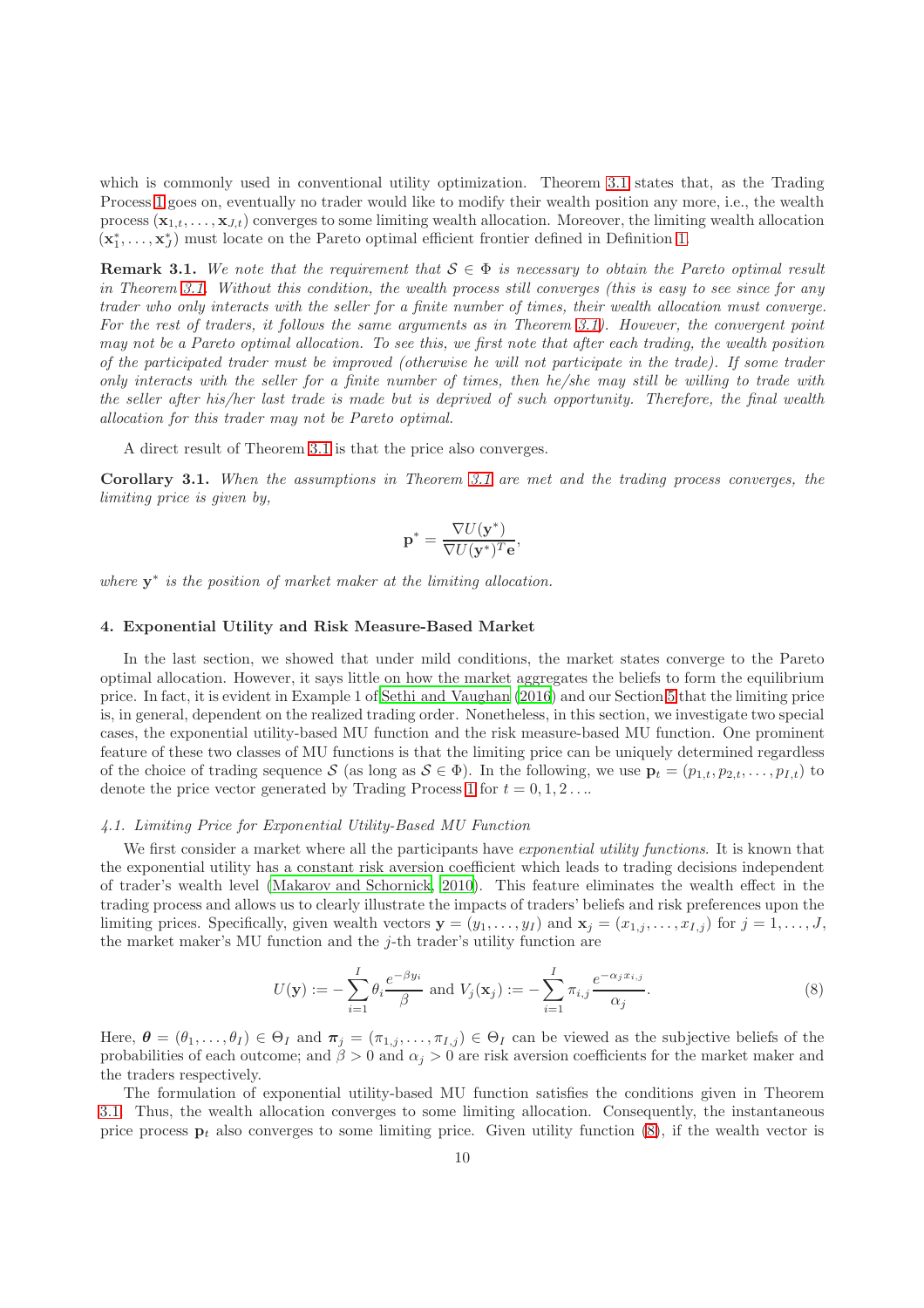$\mathbf{y}_t = (y_{1,t}, \ldots, y_{I,t}),$  then the instantaneous price can be computed explicitly as  $p_{i,t} = \frac{\theta_i e^{-\beta y_{i,t}}}{\sum_{t=0}^{I} \theta_i e^{-\beta t}}$  $\frac{\theta_i e^{-\beta y_i}, t}{\sum_{k=1}^I \theta_k e^{-\beta y_k}, t}$  for  $i = 1, \ldots, I$  $i = 1, \ldots, I$  $i = 1, \ldots, I$ . Using this formula, we can compute the prices generated by the Trading Process 1 explicitly as follows.

<span id="page-10-0"></span>Proposition 4.1. Consider a market equipped with the exponential utility functions  $(8)$ . At time t, suppose the market state is  $\{x_{j,t}, y_t\}$  and the instantaneous price is  $p_t$ . If trader j trades at period t, then after the trading, the price is updated to  $\mathbf{p}_{t+1}$  as follows,

$$
p_{i,t+1} = \frac{(p_{i,t})^{\frac{\alpha_j}{\alpha_j+\beta}}(\hat{\pi}_{i,j,t})^{\frac{\beta}{\alpha_j+\beta}}}{\sum_{k=1}^I (p_{k,t})^{\frac{\alpha_j}{\alpha_j+\beta}}(\hat{\pi}_{k,j,t})^{\frac{\beta}{\alpha_j+\beta}}},\tag{9}
$$

where  $\hat{\pi}_{i,j,t} := \pi_{i,j} e^{-\alpha_j x_{i,j,t}}$ . As  $t \to \infty$ , for any  $S \in \Phi$ , price  $p_t$  converges to the limiting price  $p^* =$  $(p_1^*, \ldots, p_I^*)$ , where

<span id="page-10-2"></span><span id="page-10-1"></span>
$$
p_i^* = \frac{\theta_i^{\eta} \prod_{j=1}^J \pi_{i,j}^{\eta_j}}{\sum_{k=1}^I (\theta_k^{\eta} \prod_{j=1}^J \pi_{k,j}^{\eta_j})}
$$
(10)

with  $\eta_j := \frac{1}{\alpha_j}/(\sum_{i=1}^J)$  $j=1$  $\frac{1}{\alpha_j} + \frac{1}{\beta}$ ) and  $\eta = \frac{1}{\beta} / (\sum_{i=1}^J$  $j=1$  $\frac{1}{\alpha_j}+\frac{1}{\beta}).$ 

The above result shows that the limiting price  $p_i^*$  is exactly the geometric mean of the "risk-adjusted" beliefs" of all the participants (including all the traders and the market maker). Note that such a limiting price  $p_i^*$  is independent of the choice of the trading sequence S as long as  $S \in \Phi$ . Proposition [4.1](#page-10-0) is also strongly related to the Logarithm Opinion Pool introduced in [Chakraborty and Das \(2015](#page-18-7)), where the aggregating weights are  $\eta_i$  and  $\eta$ . [Chakraborty and Das \(2015](#page-18-7)) study the static model of Logarithm Opinion Pooling problem and point out one potential research direction is to extend their results to a market with multiple agents who trade repeatedly until the market states converge. Proposition [4.1](#page-10-0) answers the question in [Chakraborty and Das \(2015\)](#page-18-7) by providing an explicit result for this case.

# 4.2. Risk Measure-Based Market

We have shown that the exponential utility-based market has a unique limiting price which is independent of the trading sequence. This subsection shows that the more general risk measure-based MU function also has this property. In the literature, several notable works have studied the risk measure-based market (see, e.g., [Hu and Storkey 2014;](#page-18-5) [Frongillo and Reid 2015\)](#page-17-5). Usually, convex risk measures (Föllmer and Schied, [2011](#page-18-4)) are adopted to model the trader's (and the market maker's) decision problems. However, if we use the risk measure to construct the MU function, then solely using the properties of the convex risk measure may not meet the requirement in Assumptions [2.1](#page-4-1) and [2.2.](#page-5-2) We provide a counterexample as follows.

**Example 4.1.** We consider the average value at risk  $(AVaR)$ , which is a convex risk measure extensively used in the financial industry. Given a discrete random vector  $\mathbf{x} \in \mathbb{R}^I$  and a probability density function  $\pi \in \Theta_I$ , the AVaR of x is defined as  $AVaR_{\beta}(\mathbf{x}) = \max_{\mathbf{q} \in \Theta_I} \{ -\mathbf{q}^T\mathbf{x} \mid \mathbf{0} \leq \mathbf{q} \leq \frac{1}{\beta}\pi \}$  where  $\beta \in (0,1)$  is a confidence parameter. In the binary setting, we set  $\pi = (0.5, 0.5)$  and  $\beta = 0.95$ . The probability  $\mathbf{q} = (q_1, q_2)$ has the feasible interval [0.4737, 0.5263] for both  $q_1$  and  $q_2$ . Clearly,  $\mathbf{d} = (-2, 3)$  is a direction of recession for function  $AVaR_{\beta}(\mathbf{x})$ , which violates condition (ii) in Assumption [2.2.](#page-5-2) Also, as AVaR is a coherent risk measure, the translation invariant property suggests  $AVaR_{\beta}(\alpha x) = \alpha AVaR_{\beta}(x)$  for any  $\alpha \in \mathbb{R}$ . This also violates strict concavity for non-equivalent vectors, i.e., the condition (i) Assumption [2.2.](#page-5-2)

In this section, we address the above issue by imposing some conditions on the risk measures, which will guarantee the convergence of the market states and the prices. Specifically, we assume the j-th trader's MU function is  $V_j(\mathbf{x}_j) = -\rho_j(\mathbf{x}_j)$  for  $j = 1, \ldots, J$  and the market maker' MU function is  $U(\mathbf{y}) = -\rho_0(\mathbf{y})$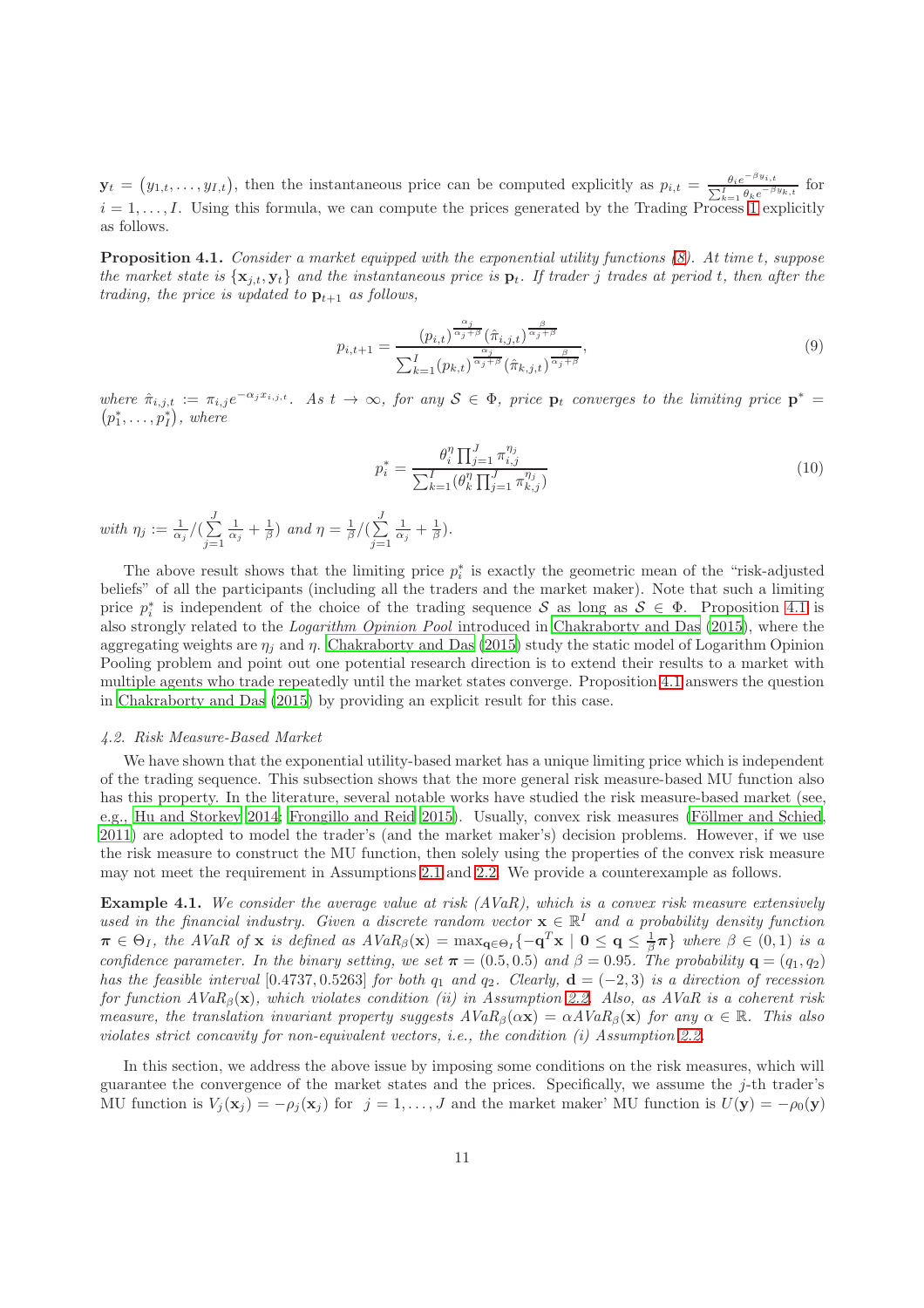where  $\rho_j$  for  $j = 0, 1, \ldots, J$  are differentiable convex risk measures. Note that convex risk measures have dual representations (Föllmer and Schied, 2011), i.e.,  $\rho_j(\mathbf{x})$  can be represented as

<span id="page-11-1"></span>
$$
\rho_j(\mathbf{x}) = \sup_{\mathbf{q} \in \Theta_I} \{-\mathbf{q}^T \mathbf{x} - \alpha_j(\mathbf{q})\} = -\inf_{\mathbf{q} \in \Theta_I} \{\mathbf{q}^T \mathbf{x} + \alpha_j(\mathbf{q})\},\tag{11}
$$

where  $\alpha_j(\cdot)$  :  $\Theta_I \to \mathbb{R}$  is called the *penalty function*. Given  $\mathbf{q} = (q_1, \ldots, q_I)$ , let  $f_{i,j}(q_i) := \frac{\partial \alpha_j(\mathbf{q})}{\partial q_i}$  for  $i = 1, \ldots, I$  and  $j = 0, \ldots, J$ . We have the following proposition.

<span id="page-11-0"></span>**Proposition 4.2.** If  $f_{i,j}(\cdot)$  satisfies the following two conditions: (i)  $f_{i,j}(\cdot) : (0,1] \to \mathbb{R}$  is differentiable and strictly increasing; and (ii)  $f_{i,j}(1)$  is finite and  $\lim_{q_i \to 0} f_{i,j}(q_i) = -\infty$  for all  $i = 1, ..., I$  and  $j = 0, ..., J$ , then the MU function  $U(\cdot) = -\rho_0(\cdot)$  satisfies Assumption [2.1](#page-4-1) and the MU functions  $V_j(\cdot) = -\rho_j(\cdot), j = 1, \ldots, J$ , satisfy Assumption [2.2.](#page-5-2)

Therefore, when we study the convergence property of risk measure-based markets, we only need to check whether the penalty functions  $\alpha_i(\cdot)$  meet the conditions in Proposition [4.2.](#page-11-0) The most prominent feature of a risk measure type market is that its limiting price can be explicitly characterized. We introduce the following problem.

$$
\mathcal{P}_{\text{po}}^{\text{RM}}: \max_{\mathbf{x}_1,\dots,\mathbf{x}_J} \sum_{j=1}^J V_j(\mathbf{x}_j) = -\min_{\mathbf{x}_1,\dots,\mathbf{x}_J} \sum_{j=1}^J \rho_j(\mathbf{x}_j)
$$
  
Subject to  $\mathbf{y} + \sum_{j=1}^J \mathbf{x}_j = w_0^{all} \mathbf{e},$   

$$
\rho(\mathbf{y}) \le \rho(W_0 \cdot \mathbf{e}),
$$

Clearly, Problem  $\mathcal{P}_{po}^{RM}$  is a special case of problem  $\mathcal{P}_{po}(\omega)$  by setting  $\omega = e$ . The limit price of the risk measure-based market is characterized by the following result.

<span id="page-11-2"></span>**Theorem 4.1.** In risk measure-based markets, for any  $S \in \Phi$ , the limit price generated by Trading Process [1](#page-7-2) is  $\mathbf{p}^* = -\nabla \rho_0(\mathbf{y}^*)$  where  $\mathbf{y}^* = w_0^{\text{all}} \mathbf{e} - \sum_{j=1}^J \mathbf{x}_j^*$  and  $(\mathbf{x}_1^*, \dots, \mathbf{x}_J^*)$  is the solution of problem  $\mathcal{P}_{po}^{\text{RM}}$ . Furthermore, price  $p^*$  can also be computed by  $p^* = \arg\min_{q \in \Theta_I} \sum_{j=0}^J \alpha_j(q)$  where  $\alpha_j(\cdot)$  is the penalty functions defined in [\(11\)](#page-11-1) for  $j = 0, 1, \ldots, J$ .

With the help of Theorem [4.1,](#page-11-2) it is possible to compute the limiting price for risk measure-based markets. We adopt similar notations in Section [4.1](#page-9-2) by using  $(\theta_1, \ldots, \theta_I)$  and  $(\pi_{1,j}, \ldots, \pi_{I,j})$  to denote the beliefs of the market maker and the j-th trader, respectively. The following corollary gives some special cases under which the limiting price can be represented as the power weighted mean of the trader's and the market maker's beliefs.

<span id="page-11-3"></span>**Corollary 4.1.** If the penalty functions  $\alpha_j(\cdot)$  take the following form,  $\alpha_0(\mathbf{q}) = \frac{1}{\gamma} \sum_{i=1}^I q_i \left(\frac{q_i}{\theta_i}\right)^{\gamma-1} h_0$  and  $\alpha_j(\mathbf{q}) = \frac{1}{\gamma} \sum_{i=1}^I q_i \Big(\frac{q_i}{\pi_{i,j}}\Big)^{\gamma-1} h_j$  for  $j=1,\ldots,J$  where  $h_j \geq 0$ ,  $j=0,1,\ldots,J$  are some parameters and  $\gamma$  < 1, then the limiting price is

$$
p_i^* = \frac{\left(h_0 \theta_i^{\frac{1}{1-\gamma}} + \sum_{j=1}^J h_j \pi_{i,j}^{\frac{1}{1-\gamma}}\right)^{1-\gamma}}{\sum_{k=1}^I \left(h_0 \theta_k^{\frac{1}{1-\gamma}} + \sum_{j=1}^J h_j \pi_{k,j}^{\frac{1}{1-\gamma}}\right)^{1-\gamma}}, \quad \text{for } i = 1, \dots, I. \tag{12}
$$

If  $\alpha_0(\mathbf{q}) = \sum_{i=1}^I \theta_i \log(q_i) h_0$  with  $\alpha_j = \sum_{i=1}^I \pi_{i,j} \log(q_i) h_j$  for  $j = 1, \ldots, J$ , then the limit price is

$$
p_i^* = \frac{h_0 \theta_i + \sum_{j=1}^J h_j \pi_{i,j}}{\sum_{k=1}^I \left( h_0 \theta_k + \sum_{j=1}^J h_j \pi_{k,j} \right)}, \text{ for } i = 1, \dots, I. \tag{13}
$$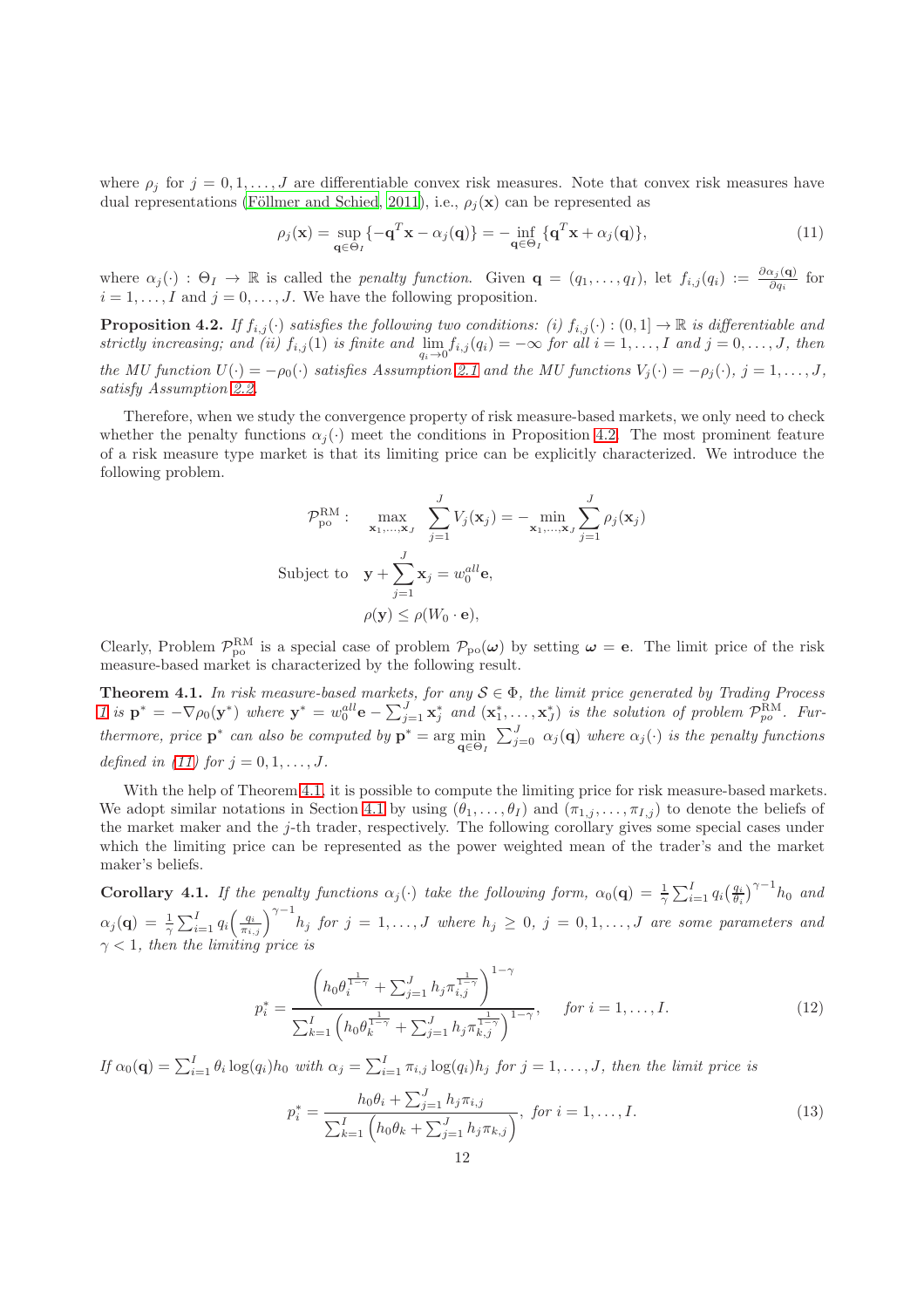The above result shows that the limit price of the *i*-th security is a *weighted power mean* of the beliefs of the traders and the market maker. When  $\gamma \to 0$ , the penalty function becomes the *cross entropy*, and its corresponding limiting price is exactly the arithmetic mean of trader beliefs. Another notable feature evident in Proposition [4.1](#page-10-0) and Corollary [4.1](#page-11-3) is that both formulae are solely dependent on risk parameters while independent of initial wealth allocation. This confirms the importance of the risk attitude in the price forming process.

# <span id="page-12-0"></span>5. Limiting price for HARA utility

The previous section shows that the price sequence generated by the exponential utility-based markets and the risk measure-based markets could converge to a unique limit price for any trading sequence that satisfies the IP property. One might wonder whether a similar result can be generalized to more general families of utilities. In this section, we consider a market where the market maker and the traders adopt the hyperbolic absolute risk aversion (HARA) utility-based MU functions. The HARA utility function includes several utilities as its special cases, e.g., exponential utility, power utility, logarithmic utility, and enjoys widespread usage in economic modeling and analysis. Given wealth vectors y and  $x_j \in \mathbb{R}^I$ , we assume the market maker's MU function and the  $j$ -th trader's MU function are

$$
U(\mathbf{y}) := \frac{1 - \gamma_M}{\gamma_M} \sum_{i=1}^I \theta_i \left( \frac{a_M y_i}{1 - \gamma_M} + b_M \right)^{\gamma_M}, \text{ and } V_j(\mathbf{x}_j) := \frac{1 - \gamma_T}{\gamma_T} \sum_{i=1}^I \pi_{i,j} \left( \frac{a_j x_{i,j}}{1 - \gamma_T} + b_j \right)^{\gamma_T}, \qquad (14)
$$

respectively, where  $(\theta_1, \ldots, \theta_I) \in \Theta_I$  and  $(\pi_{1,j}, \ldots, \pi_{I,j}) \in \Theta_I$  are the subjective beliefs,  $\gamma_M$  and  $\gamma_T$  are the risk aversion parameters of the market maker and the j-th trader, respectively;  $a_M > 0$ ,  $b_M \ge 0$ ,  $a_j > 0$ and  $b_j \geq 0$  are the parameters associated with the HARA utility functions for  $j = 1, 2, \ldots, J$ . In the above setting, we assume all the traders share the same risk aversion parameter. Clearly, the MU functions [\(14\)](#page-12-1) meet the condition (ii) in Theorem [3.1,](#page-8-0) therefore the trading process is convergent. In the following, we study which point on the efficient frontier the trading process will converge to, and more importantly, what is the limit price.

We first examine a special case of the HARA utility-based markets.

<span id="page-12-2"></span>**Proposition 5.1.** If the market maker's MU function is  $U(\mathbf{y}) = \sum_{i=1}^{I} \theta_i y_i^{\gamma}$  and the j-th trader's MU function is  $V_j(\mathbf{x}_j) = \sum_{i=1}^I \pi_{i,j} x_{i,j}^{\gamma}$ , then given a trading sequence  $\mathcal{S} \in \Phi$ , the wealth allocation  $\mathbf{x}_{j,t}$  generated by the Trading Process [1](#page-7-2) converges and the correspondent limiting price is

<span id="page-12-1"></span>
$$
p_i^* = \frac{\left(c_M \theta_i^{\frac{1}{1-\gamma}} + \sum_{j=1}^J c_j \pi_{i,j}^{\frac{1}{1-\gamma}}\right)^{1-\gamma}}{\sum_{k=1}^I \left(c_M \theta_k^{\frac{1}{1-\gamma}} + \sum_{j=1}^J c_j \pi_{k,j}^{\frac{1}{1-\gamma}}\right)^{1-\gamma}}, \text{ for } i = 1, \dots, I,
$$

where  $c_M = \eta^{\frac{1}{1-\gamma}}/(W_0 + \sum_{j=1}^J w_{j,0})$  and  $c_j = \omega_j^{\frac{1}{1-\gamma}}/(W_0 + \sum_{j=1}^J w_{j,0})$  with  $\eta > 0$  and  $\omega_j \ge 0$  being some trading order-dependent parameters.

Proposition [5.1](#page-12-2) implies that the limiting price of such markets will always be a power mean of all participant's beliefs regardless of the trading order. The trading order will only affect the aggregation weights but not the functional form. This proposition also partly addresses an unexplained phenomenon observed in the numerical simulations of [Sethi and Vaughan \(2016\)](#page-17-6). They suggested that their linear price formula is best-fitting when the underlying utility of traders is close to the logarithm function. Such a statement is consistent with Proposition [5.1.](#page-12-2)

We then check the following example, which reveals some important factors that determine the limiting wealth allocation and the limiting price for general HARA utility-based markets.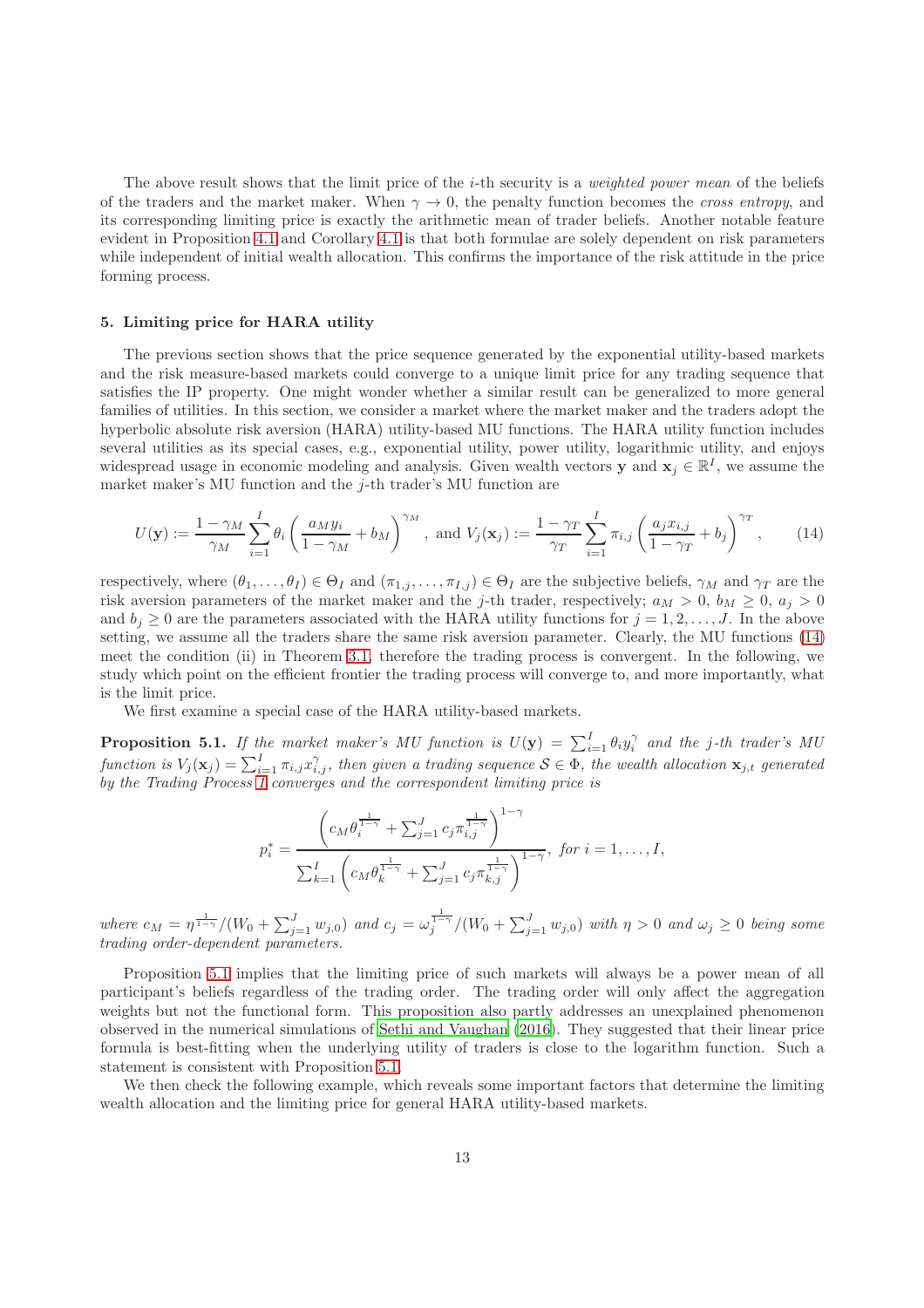

<span id="page-13-2"></span>

<span id="page-13-0"></span>Example 5.1. We consider an example with three securities and two traders, whose subjective beliefs are  $\pi_1 = (0.2, 0.2, 0.6)$  and  $\pi_2 = (0.6, 0.1, 0.3)$ , respectively. The market maker's belief is  $\theta_1 = \theta_2 = 0.5$ . All the participants adopt the utility function [\(14\)](#page-12-1) with the parameters  $a_1 = a_2 = 1$ ,  $b_1 = b_2 = 0$ ,  $a_M = 1$ , and  $b_M = 0.8$ . We fix  $W_0 = 1$  and vary the initial wealth  $W_1$  and  $W_2$ . In Trading Process [1,](#page-7-2) we consider two trading sequences:  $S_1 = \{1, 2, 1, 2, \ldots\}$  $S_1 = \{1, 2, 1, 2, \ldots\}$  $S_1 = \{1, 2, 1, 2, \ldots\}$  $S_1 = \{1, 2, 1, 2, \ldots\}$  $S_1 = \{1, 2, 1, 2, \ldots\}$  and  $S_2 = \{2, 1, 2, 1, \ldots\}$ . As is evident in Table 1, the limiting allocation and price converge to different values under  $S_1$  and  $S_2$  even for the same initial wealth allocation. Figure [1a](#page-13-2) plots the trajectories of the utility value generated by these trading processes for different initial wealth distribution when  $\gamma = 0.5$ . In this figure, the Pareto efficient frontier (the curve plotted by solid line) is plotted by solving problem  $\mathcal{P}_{po}(\omega)$  for different  $\omega$ . This figure shows that, for a given wealth distribution and a fixed trading sequence (either  $S_1$  or  $S_2$ ), the trajectories of utility value indeed converge to some points on the Pareto efficient frontier, which confirms the result in Theorem [3.1.](#page-8-0) However, for a given trading sequence, we can observe that the limiting points are affected by the initial wealth distribution. A closer look reveals that for a same initial wealth distribution, the limiting wealth allocation is also different under different trading sequences, even though both  $S_1$  and  $S_2$  satisfy the IP property (note that when there are only two traders,  $S_1$  and  $S_2$  are effectively the only possible sequences that satisfy the IP property). Figure [1b](#page-13-2) plots the price trajectory of the first security, which demonstrates how the risk aversion parameter (i.e.,  $\gamma$  is shifted from 0.5 to 0.7) affects the limiting price. Table [1](#page-14-0) further reports the detail of the limiting prices and utility value for different initial wealth distribution and risk parameters.

Example [5.1](#page-13-0) (Table [1\)](#page-14-0) shows that the initial wealth, the risk attitude, and the trading sequence may all affect the limiting price of the securities. In the remaining of this section, we propose a heuristic method to approximate the limit price. To establish the heuristic method, we first note that in the numerical experiments, the impact of the trading order on the limiting price is relatively smaller than that of the initial wealth distribution and the risk attitude. This observation motivates us to generalize the pricing formula given in [Sethi and Vaughan \(2016\)](#page-17-6) by including both the initial endowment and the risk attitude in the pricing formula.

Recall that any Pareto efficient solution defined in Definition [1](#page-8-1) can be identified by solving problem  $\mathcal{P}_{po}(\omega)$  for some weighing coefficient  $\omega \in \mathbb{R} \setminus \{0\}$ . That is to say, given trading sequence S, there is an  $\omega$ that can recover the limiting wealth allocation, and also the limiting price. However, for different trading sequences, the limiting wealth allocation lies in different points on the efficient frontier. To conquer this

<span id="page-13-1"></span><sup>&</sup>lt;sup>2</sup>If the same trader arrives twice in a row, the second trade will be vacuous because the first one is already utility maximizing.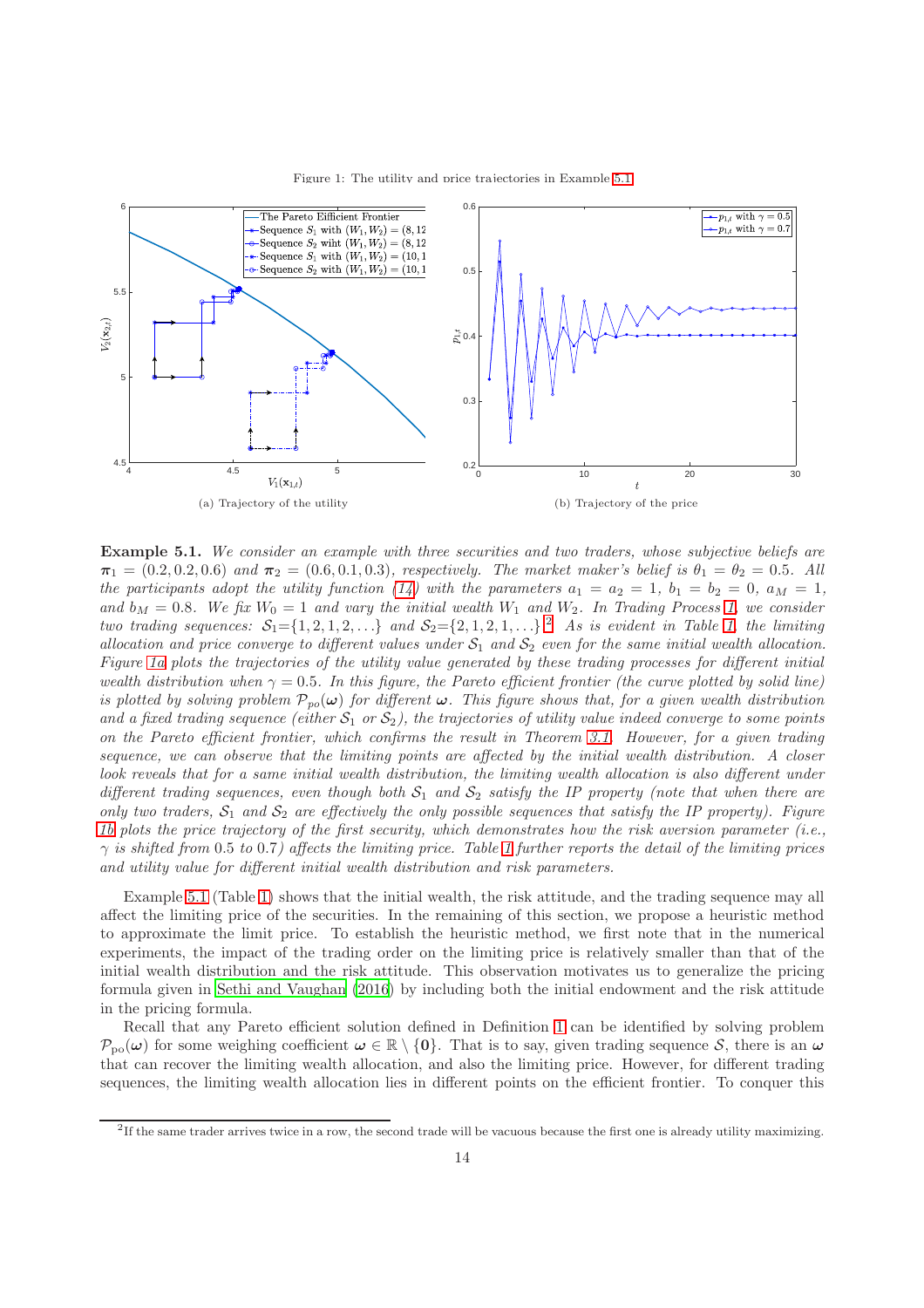<span id="page-14-0"></span>

| Initial wealth |       |          |                    | <b>Limiting Price</b> |                | Limiting Utility |                    |                       |
|----------------|-------|----------|--------------------|-----------------------|----------------|------------------|--------------------|-----------------------|
| $W_1$          | $W_2$ | $\gamma$ |                    | *<br>$p_1$            | *<br>$p_2$     | $\ast$<br>$p_3$  | $V_1({\bf x}_1^*)$ | $V_2(\mathbf{x}_2^*)$ |
| 10             | 10    | 0.5      | $S_1$ :<br>$S_2$ : | 0.401<br>0.401        | 0.189<br>0.189 | 0.410<br>0.410   | 4.977<br>4.975     | 5.144<br>5.146        |
| 8              | 12    | 0.5      | $S_1$ :<br>$S_2$ : | 0.260<br>0.263        | 0.202<br>0.205 | 0.538<br>0.533   | 5.147<br>5.187     | 5.898<br>5.864        |
| 10             | 10    | 0.7      | $S_1$ :<br>$S_2$ : | 0.443<br>0.442        | 0.167<br>0.167 | 0.391<br>0.391   | 5.908<br>5.922     | 6.345<br>6.333        |
| 8              | 12    | 0.7      | $S_1$ :<br>$S_2$ : | 0.534<br>0.532        | 0.142<br>0.142 | 0.324<br>0.326   | 5.440<br>5.526     | 6.777<br>6.706        |

Table 1: Limiting wealth allocation and price in Example [5.1](#page-13-0)

difficulty, [Sethi and Vaughan \(2016\)](#page-17-6) suggest to estimate the limiting price by ignoring the impact of the trading order. We adopt the same idea and ignore the impact of the trading order in the heuristic method. In particular, we propose to use a deterministic weighting parameter as an estimation of the weighting coefficient  $\omega$  to identify the limiting wealth allocation. We propose a heuristic weighting parameter  $\omega^{\dagger} = (\omega_1^{\dagger}, \dots, \omega_J^{\dagger})$ as follows

<span id="page-14-1"></span>
$$
\omega_j^{\dagger} = \frac{1}{a_j} \left( \frac{a_j w_{j,0}}{1 - \gamma} + b_j \right)^{1 - \gamma}, \quad \text{for } j = 1, 2, \dots, J. \tag{15}
$$

In the following, we use simulation to show that  $\omega^{\dagger}$  is a good choice for the weighting parameter. We consider a market with  $I = 3$  securities and  $J = 10$  or 100 traders. The market maker's parameters are  $a_M = 1, b_M = 0, W_0 = 10, \text{ and } (\theta_1, \theta_2, \theta_3) = (0.3, 0.3, 0.4).$  For each trader j, we set  $a_j = 1, b_j = 0$  and randomly pick the initial wealth  $w_{j,0}$  from interval [3, 10]. Each trader j's belief is randomly generated by  $\pi_j = \alpha \bar{\pi} + (1 - \alpha) \frac{\epsilon}{|\epsilon|}$ , where  $\bar{\pi}$  is the baseline belief,  $\epsilon$  is a random noise following uniform distribution in box  $[0,1]^3$ ,  $\alpha$  is the weighting parameter. Traders are evenly divided into two groups with different baseline beliefs of  $(0.6, 0.2, 0.2)$  and  $(0.2, 0.2, 0.6)$ , respectively. Simulation is conducted in accordance with Trading Process [1](#page-7-2) while each trader is randomly chosen with equal probability in each round of trading. The limiting wealth allocation generated by the simulation is denoted as  $\{x_j^{\text{sim}}\}_{j=1,\dots,J}$ . To verify [\(15\)](#page-14-1), we solve the problem  $\mathcal{P}_{po}(\omega^{\dagger})$  for the solution  $\{x_j^{\dagger}\}_{j=1,\dots,J}$ . If the heuristic proposed in [\(15\)](#page-14-1) provides an accurate approximation for the weighting parameter, then the wealth allocation  $\{\mathbf x_j^{\dagger}\}_{j=1,\dots,J}$  should be close to the "true" wealth allocation  $\{x_j^{\text{sim}}\}_{j=1,\dots,J}$ . We measure the difference between  $x^{\dagger}$  and  $x^{\text{sim}}$  by  $\delta_{\mathbf{x}} := \sum^J$  $j=1$  $\|\mathbf{x}_j^{\textrm{sim}} - \mathbf{x}_j^{\dagger} \| / \sum_{j=1}^J$  $j=1$  $\|\mathbf{x}_j^{\text{sim}}\|$ . The validity of the weighting parameters can be also examined by the

price difference. The two prices associated with  $\{x_j^{\text{sim}}\}_{j=1,\dots,J}$  and  $\{x_j^{\dagger}\}_{j=1,\dots,J}$  are denoted by  $p^{\text{sim}}$  and  $p^{\dagger}$ , respectively. We use the Kullback-Leibler Divergence (KLD) to measure the difference between  $\mathbf{p}^{\text{sim}}$  and  $\mathbf{p}^{\dagger}$ , which is denoted by  $D(\mathbf{p}^{\text{sim}}, \mathbf{p}^{\dagger}) = \sum_{i=1}^{I} p_i^{\text{sim}} \ln(p_i^{\text{sim}}/p_i^{\dagger})$ . For each set of parameters, we run 100 rounds of simulations and compute the average KLD, the average deviation  $\delta_{\mathbf{x}}$  (denoted by  $\bar{\delta}_{\mathbf{x}}$ ) and the variance of  $\delta_{\mathbf{x}}$ (denoted by  $\text{Var}[\delta_x]$ ). The results are presented in Table [2.](#page-15-0)

Table [2](#page-15-0) shows the comparison results for different setups. The first three rows report the result when we set  $\gamma_M = \gamma_T = 0.3$  and vary the parameter  $\alpha$ , which controls the randomness of the traders' belief. Row 4 to Row 6 give the results for  $\alpha = 0.3$  with different value of  $\gamma_T$  and  $\gamma_M$ . The last four rows present the results when  $\gamma_T$  is randomly sampled from a certain interval and when  $J = 100$ . From this simulation, we can see that the mean value and the variance of the ratio  $\overline{\delta_{\mathbf{x}}}$  are relatively small in all tests. Moreover, the KLD between  $\mathbf{p}^{\text{sim}}$  and  $\mathbf{p}^{\dagger}$  is also quite close to 0 in all the tests. These results suggest that [\(15\)](#page-14-1) provides a decent approximation for the weighting parameter.

We then focus on how to use the weighting parameter [\(15\)](#page-14-1) to derive a reasonable pricing formula for the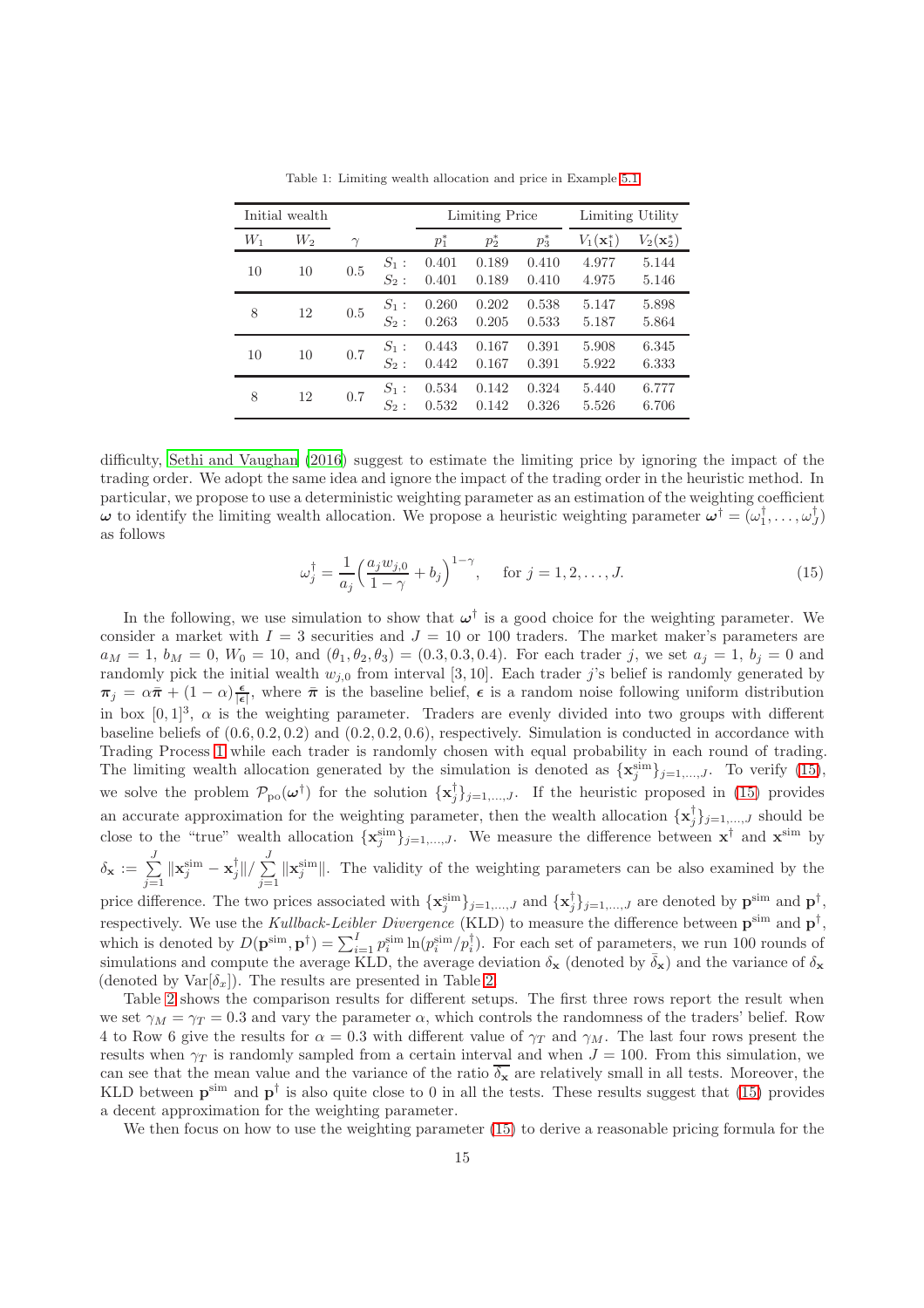<span id="page-15-0"></span>

| J   | $\alpha$ | $\gamma_M$ | $\gamma_T$     | $D(\mathbf{p}^{\textrm{sim}}, \mathbf{p}^{\dagger})$ | $\delta_{\mathbf{x}}$ | $Var[\delta_x]$       |
|-----|----------|------------|----------------|------------------------------------------------------|-----------------------|-----------------------|
| 10  | 0.1      | 0.3        | 0.3            | $3.68 \times 10^{-5}$                                | 0.0487                | $1.56\times10^{-4}$   |
| 10  | 0.5      | 0.3        | 0.3            | $2.86 \times 10^{-5}$                                | 0.0512                | $4.09 \times 10^{-4}$ |
| 10  | 0.3      | 0.3        | 0.3            | $1.08 \times 10^{-5}$                                | 0.0437                | $1.90 \times 10^{-4}$ |
| 10  | 0.3      | $-0.2$     | $-0.2$         | $1.70 \times 10^{-6}$                                | 0.0166                | $1.49 \times 10^{-5}$ |
| 10  | 0.3      | $-0.2$     | 0.5            | $1.57 \times 10^{-5}$                                | 0.1055                | $2.31\times10^{-4}$   |
| 10  | 0.3      | $-0.2$     | $-0.5$         | $4.00 \times 10^{-7}$                                | 0.0184                | $2.28 \times 10^{-5}$ |
| 10  | 0.3      | $-0.2$     | [0.2, 0.8]     | $1.60 \times 10^{-4}$                                | 0.1886                | $3.95 \times 10^{-3}$ |
| 10  | 0.3      | $-0.2$     | $[-0.8, -0.2]$ | $1.20 \times 10^{-6}$                                | 0.0164                | $1.88 \times 10^{-5}$ |
| 100 | 0.3      | $-0.2$     | $[-0.8, -0.2]$ | $8.00 \times 10^{-7}$                                | 0.0186                | $2.90 \times 10^{-4}$ |
| 100 | 0.3      | $-0.2$     | [0.2, 0.8]     | $2,12 \times 10^{-5}$                                | 0.2998                | $5.00 \times 10^{-3}$ |

Table 2: Verification of weighting parameter  $\omega^{\dagger}$ 

limiting prices. Here, we only consider the case  $\gamma_M = \gamma_T = \gamma$ . For convenience of discussion, we introduce new variables  $\Delta \mathbf{x}_j = (\Delta x_{1,j}, \dots, \Delta x_{I,j})$  in problem  $\mathcal{P}_{\text{po}}(\boldsymbol{\omega})$ , where  $\Delta \mathbf{x}_j = \mathbf{x}_j - w_{j,0}$ e for  $j = 1, \dots, J$ . Such a formulation helps us to investigate the impact of initial endowment in problem  $\mathcal{P}_{po}(\omega)$ . Then problem  $\mathcal{P}_{\rm po}(\boldsymbol{\omega}^{\dagger})$  can be written as:

<span id="page-15-2"></span>
$$
\mathcal{P}_{\text{po}}(\boldsymbol{\omega}^{\dagger}) : \max_{\Delta \mathbf{x}_1, \dots, \Delta \mathbf{x}_J} \sum_{j=1}^J \hat{W}_j^{1-\gamma} \sum_{i=1}^I \pi_{i,j} (\hat{W}_j + \Delta x_{i,j})^{\gamma}
$$
  
Subject to: 
$$
\sum_{i=1}^I \theta_i (\hat{W}_0 - \sum_{j=1}^J \Delta x_{i,j})^{\gamma} \ge \hat{W}_0^{\gamma},
$$
(16)

where  $\hat{W}_j := w_{j,0} + (1 - \gamma) \frac{b_j}{a_j}$  $\frac{b_j}{a_j}$  for all  $j = 1, ..., J$  and  $\hat{W}_0 := W_0 + (1 - \gamma) \frac{b_M}{a_M}$ . Clearly,  $\hat{W}_j$  and  $\hat{W}_0$  can be regarded as the risk-adjusted initial endowments for the traders and the market maker, respectively. Although it is hard to find analytical solution to problem  $\mathcal{P}_{\text{po}}(\omega^{\dagger})$ , under some mild conditions, we can approximately characterize the optimal solution. We consider the following simplifications:

- (i) Traders' beliefs  $\left(\frac{J}{\sum}\right)$  $j=1$  $\pi_{i,j}^{\frac{1}{1-\gamma}} \hat{W}_j / \sum^J$  $j=1$  $\hat{W}_j$  $\setminus$ <sup>1-γ</sup> can be approximated by  $\theta_i$  for all  $i = 1, \ldots, I;$
- (ii) The optimal allocation  $\frac{\sum_{j=1}^{J} \Delta x_{i,j}^*}{\sum_{j=1}^{J} \hat{W}_j}$ can be approximated by 0 and  $\sum_{ }^{ }$  $i=1$  $\pi_{i,j}^{\frac{1}{1-\gamma}}$  can be approximated by  $\sum^I$  $i=1$  $\theta_i^{\frac{1}{1-\gamma}}$  for all  $j=1,\ldots,J$ .

Condition (i) means that the wealth-weighted power mean of the traders' belief does not deviate too much from the market maker's belief. Condition (ii) assumes that the traders' aggregate optimal wealth variation  $\sum_{j=1}^{J} \Delta x_{i,j}^*$  is relatively small comparing to the total wealth and the  $\frac{1}{1-\gamma}$ -norm of beliefs are approximately equal across market maker and traders, which is true when  $\gamma = 0$ . Under the above conditions, the limiting price can be approximated by  $\mathbf{p}^* = (p_1^*, \dots, p_I^*)$  where

<span id="page-15-1"></span>
$$
p_i^* = \left(\frac{\hat{W}_0 \theta_i^{\frac{1}{1-\gamma}} + \sum_{j=1}^J \hat{W}_j \pi_{i,j}^{\frac{1}{1-\gamma}}}{\hat{W}_0 + \sum_{j=1}^J \hat{M}_j}\right)^{1-\gamma}, \quad \text{for } i = 1, ..., I.
$$
 (17)

The detailed derivation of [\(17\)](#page-15-1) is provided in [Appendix A.](#page-19-0) The price formula [\(17\)](#page-15-1) can be viewed as an extension of the wealth-weighted price formula proposed by Sethi [and Vaughan \(2016\)](#page-17-6), which is the special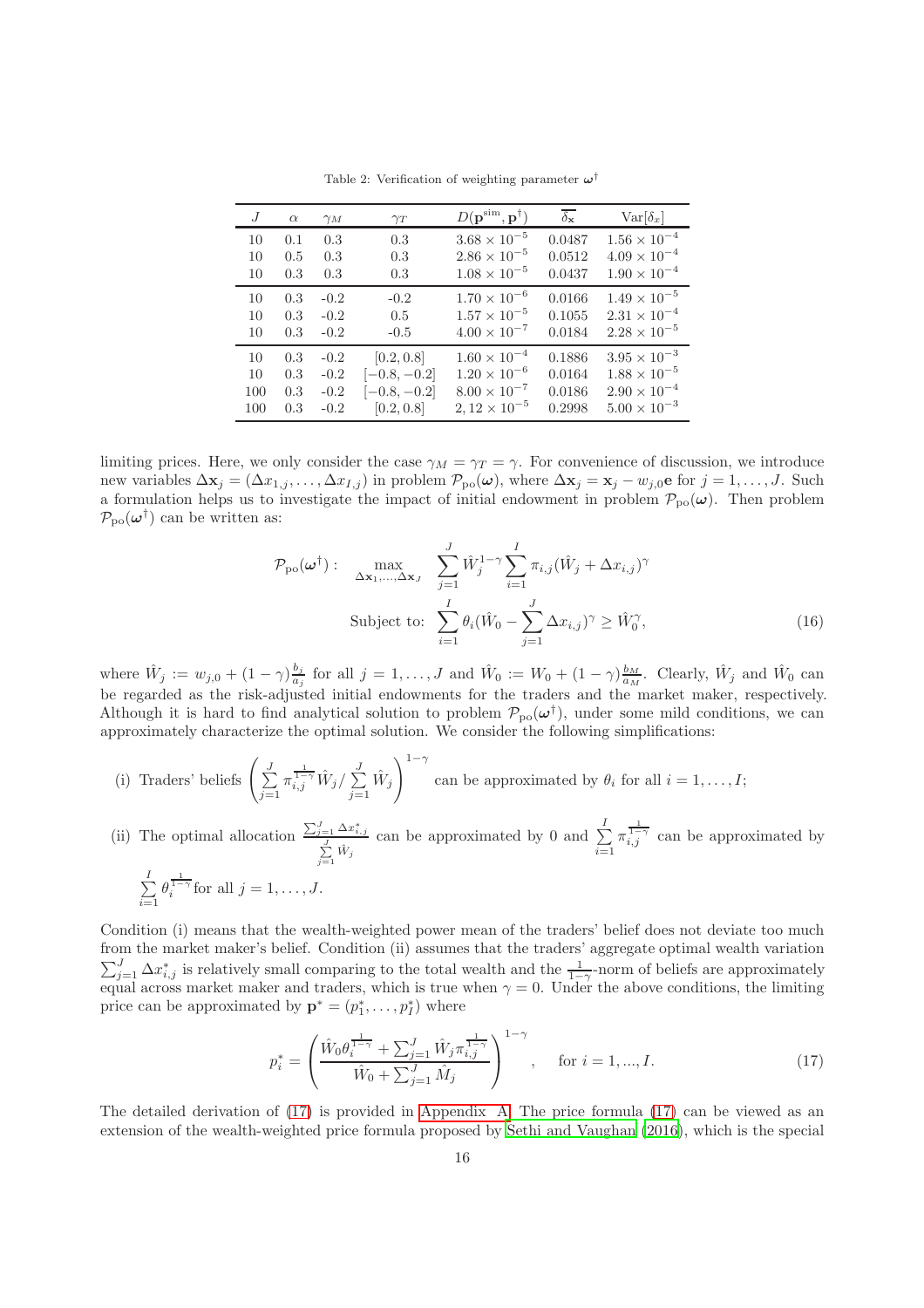

<span id="page-16-1"></span>

case of [\(17\)](#page-15-1) when  $\gamma = 0$ . Note that, the pricing formula [\(10\)](#page-10-1) from the market with exponential utility is also a special case of [\(17\)](#page-15-1) (by setting  $\gamma \to -\infty$  in (17)). Therefore, (17) is a generalization of previous results.

At last, we use simulations to show that the price formula [\(17\)](#page-15-1) provides a better approximation of the limiting price than the wealth-weighted formula given in [Sethi and Vaughan \(2016](#page-17-6)). In this simulation, all the parameters are set the same as those in Table [2](#page-15-0) except for the risk parameter  $\gamma$  and initial endowment  $\hat{W}_0$ . In the simulation, we let  $\gamma_M = \gamma_j = \gamma$  for all j and set  $\hat{W}_0 = 2$ . Given risk parameter  $\gamma$ , we run the simulation for 100 rounds and compute the limiting price  $\mathbf{p}^{\text{sim}}$ . We then estimate price  $\hat{\mathbf{p}}$  by equation [\(17\)](#page-15-1) and the wealth-weighted belief  $\bar{p}$ . Then we compute the average KLD:  $D(p^{\text{sim}}, \hat{p})$  and  $D(p^{\text{sim}}, \bar{p})$ . Figure [2a](#page-16-1) shows the comparison results. When  $\gamma$  is around zero, KLD of these two methods almost coincide. Such a result confirms the fact that these two price formulas are asymptotically equivalent when  $\gamma \to 0$ . However, when  $\gamma$  deviates from 0, especially when  $\gamma$  is below zero, our price formula [\(17\)](#page-15-1) significantly outperforms the wealth-weighted formula. Although our price formula is derived by assuming all traders share the same risk parameter  $\gamma$  with the market maker, the approximation accuracy remains robust even when  $\gamma_M \neq \gamma_T$ . Figure [2b](#page-16-1) shows the result when traders' risk aversion parameters  $\gamma_T$  are randomly sampled from interval  $[\gamma_M - 0.1, \gamma_M + 0.1]$ . We can observe that our price formula still provides a good approximation of the limiting price.

# <span id="page-16-0"></span>6. Conclusion

This paper proposes a multivariate utility-based market-making mechanism for the prediction market. This mechanism can unify several existing market making mechanisms under suitable conditions. More importantly, it provides a framework to study the dynamic trading process of the prediction market with one market maker and a finite number of traders. Under this framework, we address one fundamental question arising in the prediction market: What is the limiting behavior of the market price? We prove that, under mild conditions, the traders' wealth processes converge to some limiting wealth distribution which yields Pareto optimal utility levels for all the traders. Such a result enables us to investigate the limiting price formed by sequential interactions between the traders and the market maker. Using risk measures with properly constructed penalty functions to model trader and market maker utility, we show that the limiting price is a weighted power mean of trader and market maker beliefs. Under HARA utility type markets, we further show that the trading sequence will only affect the aggregation weights but not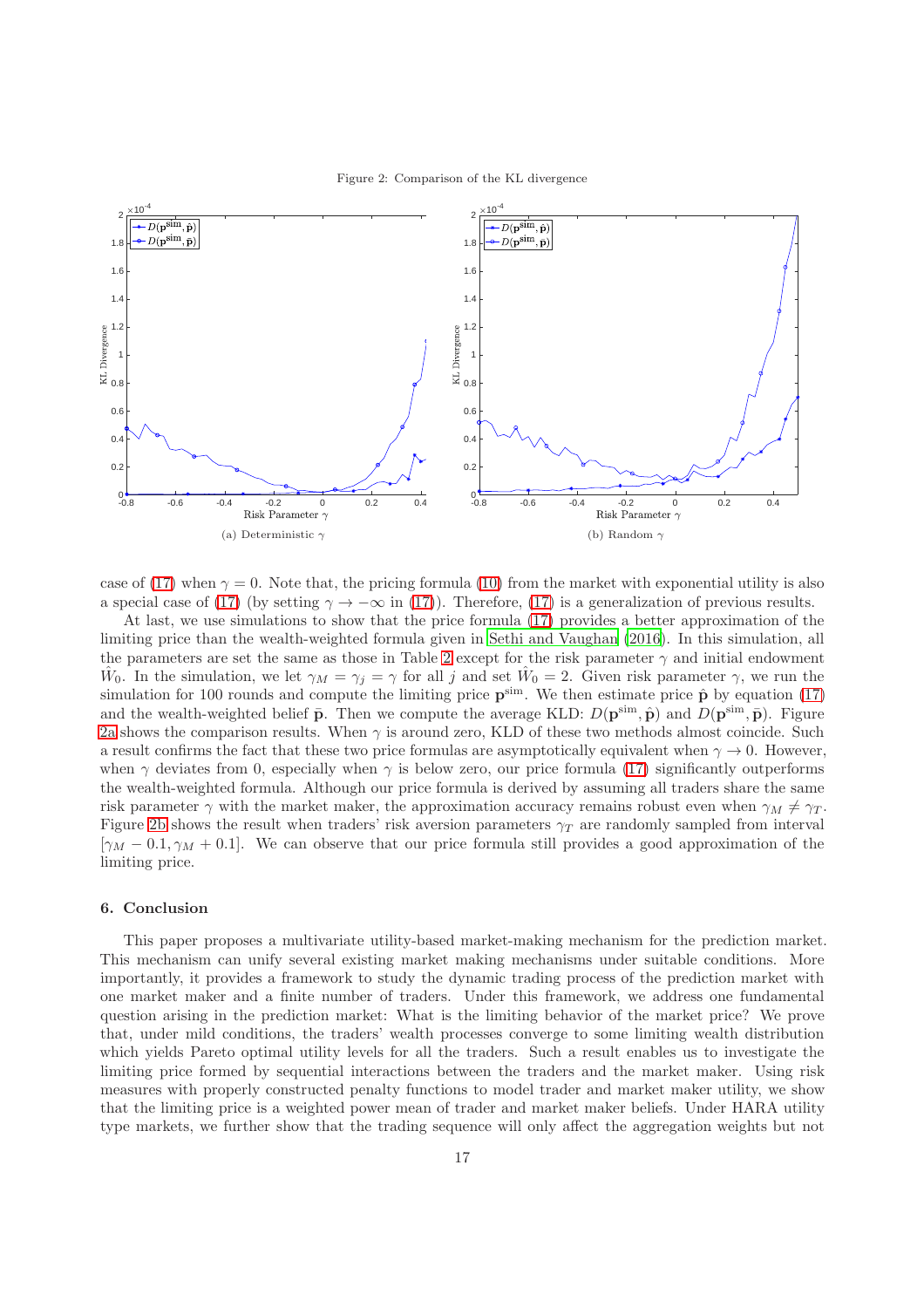the functional form of the limiting price. Simulation suggests the aggregation weight for each agent is approximately their initial wealth. These results refine the simple linear wealth-weighted pricing formula proposed by [Sethi and Vaughan \(2016](#page-17-6)). Simulation results show that our formula indeed provides a more accurate estimation for the limiting price than the linear wealth-weighted formula.

There are several extensions that we believe are worth pursuing. First, we have derived price formulae under various theoretic settings in this work. The next important task is to test the results empirically. Second, our model builds on a critical assumption that traders have heterogeneous beliefs and do not update their beliefs during the trading process. However, in real-world trading, it is likely that the traders adaptively revise their beliefs upon receiving new information or observing the acts of others. Investigating a dynamic trading model that allows the traders to update their beliefs will be an interesting and challenging direction of future research. Last, it is well-known that the classical risk-averse preferences cannot explain certain decision-making behaviors often observed in empirical studies and psychological experiments [\(Tversky and Kahneman, 1992](#page-18-8)). Among several alternative theories aiming at addressing such an issue, the prospect theory [\(Kahneman and Tversky, 2013;](#page-18-9) [Barberis](#page-18-10), [2013;](#page-18-10) [Rieger et al., 2017\)](#page-18-11) is perhaps the most influential one. One prominent feature of prospect theory is that its utility function is not globally concave (risk-averse). Instead, it is concave for gain prospects and convex for loss prospects. We believe that incorporating the prospect theory-based traders into the current analysis could be a more realistic modeling of real-world trading and it would be interesting to see how the existence of such traders can affect the limiting price (if the market does converge). However, it is also well-known in the literature that the utility maximization problem under prospect theory can be easily ill-posed due to the non-concavity of utility function [\(He and Zhou, 2011](#page-18-12)). Therefore it could be challenging to establish market convergence with the existence of such traders, and several crucial assumptions we have made in this work may require refinement.

## References

- <span id="page-17-0"></span>Joyce E Berg, Forrest D Nelson, and Thomas A Rietz. Prediction market accuracy in the long run. *International Journal of Forecasting*, 24(2):285–300, 2008.
- <span id="page-17-1"></span>Justin Wolfers and Eric Zitzewitz. Prediction markets. *Journal of Economic Perspectives*, 18(2):107–126, 2004.
- <span id="page-17-2"></span>Robin Hanson. Combinatorial information market design. *Information Systems Frontiers*, 5(1):107–119, 2003.
- <span id="page-17-3"></span>Yiling Chen and David M Pennock. A utility framework for bounded-loss market makers. *arXiv preprint arXiv:1206.5252*, 2012.
- <span id="page-17-4"></span>Shipra Agrawal, Erick Delage, Mark Peters, Zizhuo Wang, and Yinyu Ye. A unified framework for dynamic prediction market design. *Operations Research*, 59(3):550–568, 2011.

<span id="page-17-5"></span>Rafael Frongillo and Mark D Reid. Convergence analysis of prediction markets via randomized subspace descent. In C. Cortes, N. D. Lawrence, D. D. Lee, M. Sugiyama, and R. Garnett, editors, *Advances in Neural Information Processing Systems 28*, pages 3034–3042. Curran Associates, Inc., 2015.

<span id="page-17-6"></span>Rajiv Sethi and Jennifer Wortman Vaughan. Belief aggregation with automated market makers. *Computational Economics*, 48(1):155–178, 2016.

<span id="page-17-7"></span>Robin Hanson. Logarithmic markets coring rules for modular combinatorial information aggregation. *The Journal of Prediction Markets*, 1(1):3–15, 2007.

<span id="page-17-8"></span>Yiling Chen and Jennifer Wortman Vaughan. A new understanding of prediction markets via no-regret learning. In *Proceedings of the 11th ACM Conference on Electronic Commerce*, pages 189–198. ACM, 2010.

<span id="page-17-9"></span>Jacob Abernethy, Yiling Chen, and Jennifer Wortman Vaughan. Efficient market making via convex optimization, and a connection to online learning. *ACM Transactions on Economics and Computation*, 1(2):1–39, 2013.

<span id="page-17-10"></span>Charles F Manski. Interpreting the predictions of prediction markets. *Economics Letters*, 91(3):425–429, 2006.

<span id="page-17-12"></span><span id="page-17-11"></span>Michael Ostrovsky. Information aggregation in dynamic markets with strategic traders. *Econometrica*, 80(6):2595–2647, 2012. Krishnamurthy Iyer, Ramesh Johari, and Ciamac C Moallemi. Information aggregation and allocative efficiency in smooth markets. *Management Science*, 60(10):2509–2524, 2014.

<span id="page-17-13"></span>Robert J Aumann. Agreeing to disagree. *The Annals of Statistics*, pages 1236–1239, 1976.

<span id="page-17-14"></span>Steven Gjerstad and McClelland Hall. Risk aversion, beliefs, and prediction market equilibrium. *Economic Science Laboratory, University of Arizona*, 2005.

<span id="page-17-15"></span>Justin Wolfers and Eric Zitzewitz. Interpreting prediction market prices as probabilities. Technical report, National Bureau of Economic Research, 2006.

<span id="page-17-16"></span>David M Pennock. *Aggregating probabilistic beliefs: Market mechanisms and graphical representations*. University of Michigan, 1999.

<span id="page-17-17"></span>Andreu Mas-Colell, Michael Dennis Whinston, Jerry R Green, et al. *Microeconomic Theory*, volume 1. Oxford University Press New York, 1995.

<span id="page-17-18"></span>Jacob Abernethy, Sindhu Kutty, Sébastien Lahaie, and Rahul Sami. Information aggregation in Exponential family markets. In *Proceedings of the Fifteenth ACM Conference on Economics and Computation*, pages 395–412, 2014.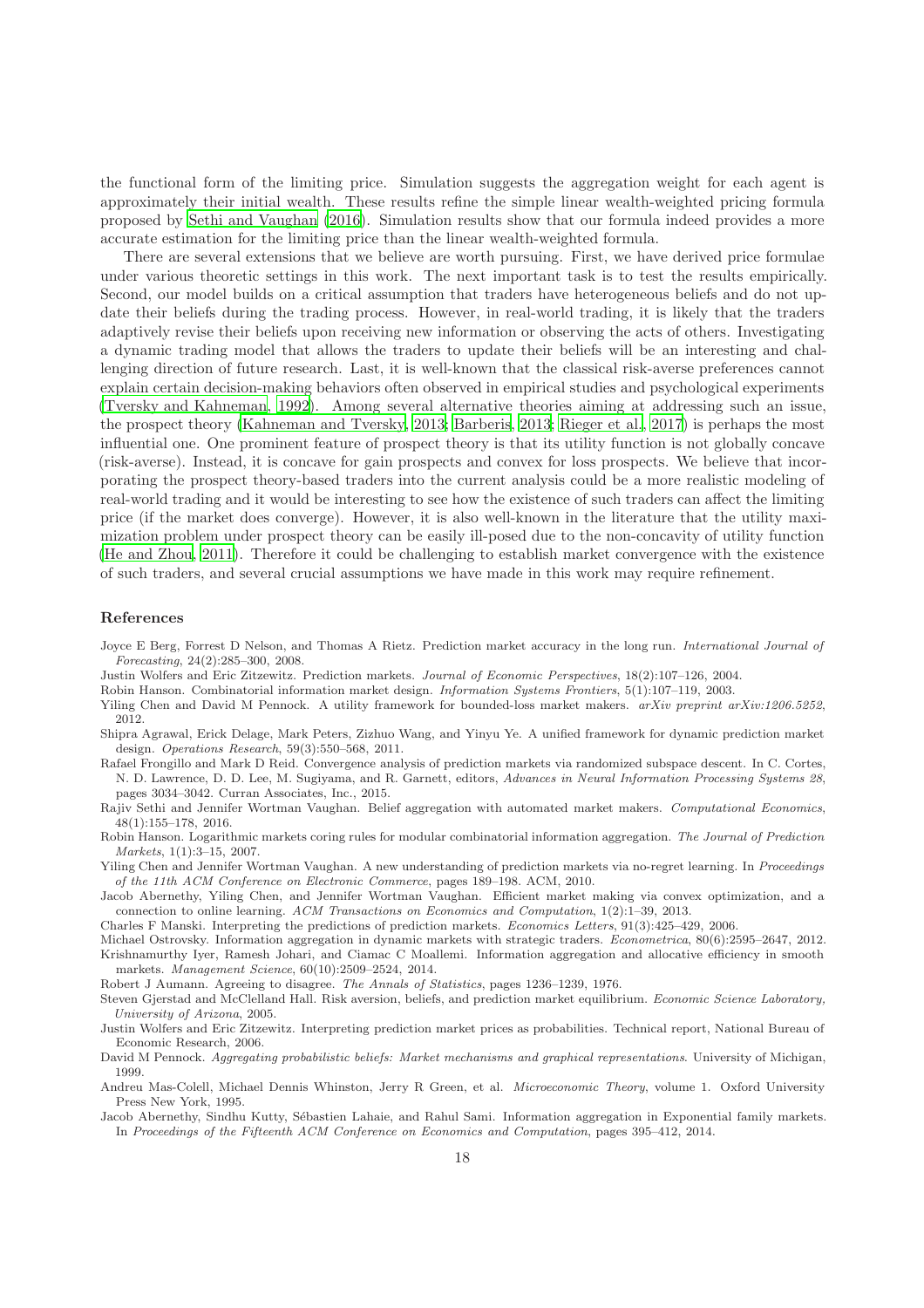<span id="page-18-0"></span>Arthur Carvalho. On a participation structure that ensures representative prices in prediction markets. *Decision Support Systems*, 104:13–25, 2017.

<span id="page-18-1"></span>Razvan Tarnaud. Convergence within binary market scoring rules. *Economic Theory*, 68(4):1017–1050, 2019.

<span id="page-18-2"></span>Rafael M Frongillo, Yiling Chen, and Ian A Kash. Elicitation for aggregation. In *Twenty-Ninth AAAI Conference on Artificial Intelligence*, 2015.

<span id="page-18-3"></span>Dimitri P Bertsekas, Angelia Nedi, Asuman E Ozdaglar, et al. *Convex Analysis and Optimization*. Athena Scientific, 2003.

<span id="page-18-4"></span>Hans Föllmer and Alexander Schied. *Stochastic Finance: An Introduction in Discrete Time*. Walter de Gruyter, 2011.

<span id="page-18-5"></span>Jinli Hu and Amos Storkey. Multi-period trading prediction markets with connections to machine learning. In *International Conference on Machine Learning*, pages 1773–1781, 2014.

<span id="page-18-6"></span>Dmitry Makarov and Astrid V Schornick. A note on wealth effect under cara utility. *Finance Research Letters*, 7(3):170–177, 2010.

<span id="page-18-7"></span>Mithun Chakraborty and Sanmay Das. Market scoring rules act as opinion pools for risk-averse agents. In *Advances in Neural Information Processing Systems*, pages 2359–2367, 2015.

<span id="page-18-8"></span>Amos Tversky and Daniel Kahneman. Advances in prospect theory: Cumulative representation of uncertainty. *Journal of Risk and Uncertainty*, 5(4):297–323, 1992.

<span id="page-18-9"></span>Daniel Kahneman and Amos Tversky. Prospect theory: An analysis of decision under risk. In *Handbook of the fundamentals of financial decision making: Part I*, pages 99–127. World Scientific, 2013.

<span id="page-18-10"></span>Nicholas C Barberis. Thirty years of prospect theory in economics: A review and assessment. *Journal of Economic Perspectives*, 27(1):173–196, 2013.

<span id="page-18-11"></span>Marc Oliver Rieger, Mei Wang, and Thorsten Hens. Estimating cumulative prospect theory parameters from an international survey. *Theory and Decision*, 82(4):567–596, 2017.

<span id="page-18-12"></span>Xuedong He and Xunyu Zhou. Portfolio choice under cumulative prospect theory: An analytical treatment. *Management Science*, 57(2):315–331, 2011.

<span id="page-18-13"></span>Stephen Abbott. *Understanding Analysis*, volume 2. Springer, 2001.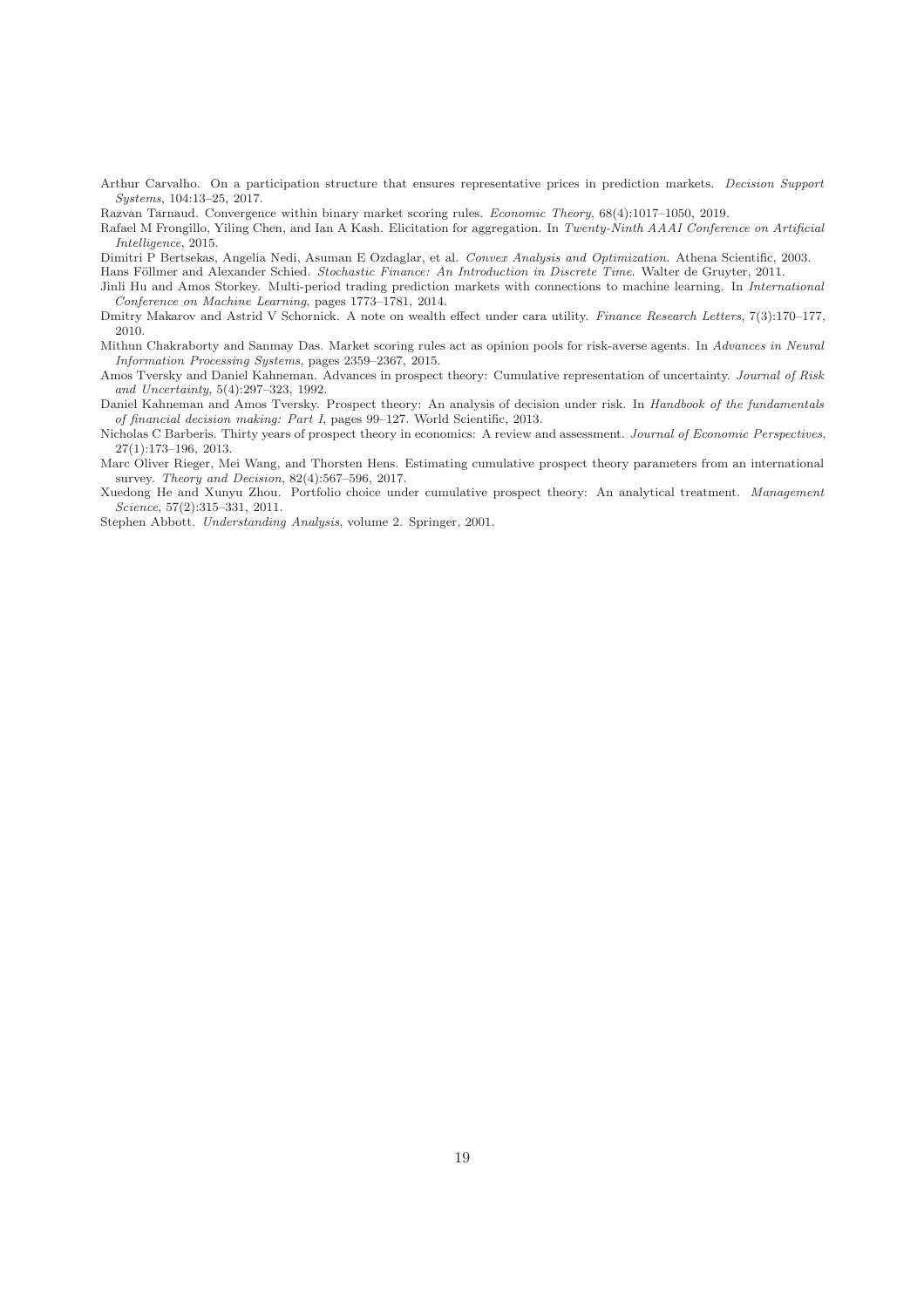# <span id="page-19-0"></span>Appendix A. Proof of Technical Results

**Proof of Proposition [2.2](#page-6-2).** For any  $w_{i,t}$ ,  $q_{i,t}$  and fixed  $\Delta q$ , we introduce functions  $h_U(w) = U((W_t +$  $w$ )e –  $(Q_t + \Delta q)$  and  $h_V(w) = V_j((w_{j,t} - w)e + (q_{j,t} + \Delta q))$  for some  $w \in \mathbb{R}$  which is feasible in this problem. Assumption [2.1](#page-4-1) implies that  $h_U(\cdot)$  is strictly increasing and concave function. Then, in lower-level problem [\(3\)](#page-5-0), the constraint  $h_U(w) \ge U(W_0e)$  actually defines an interval of w, e.g.,  $[h_U^{-1}(U(W_0e)), \infty)$ where  $h_U^{-1}(\cdot)$  is the inverse function of  $h_U(\cdot)$ . On the other hand, Assumption [2.2](#page-5-2) implies that  $h_V(w)$  is a strictly decreasing function of w. Based on these properties, when  $\Delta q$  is fixed, replacing the objective function "min<sub>w</sub> w" by "max<sub>w</sub>  $h_V(w)$ " in the lower-level problem defined in constraint [\(3\)](#page-5-0) does not change its optimal solution for  $\Delta w$ . After the replacement, the subproblem can be viewed as a partial optimization of the master problem for a given  $\Delta q$ , therefore it can be viewed as the following problem which optimizes  $\Delta w$  and  $\Delta q$  simultaneously,

$$
\begin{aligned}\n\max_{\Delta w \in \mathbb{R}, \Delta \mathbf{q} \in \mathbb{R}^I} \quad & V_j((w_{j,t} - \Delta w) \cdot \mathbf{e} + (\mathbf{q}_{j,t} + \Delta \mathbf{q})) \\
\text{subject to} \quad & U\big((W_t + \Delta w) \cdot \mathbf{e} - (\mathbf{Q}_t + \Delta \mathbf{q})\big) \ge U(W_0 \mathbf{e}), \\
& (W_t + \Delta w) \cdot \mathbf{e} - (\mathbf{Q}_t + \Delta \mathbf{q}) \in \text{dom}(U), \\
& (w_{j,t} - \Delta w) \cdot \mathbf{e} + (\mathbf{q}_{j,t} + \Delta \mathbf{q}) \in \text{dom}(V_j).\n\end{aligned}
$$

Letting  $\mathbf{x}_{j,t} = w_{j,t} \mathbf{e} + \mathbf{q}_{j,t}$ ,  $\mathbf{y}_t = W_t \mathbf{e} - \mathbf{Q}_t$  and  $\mathbf{z} = \Delta \mathbf{q} - \Delta w \mathbf{e}$  in above problem gives problem  $\mathcal{P}_j(\mathbf{x}_{j,t})$ . The uniqueness of solution follows from strict concavity of  $V_j(\cdot)$ .

Proof of Proposition [2.3](#page-7-1) We first prove the proposition under condition (i). Given the market maker's states  $\{W, \mathbf{Q}\}$  (we ignore the subscript t), we denote the neighborhood of  $\mathbf{Q}$  as  $\mathbb{B}(\mathbf{Q}; r) = \{\mathbf{a} \in \mathbb{R}^I \mid \|\mathbf{a} - \mathbf{Q}\| \leq \mathbf{Q}\}$ r} for some  $r > 0$ . First, we show that, if  $y = We - Q$  is an interior point of  $dom(U)$  and  $U(y) = U(W_0e)$ , then there exists some  $r > 0$  such that, any order  $\Delta q$  satisfying  $Q + \Delta q \in \mathbb{B}(q, r)$  can be priced by solving the following equation,

$$
U((W + \Delta w)\mathbf{e} - (\mathbf{Q} + \Delta \mathbf{q})) = U(\mathbf{y} + \Delta w\mathbf{e} - \Delta \mathbf{q}) = U(W_0\mathbf{e}),
$$
\n(A.1)

where  $\Delta w$  is the price of the order  $\Delta q$ . Indeed, let  $2r > 0$  be any number that less than the minimal distance between y and boundary of  $\text{dom}(U)$ . Then y –  $\Delta q$  will be an interior point of  $\text{dom}(U)$  for any order  $\|\Delta \mathbf{q}\| \leq r$ . If  $U(\mathbf{y} - \Delta \mathbf{q})\leq U(W_0\mathbf{e})$ , then the monotonicity and continuity of  $U(\cdot)$  imply that there exists a  $\Delta w$  satisfies equation [\(A.1\)](#page-19-1). Thus, the quantity  $\Delta w$  solves the pricing problem  $\mathcal{P}_{\text{cmin}}(\Delta q)$  and it is indeed the price of order  $\Delta q$ . On the other hand, if  $U(y - \Delta q) > U(W_0 e)$ , since  $\|\Delta q\| \leq r$ , it has  $-r\mathbf{e} - \Delta \mathbf{q} \leq \mathbf{0}$ . The monotonicity of  $U(\cdot)$  implies  $U(\mathbf{y} - r\mathbf{e} - \Delta \mathbf{q}) \leq U(\mathbf{y}) = U(W_0\mathbf{e})$ . Thus, there exists a  $\Delta w \in [-r, 0)$  such that equation [\(A.1\)](#page-19-1) holds due to continuity and monotonicity of  $U(\cdot)$ . The above result means that, for any small order  $\Delta \tilde{q}$  satisfying  $Q + \Delta \tilde{q} \in \mathbb{B}(\mathbf{Q}; r)$ , its price  $\Delta \tilde{w}$  can be determined by equation [\(A.1\)](#page-19-1). Now, we consider small order  $\epsilon \mathbf{e}_i$  satisfying  $\mathbf{Q} + \epsilon \mathbf{e}_i \in \mathbb{B}(\mathbf{Q}; r)$ . The price  $\Delta w^i$  of the order  $\epsilon \mathbf{e}_i$  is the solution of equation

<span id="page-19-2"></span><span id="page-19-1"></span>
$$
U(\mathbf{y} + \Delta w_i \mathbf{e} - \epsilon \mathbf{e}_i) = U(W_0 \mathbf{e}). \tag{A.2}
$$

Recall that the instantaneous price of *i*-th security is the unit cost of purchasing an infinitesimal  $\epsilon \mathbf{e}_i$ , i.e., it is  $p_i = \frac{d\Delta w^i}{d\epsilon} = \lim_{\epsilon \to 0} \frac{\Delta w^i}{\epsilon}$  $\frac{w}{\epsilon}$ . We apply implicit differentiation rule with respect to  $\epsilon$  on equation [\(A.2\)](#page-19-2), which gives,

$$
-\frac{\partial U}{\partial y^i} + \frac{d\Delta w^i}{d\epsilon} \sum_{k=1}^I \frac{\partial U}{\partial y^k} \frac{\partial y^k}{\partial \Delta w^i} = 0 \implies p^i = \lim_{\epsilon \to 0} \frac{d\Delta w^i}{d\epsilon} = \frac{\frac{\partial U}{\partial y^i}}{\sum_{k=1}^I \frac{\partial U}{\partial y^k}}.
$$
(A.3)

Note that the conditions (ii) in Proposition [2.3](#page-7-1) just ensure that y to be an interior in  $dom(U)$ . Thus, the proof for this condition is similar to condition (i).  $\Box$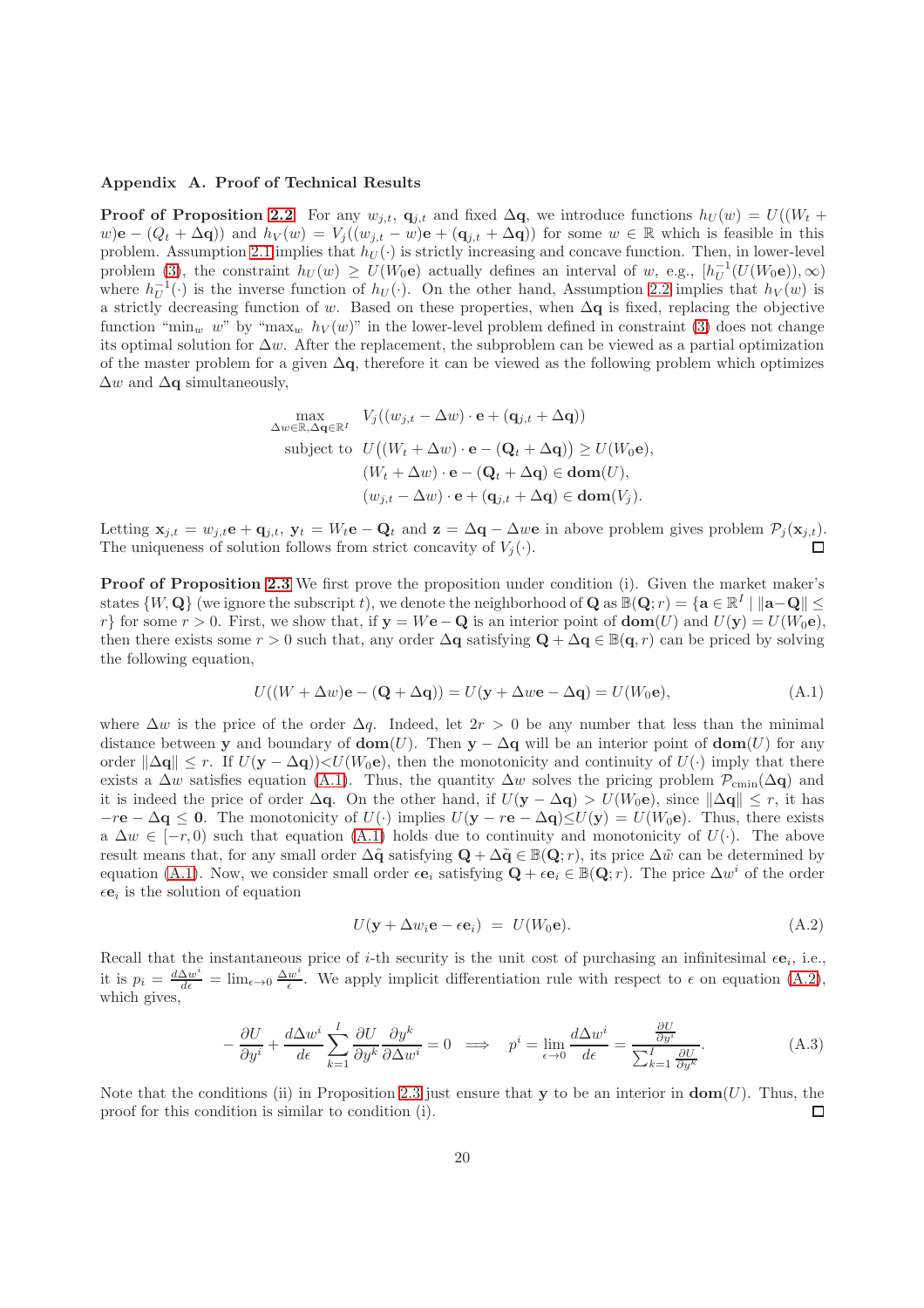**Proof of Lemma [3.1](#page-8-2).** The set A is closed as it is an intersection of closed sets. Also A is a convex set because  $U(\cdot)$  and  $V_i(\cdot)$  are convex functions. To prove the compactness, we only need to show that A is bounded. If A is unbounded, there exists a recession direction  $(d_1, d_2, \ldots, d_J)$  satisfying  $d_{j'} \neq 0$  for some j' such that, for any  $(\hat{\mathbf{x}}_1, \ldots, \hat{\mathbf{x}}_J) \in \mathcal{A}$  and a any large number  $\beta > 0$ , it has  $(\hat{\mathbf{x}}_1 + \beta \mathbf{d}_1, \ldots, \hat{\mathbf{x}}_J + \beta \mathbf{d}_J) \in \mathcal{A}$ . However, due to Assumption [2.2,](#page-5-2) it has  $\text{rec}(V_j) \subseteq \mathbb{R}_+^I$ , for all j, which implies  $\mathbf{d}_j \geq \mathbf{0}$  for  $j = 1, \ldots, J$ . Let

 $\hat{\mathbf{x}}_j = w_{j,0}$ e. Assumption [2.1](#page-4-1) for  $U(\cdot)$  implies that, for some  $\beta > 0$ , it has  $U(W_0 \mathbf{e} - \beta \sum_{j=1}^J$  $\sum\limits_{j=1}\mathbf{d}_{j} \big) < U(W_{0}\mathbf{e}),$ 

which contradicts with the assumption  $(\hat{\mathbf{x}}_1 + \beta \mathbf{d}_1, \dots, \hat{\mathbf{x}}_J + \beta \mathbf{d}_J) \in \mathcal{A}$  for all  $\beta > 0$ . Thus, the set  $\mathcal{A}$  is bounded. Note that, if the no-bankruptcy constraint  $x_j \ge 0$  is involved, the compactness of the set A is  $\Box$ straightforward result.

**Proof of Theorem [3.1](#page-8-0).** We prove this theorem in three steps: (a) we show that there exists a sub-sequence of the utility value generated from the trading sequence that converges to some limiting utility level; (b) we then prove that the limiting allocation of such a convergent subsequence is the Pareto optimal allocation; (c) we show that any convergent subsequence of the original bounded sequence converges to the same limit. In the following proof, we include no-bankruptcy constraints,  $\mathbf{x}_j \geq 0$  for all  $j = 1, \ldots, J$ , in the Trading Process [1,](#page-7-2) i.e., problem  $\mathcal{P}_j^+(\mathbf{x}_{j,t})$  is solved in each round of trading. This proof can be easily modified for the case without the no-bankruptcy constraint. The detail of the proof is as follows.

(a) Given a trading sequence  $S \in \Phi$ , the wealth position  $(\mathbf{x}_{1,t}, \ldots, \mathbf{x}_{J,t})$  for  $t = 1, 2, \ldots$  generated from the Trading Process [1](#page-7-2) is confined in the compact feasible set  $A$  (see Lemma [3.1\)](#page-8-2). From Bolzano-Weierstrass theorem, we know there exists a subsequence  $(\mathbf{x}_{1,t_n}, \ldots, \mathbf{x}_{J,t_n})$  for some  $\{t_1, \ldots, t_n, \ldots\} \subseteq \{1, 2, 3 \ldots\}$  that converges to a limiting wealth distribution  $(\hat{\mathbf{x}}_1, ..., \hat{\mathbf{x}}_J)$ , i.e., it has  $\lim_{n\to\infty} \mathbf{x}_{j,t_n} = \hat{\mathbf{x}}_j$  for  $j = 1, ..., J$ .

(b) We then show that the limiting allocation  $(\hat{\mathbf{x}}_1, \ldots, \hat{\mathbf{x}}_J)$  is a Pareto optimal allocation. We first consider the case (i)  $(\mathbf{dom}(U) = \mathbb{R}^I)$ . The argument for case (ii) is identical to case (i), once we show that  $\mathbf{y}_t$ will be bounded away from the domain boundary for all t. Given limiting allocation  $(\hat{\mathbf{x}}_1, \ldots, \hat{\mathbf{x}}_J)$ , the market maker's limiting wealth position is  $\hat{\mathbf{y}} = w_0^{all} \mathbf{e} - \sum_{j=1}^J \hat{\mathbf{x}}_j$ . We first prove the following claim. For all  $j = 1, \ldots, J$ , there does not exist vector  $\hat{\mathbf{d}} = (\hat{d}_1, \ldots, \hat{d}_I) \in \mathbb{R}^I$  which satisfies the following system of inequalities,

$$
\begin{cases}\n\nabla V_j(\hat{\mathbf{x}}_j)^T \hat{\mathbf{d}} > 0, \\
\nabla U(\hat{\mathbf{y}})^T \hat{\mathbf{d}} \le 0, \\
\hat{\mathbf{H}}_j \hat{\mathbf{d}} \ge \mathbf{0}, \\
(\hat{\mathbf{x}}_j) = \left(\frac{\partial V_j(\mathbf{x})}{\partial x_1}, \dots, \frac{\partial V_j(\mathbf{x})}{\partial x_I}\right)\big|_{\mathbf{x} = \hat{\mathbf{x}}}, \nabla U(\hat{\mathbf{y}}) = \left(\frac{\partial U(\mathbf{y})}{\partial y_1}, \dots, \frac{\partial U(\mathbf{y})}{\partial y_I}\right)\big|_{\mathbf{y} = \hat{\mathbf{y}}}, \text{ and} \\
\hat{\mathbf{H}}_j = \text{diag}\big(\hat{H}_{1,j}, \dots, \hat{H}_{i,j}, \dots, \hat{H}_{I,j}\big) \in \mathbb{R}^{I \times I}\n\end{cases}
$$
\n(A.4)

is a diagonal matrix with diagonal elements being  $\hat{H}_{i,j} = 0$  if  $\hat{x}_{i,j} > 0$  and  $\hat{H}_{i,j} = 1$  if  $\hat{x}_{i,j} = 0$ .

where  $\nabla V_j$ 

Suppose there exists  $\mathbf{d} \in \mathbb{R}^I$  which satisfies  $(A, 4)$  for some  $j \in \{1, \ldots, J\}$ , then  $\mathbf d$  must satisfy the following condition,

<span id="page-20-1"></span><span id="page-20-0"></span>
$$
\begin{cases}\n\nabla V_j(\hat{\mathbf{x}}_j)^T \mathbf{d} > 0, \\
\nabla U(\hat{\mathbf{y}})^T \mathbf{d} < 0, \\
\hat{\mathbf{H}}_j \mathbf{d} \ge \mathbf{0}, \\
d_i > 0, \quad \text{for all } i \text{ such that } \hat{H}_{i,j} = 1.\n\end{cases} \tag{A.5}
$$

First, note that for any  $y \in \text{dom}(U)$ , it has  $\frac{\partial U}{\partial y_i} > 0$  for all i. Indeed, for an arbitrary  $y \in \text{dom}(U)$ , define  $f(t; y, e_i) \triangleq U(y+te_i)$ . Because U is concave and monotone,  $f(t; y, e_i)$  is also concave and stricly increasing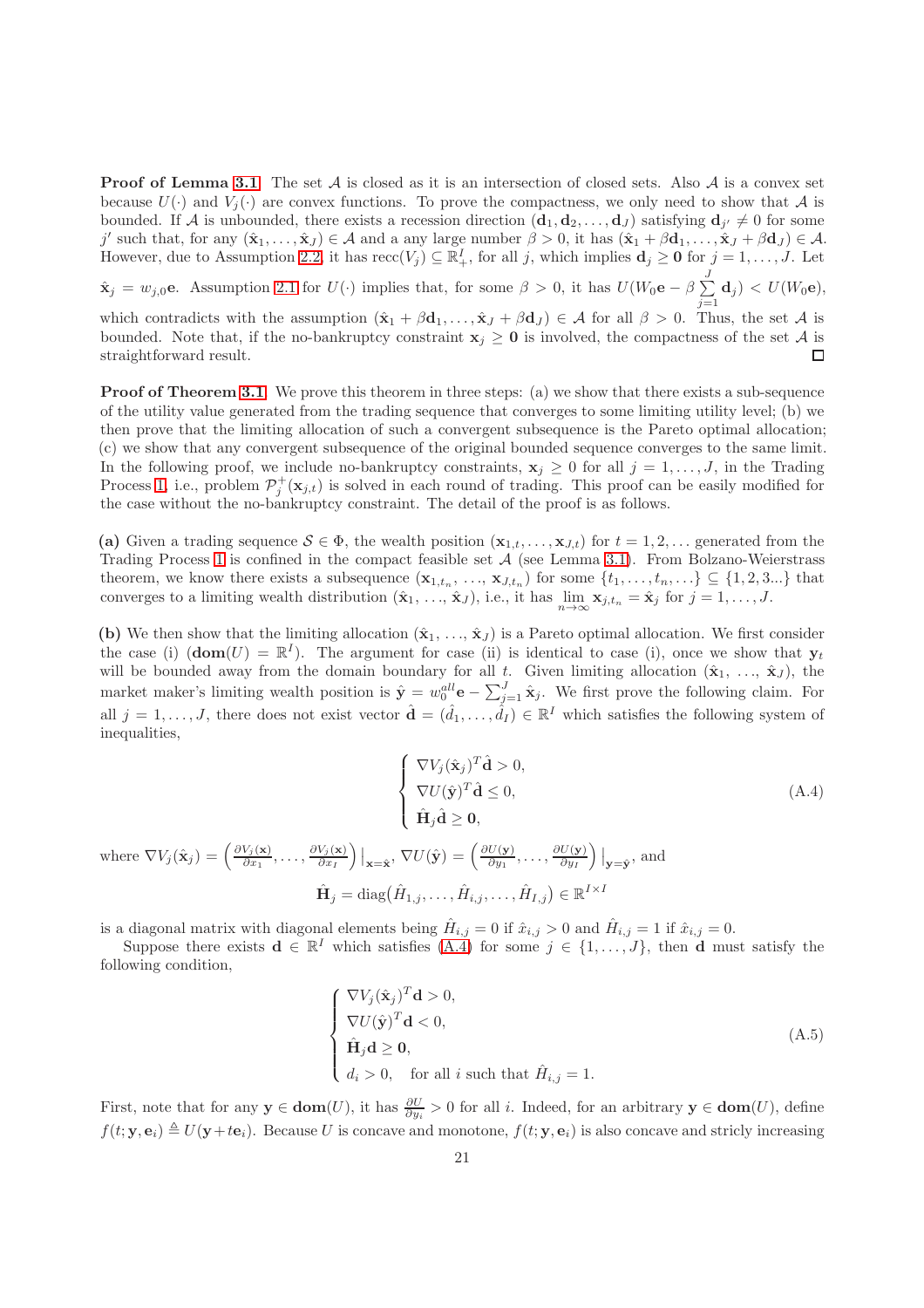in t. Therefore,  $f'(t; \mathbf{y}, \mathbf{e}_i) > 0$  for all  $t \in \mathbb{R}$ , and  $\frac{\partial U(\mathbf{y})}{\partial y_i} = f'(0; \mathbf{y}, \mathbf{e}_i) > 0$ . This proves the claim since the choice of y is arbitrary. Now we need to handle three cases: (i)  $\nabla U(\hat{\mathbf{y}})^T \hat{\mathbf{d}} = 0, \hat{H}_{i,j} d_i > 0$  for some i, (ii)  $\nabla U(\hat{\mathbf{y}})^T \hat{\mathbf{d}} > 0, \hat{\mathbf{H}}_j \hat{\mathbf{d}} = 0$ , and (iii)  $\nabla U(\hat{\mathbf{y}})^T \hat{\mathbf{d}} = 0, \hat{\mathbf{H}}_j \hat{\mathbf{d}} = 0$ . The former two cases can be easily treated using the fact  $\frac{\partial U}{\partial y_i} > 0$  for i, we focus on the case of  $\nabla U(\hat{\mathbf{y}})^T \hat{\mathbf{d}} = 0$  and  $\hat{\mathbf{H}}_j \hat{\mathbf{d}} = \mathbf{0}$ . In this case we may construct vector  $\mathbf{d} = \hat{\mathbf{d}} + \boldsymbol{\epsilon}$  where  $\boldsymbol{\epsilon} = l \cdot [(\hat{\mathbf{H}}_j - \mathbf{I}) + k \cdot \hat{\mathbf{H}}_j] \cdot \mathbf{e}$  for some small number  $k, l > 0$ . Clearly, d meets the condition [\(A.5\)](#page-20-1). Since  $\hat{\mathbf{y}}$  lies in the interior of  $\textbf{dom}(U)$ , we could use the vector **d** to improve the expected utility for trader j in Trading Process [1](#page-7-2) while maintaining the feasibility. More specifically, for some  $\delta > 0$ and small number  $\alpha$ , it has

$$
\begin{cases}\nV_j(\hat{\mathbf{x}}_j + \alpha \mathbf{d}) - V_j(\hat{\mathbf{x}}_j) = \alpha \nabla V_j(\hat{\mathbf{x}}_j)^T \mathbf{d} + o(\alpha) > 2\delta, \\
U(\hat{\mathbf{y}} - \alpha \mathbf{d}) - U(\hat{\mathbf{y}}) = -\alpha \nabla U(\hat{\mathbf{y}})^T \mathbf{d} + o(\alpha) > 0, \\
\hat{\mathbf{x}}_j + \alpha \mathbf{d} > \mathbf{0}, \ \hat{\mathbf{x}}_j + \alpha \mathbf{d} \in \text{dom}(V_j), \\
\hat{\mathbf{y}} - \alpha \mathbf{d} \in \text{dom}(U),\n\end{cases}
$$

where the above inequalities can be derived from  $(A.5)$  and noticing the fact that the linear term dominates the higher order term in Taylor expansion when  $\alpha$  is small enough. We then show that  $\alpha d$  is a feasible direction that can drive the j-th trader's utility to go beyond his/her the limit  $V_i(\hat{\mathbf{x}}_i)$  at some time  $t_N$ . Indeed, there exists some number  $N \in \mathbb{Z}_+$ , such that the wealth vector  $\mathbf{x}_{j,t_N}$  is sufficiently close to  $\hat{\mathbf{x}}_j$ . Then it has

$$
\begin{cases}\nV_j(\mathbf{x}_{j,t_N} + \alpha \mathbf{d}) - V_j(\mathbf{x}_{j,t_N}) > \delta, \\
U(\mathbf{y}_{t_N} - \alpha \mathbf{d}) - U(\mathbf{y}_{t_N}) > 0, \\
\mathbf{x}_{j,t_N} + \alpha \mathbf{d} > \mathbf{0}, \ \mathbf{x}_{j,t_N} + \alpha \mathbf{d} \in \text{dom}(V_j), \\
\mathbf{y}_{t_N} - \alpha \mathbf{d} \in \text{dom}(U), \\
V_j(\hat{\mathbf{x}}_j) - V_j(\mathbf{x}_{j,t_N}) < \delta/2,\n\end{cases}
$$

where the first two inequalities are due to the continuity of  $V_i(\cdot)$  and  $U(\cdot)$ ; the last inequality is due to the convergence of  $V_j(\mathbf{x}_{j,t_n}) \uparrow V_j(\hat{\mathbf{x}}_j)$ . Thus,  $\alpha \mathbf{d}$  is a feasible trade for trader j at time  $t_N$  such that the post-trade utility satisfies

$$
V_j(\mathbf{x}_{j,t_N} + \alpha \mathbf{d}) - V_j(\hat{\mathbf{x}}_j) = V_j(\mathbf{x}_{j,t_N} + \alpha \mathbf{d}) - V_j(\mathbf{x}_{j,t_N}) + V_j(\mathbf{x}_{j,t_N}) - V_j(\hat{\mathbf{x}}_j) > \delta - \delta/2 = \delta/2 > 0.
$$

Such an inequality contradicts with the fact that  $V_i(\mathbf{x}_{i,t})$  should be upper bounded by the limit  $V_i(\hat{\mathbf{x}}_i)$  for all t.

We then show that if the condition (ii) in Theorem [3.1](#page-8-0) is met, then the subsequential limit of market maker wealth  $\hat{y}$  is bounded away from domain boundary. Indeed, assume  $\hat{y}$  lies on the boundary of  $\text{dom}(U)$ , then  $\frac{\partial U}{\partial y_i}\big|_{\hat{\mathbf{y}}} = \infty$  for some i while  $\frac{\partial U}{\partial y_i}\big|_{\hat{\mathbf{y}}} < +\infty$ ,  $y_{i'} > 0$  for some  $i' \neq i$ . Otherwise,  $\hat{\mathbf{y}} = \mathbf{L} \implies U(\hat{\mathbf{y}}) < U(W_0 \mathbf{e})$ , which is a contradiction. Since  $\hat{y}_i = L_i < W_0$  and  $\hat{\mathbf{y}} + \sum_{j=1}^J \hat{\mathbf{x}}_j = (W_0 + \sum_{j=1}^J w_{j,0})\mathbf{e}$  it has  $\hat{x}_{i,j} > w_{j,0} > 0$ for at least one j. In other words,  $\hat{x}_{i,j}$  is bounded away from trader's utility boundary. Let  $\mathbf{d} = M\mathbf{e}_{i'} - \mathbf{e}_i$ , then for trader  $j$  and some  $M$  sufficiently large, it has

$$
\begin{cases} \nabla V_j(\hat{\mathbf{x}}_j)^T \mathbf{d} > 0, \\ \nabla U(\hat{\mathbf{y}})^T \mathbf{d} < 0. \end{cases}
$$

Then, for some  $\delta > 0$  and  $\alpha$  which are sufficiently small, it has

$$
\begin{cases}\nV_j(\hat{\mathbf{x}}_j + \alpha \mathbf{d}) - V_j(\hat{\mathbf{x}}_j) = \alpha \nabla V_j(\hat{\mathbf{x}}_j)^T \mathbf{d} + o(\alpha) > 2\delta, \\
U(\hat{\mathbf{y}} - \alpha \mathbf{d}) - U(\hat{\mathbf{y}}) = -\alpha \nabla U(\hat{\mathbf{y}})^T \mathbf{d} + o(\alpha) > 0, \\
\hat{x}_{i,j} + \alpha d_i > 0, \ \hat{x}_{i,j} + \alpha d_i \in \textbf{dom}(V_j) \\
\hat{\mathbf{y}} - \alpha \mathbf{d} \in \textbf{dom}(U).\n\end{cases}
$$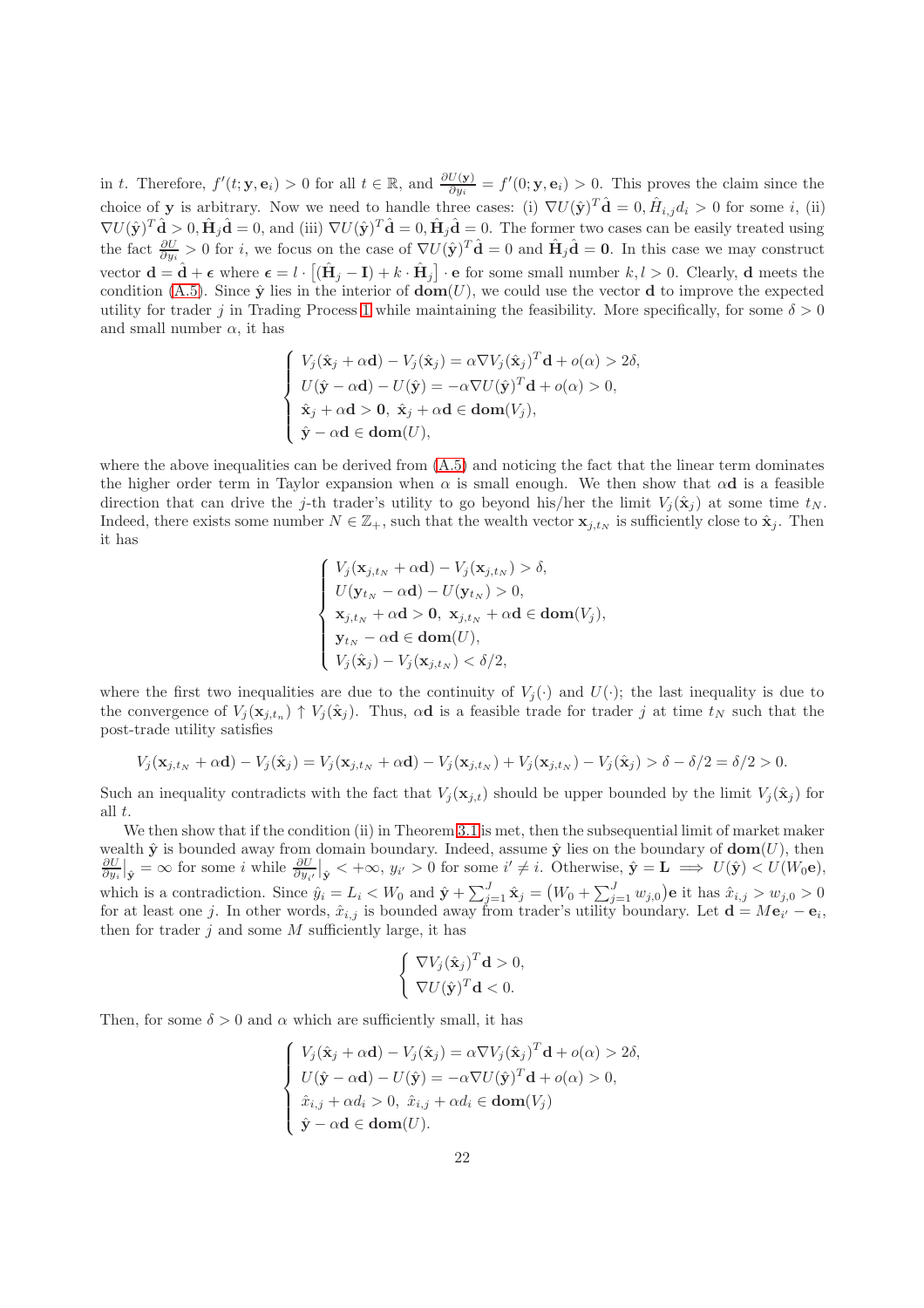Since  $\mathbf{x}_{j,t_n} \to \hat{\mathbf{x}}_j$  for all j, we can find a N sufficiently large such that,

$$
\begin{cases}\nV_j(\mathbf{x}_{j,t_N} + \alpha \mathbf{d}) - V_j(\mathbf{x}_{j,t_N}) > \delta, \\
U(\mathbf{y}_{t_N} - \alpha \mathbf{d}) - U(\mathbf{y}_{t_N}) > 0, \\
x_{i,j,t_N} - \alpha d_i > 0, x_{i,j,t_N} - \alpha d_i \in \mathbf{dom}(V_j), \\
\mathbf{y}_{t_N} - \alpha \mathbf{d} \in \mathbf{dom}(U), \\
V_j(\hat{\mathbf{x}}_j) - V_j(\mathbf{x}_{j,t_N}) < \delta/2.\n\end{cases}
$$

Again we achieve a non-trivial utility gain for trader j using feasible trade  $\alpha d$ .

Now we reformulate the infeasibility of [\(A.4\)](#page-20-0) as the alternative of Farkas' Lemma [\(Bertsekas et al., 2003](#page-18-3)). Let  $\mathbf{A}_j = \left(-\nabla U(\hat{\mathbf{y}}), \hat{\mathbf{H}}_j\right)^T$ . Recall our previous claim which says that there does not exist **d** satisfying the following conditions

<span id="page-22-0"></span>
$$
\mathbf{A}_j \mathbf{d} \ge \mathbf{0}, \quad -\nabla V_j(\hat{\mathbf{x}}_j)^T \mathbf{d} < 0. \tag{A.6}
$$

Applying the Farkas' Lemma gives the alternative of the claim, i.e., there exists a vector  $\begin{pmatrix} a_j \\ a_k \end{pmatrix}$  $\mathbf{g}_j$  $\Big) \in \mathbb{R}^{1+I}_{+}$ which satisfies

$$
\mathbf{A}_{j}^{T} \begin{pmatrix} a_{j} \\ \mathbf{g}_{j} \end{pmatrix} = -\nabla V_{j}(\hat{\mathbf{x}}) \Rightarrow \nabla V_{j}(\hat{\mathbf{x}}_{j}) + \hat{\mathbf{H}}_{j} \mathbf{g}_{j} - a_{j} \nabla U(\mathbf{y}^{*}) = \mathbf{0}
$$
\n(A.7)

for all  $j = 1, \ldots, J$ . We then consider the aggregate optimization problem,

$$
\mathcal{P}_{\text{po}}(\boldsymbol{\omega}) : \max_{\mathbf{x}_1, \dots, \mathbf{x}_J} \sum_{j=1}^J \omega_j V_j(\mathbf{x}_j)
$$
  
Subject to:  $\mathbf{y} + \sum_{j=1}^J \mathbf{x}_j = w_0^{all} \mathbf{e},$   
 $U(\mathbf{y}) \ge U(W_0 \cdot \mathbf{e}),$   
 $\mathbf{x}_j \ge \mathbf{0}, \quad j = 1, \dots, J \text{ (if bankruptcy is prohibited)},$ 

where  $\boldsymbol{\omega} = (\omega_1, \ldots, \omega_J)^T \in \mathbb{R}_+^I \setminus \{\mathbf{0}\}\$ is some weighting parameter. Because  $V_j(\cdot)$ 's are strictly concave, it is well known that a wealth allocation  $(\mathbf{x}_1^*, \mathbf{x}_2^*, \dots, \mathbf{x}_J^*) \in \mathcal{A}$  is Pareto optimal if and only if it is a solution to  $\mathcal{P}_{\text{po}}$  for certain  $\boldsymbol{\omega} = (\omega_1, \ldots, \omega_J)^T > 0$ . We now show that allocation  $(\hat{\mathbf{x}}_1, \cdots, \hat{\mathbf{x}}_J)$  is a solution of problem  $\mathcal{P}_{po}(\omega)$ . Since problem  $\mathcal{P}_{po}(\omega)$  is a convex optimization problem, its optimal solution  $(\mathbf{x}_1^*, \ldots, \mathbf{x}_J^*)$ is completely characterized by the Karush-Kuhn-Tucker (KKT) conditions as follow,

<span id="page-22-1"></span>
$$
\begin{cases}\n\omega_j \nabla V_j(\mathbf{x}_j^*) + \boldsymbol{\eta}_j - \mu \nabla U(\mathbf{y}^*) = \mathbf{0}, \quad j = 1, \cdots, J, \\
\text{diag}(\boldsymbol{\eta}_j) \mathbf{x}_j^* = \mathbf{0}, \quad j = 1, 2, \ldots, J, \\
\mu(U(\mathbf{y}^*) - U(W_0 \mathbf{e})) = 0, \\
\sum_{j=1}^J \mathbf{x}_j^* + \mathbf{y}^* = \mathbf{w}_0,\n\end{cases} \tag{A.8}
$$

for some  $\mu > 0$  and  $\eta_j \in \mathbb{R}^I_+, j = 1, \ldots, J$ . Noticing the relationship [\(A.7\)](#page-22-0) holds for all  $j = 1, \ldots, J$ . Multiplying [\(A.7\)](#page-22-0) by  $\omega_j$ , it is not hard to verify the limit allocation  $(\hat{\mathbf{x}}_1,\ldots,\hat{\mathbf{x}}_J)$  together with the following Lagrange multipliers,  $\mu = 1$ ,  $\omega_j = \frac{1}{a_j}$  and  $\eta_j = \frac{1}{a_j} \hat{H}_j g_j$  for  $j = 1, \ldots, J$ , satisfy the KKT condition [\(A.8\)](#page-22-1). Clearly, it must have  $a_j \neq 0$  for all j, otherwise [\(A.7\)](#page-22-0) cannot hold for  $\nabla V_j(\mathbf{x}_j^*) > 0$  and  $\mathbf{g}_j \geq 0$ . Indeed, if  $a_j = 0$  for some j, then  $\nabla V_j(\hat{\mathbf{x}}_j) = \hat{\mathbf{H}}_j \mathbf{g}_j \leq \mathbf{0}$ , which contradicts with the monotonicity of  $V_j$ . That is to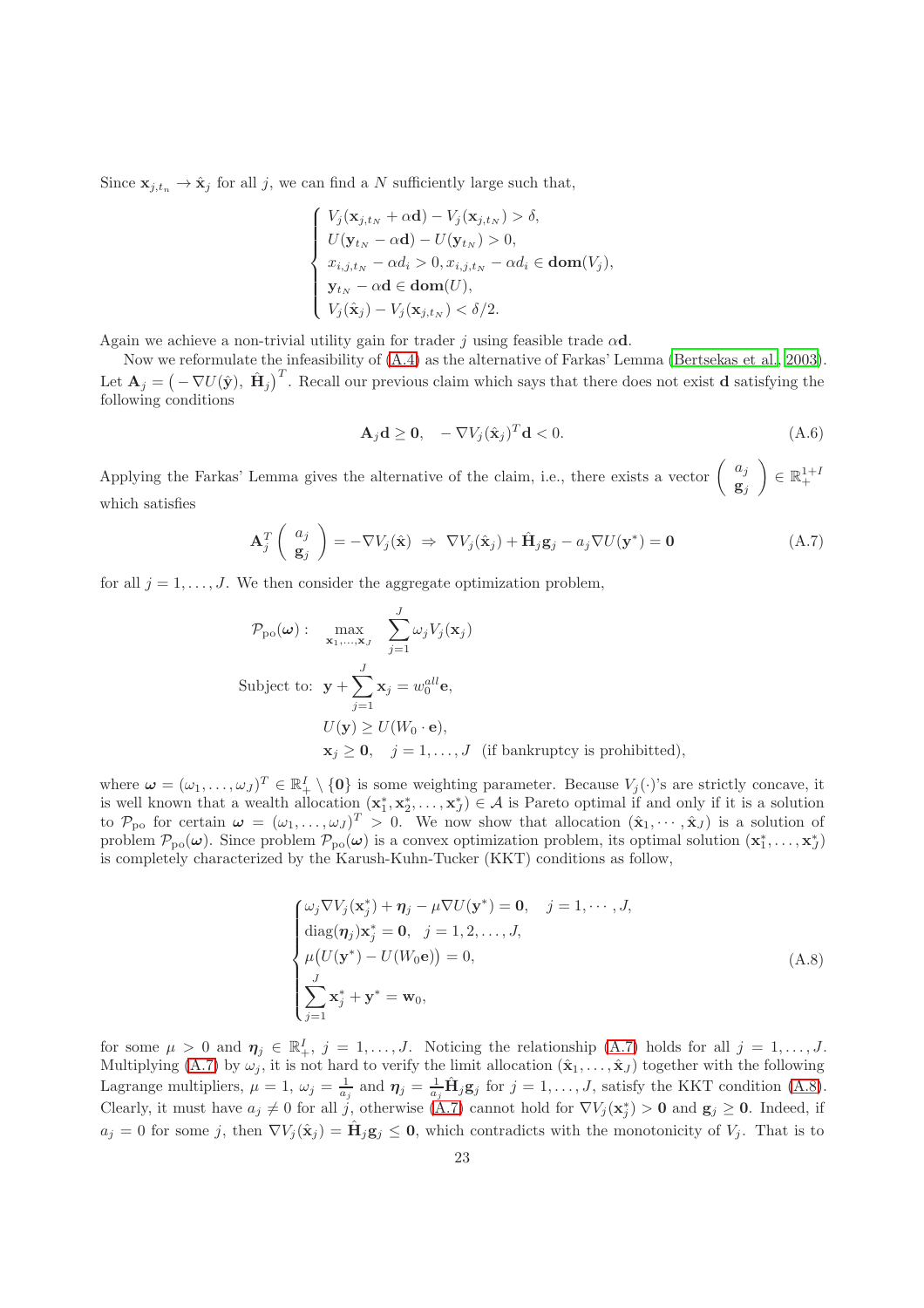say,  $(\hat{\mathbf{x}}_1, \ldots, \hat{\mathbf{x}}_J)$  is a Pareto optimal allocation.

(c) At last, we then show that every convergent subsequence of  $(\mathbf{x}_{1,t},\ldots,\mathbf{x}_{J,t})$  shares an identical limit. Suppose there is another wealth allocation  $(\bar{\mathbf{x}}_1, \ldots, \bar{\mathbf{x}}_J) \in \mathcal{A}$  satisfying  $(\bar{\mathbf{x}}_1, \ldots, \bar{\mathbf{x}}_J) \neq (\hat{\mathbf{x}}_1, \ldots, \hat{\mathbf{x}}_J)$  and achieving the same utility level as  $V_j(\bar{\mathbf{x}}_j) = V_j(\hat{\mathbf{x}}_j) = V_j^*$  for all  $j = 1, \ldots, J$ . Then we can construct another allocation  $(\dot{\mathbf{x}}_1, \ldots, \dot{\mathbf{x}}_J)$  as  $\dot{\mathbf{x}}_j = (\dot{\mathbf{x}}_j + \dot{\mathbf{x}}_j)/2$  for  $j = 1, \ldots, J$ . Due to the convexity of A, it has  $(\check{\mathbf{x}}_1, \ldots, \check{\mathbf{x}}_J) \in \mathcal{A}$ . Moreover, for any  $j = 1, \cdots, J$ , it has

$$
V_j(\check{\mathbf{x}}_j) \ge \frac{1}{2}(V_j(\hat{\mathbf{x}}_j) + V_j(\bar{\mathbf{x}}_j)) = V_j^*
$$

with strict inequality holds for at least one  $j \in \{1, \ldots, J\}$ , due to the strict concavity of  $V_j(\cdot)$ . Clearly this contradicts with the Pareto optimality of  $(\hat{\mathbf{x}}_1, \ldots, \hat{\mathbf{x}}_J)$ . The uniqueness of  $(\hat{\mathbf{x}}_1, \ldots, \hat{\mathbf{x}}_J)$  implies that every convergent subsequence of  $(\mathbf{x}_{1,t}, \ldots, \mathbf{x}_{J,t})$  for  $t = 1, 2, \ldots$  converges to the identical limiting allocation  $(\hat{\mathbf{x}}_1, \ldots, \hat{\mathbf{x}}_J)$ , which further implies the original bounded sequence  $(\mathbf{x}_{1,t}, \ldots, \mathbf{x}_{J,t})$  also converges to the limiting allocation  $(\hat{\mathbf{x}}_1, \dots, \hat{\mathbf{x}}_J)$  (e.g., see page 58 in [Abbott 2001\)](#page-18-13).  $\Box$ 

**Proof of Proposition [4.1](#page-10-0)**. In Trading process [1,](#page-7-2) if the j-th trader interacts with the market maker at time t, he/she solves problem  $\mathcal{P}_j(\mathbf{x}_{j,t})$  with the market states  $\mathbf{x}_{j,t}$  and  $\mathbf{y}_t = w_0^{all} \mathbf{e} - \sum_{j=1}^J \mathbf{x}_{j,t}$ . With assumption of exponential utility, problem  $\mathcal{P}_i(\mathbf{x}_{i,t})$  becomes,

$$
\max_{\mathbf{z}} V_j(\mathbf{x}_{j,t+1}) = -\frac{1}{\alpha_j} \sum_{i=1}^I \hat{\pi}_{i,j} e^{-\alpha_j z_i}
$$
  
Subject to  $U(\mathbf{y}_t - \mathbf{z}) = -\frac{1}{\beta} \sum_{i=1}^I \hat{\theta}_i e^{\beta z_i} \ge U(W_0 \mathbf{e}),$ 

where  $\hat{\pi}_{i,j} \triangleq \pi_{i,j} e^{-\alpha_j x_{i,j,t}}$  and  $\hat{\theta}_i \triangleq \theta_i e^{-\beta y_{i,t}}$ . Due to the concavity, the optimal solution of this problem is fully characterized by the Karush-Kuhn-Tucker condition,

$$
\hat{\pi}_{i,j}e^{-\alpha_j z_i^*} - \zeta^* \hat{\theta}_i e^{\beta z_i^*} = 0, \text{ for } i = 1, \cdots, I,
$$
\n(A.9)

<span id="page-23-2"></span><span id="page-23-1"></span><span id="page-23-0"></span>
$$
-\frac{1}{\beta} \sum_{i=1}^{I} \hat{\theta}_{i} e^{\beta z_{i}^{*}} = U(W_{0} \mathbf{e}), \text{if } \zeta^{*} > 0,
$$
\n(A.10)

where  $\zeta^* \geq 0$  is the *Lagrange* multiplier. Clearly, the equations [\(A.9\)](#page-23-0) and [\(A.10\)](#page-23-1) hold for all i only when  $\zeta^* > 0$ , which implies that  $z_i^* = \frac{1}{\beta + \alpha_j} \ln \left( \hat{\pi}_{i,j}/(\zeta^* \hat{\theta}_i) \right)$  for  $i = 1, \ldots, I$ . Substituting  $z_i^*$  to equation  $(A.10)$  $(A.10)$ , it has  $\zeta^* = \left(\sum_{i=1}^I (\hat{\theta}_i)^{\frac{\alpha_j}{\beta+\alpha_j}} (\hat{\pi}_{i,j})^{\frac{\beta}{\beta+\alpha_j}} \cdot C\right)^{\frac{\beta+\alpha_j}{\beta}}$ , where  $C = -\beta U(W_0 \mathbf{e})$ . After trading, the market state becomes  $\mathbf{x}_{j,t+1} = \mathbf{x}_{j,t} + \mathbf{z}^*$  and  $\mathbf{y}_{t+1} = \mathbf{y}_t - \mathbf{z}^*$ . We then compute the updated instantaneous price  $p_{i,t+1}$  by Proposition [2.3.](#page-7-1) It has

$$
p_{i,t+1} = \frac{\frac{\partial U(\mathbf{y}_{t+1})}{\partial y_{i,t+1}}}{\sum_{k=1}^{I} \frac{\partial U(\mathbf{y}_{t+1})}{\partial y_{k,t+1}}} = \frac{\hat{\theta}_i e^{\beta z_i^*}}{\sum_{k=1}^{I} \hat{\theta}_k e^{\beta z_k^*}} = \frac{\hat{\theta}_i^{\frac{\alpha_j}{\beta + \alpha_j}}(\hat{\pi}_{i,j})^{\frac{\beta}{\beta + \alpha_j}}}{\sum_{k=1}^{I} (\hat{\theta}_k)^{\frac{\alpha_j}{\beta + \alpha_j}}(\hat{\pi}_{k,j})^{\frac{\beta}{\beta + \alpha_j}}}.
$$
(A.11)

Note that, at time t, the instantaneous price is  $p_{i,t} = \frac{\hat{\theta}_i}{\sum_{k=1}^I \hat{\theta}_k}$ . Then, replacing  $\hat{\theta}_i$  by  $p_{i,t}(\sum_{k=1}^I \hat{\theta}_k)$  in  $(A.11)$ gives [\(9\)](#page-10-2).

We then compute the limiting price  $p_i^*$  when  $t \to \infty$ . The exponential utility naturally meet the conver-gence conditions in Theorem [3.1.](#page-8-0) Thus, the wealth process  $\{\mathbf{x}_{j,t}\}_{t=1,2,...}$  indeed converges to some Pareto optimal allocation as  $t \to \infty$ . Let  $\omega = (\omega_1, \ldots, \omega_J) \in \mathbb{R}^I_+ \setminus \{0\}$ . We then solve problem  $\mathcal{P}_{\text{po}}(\omega)$  for the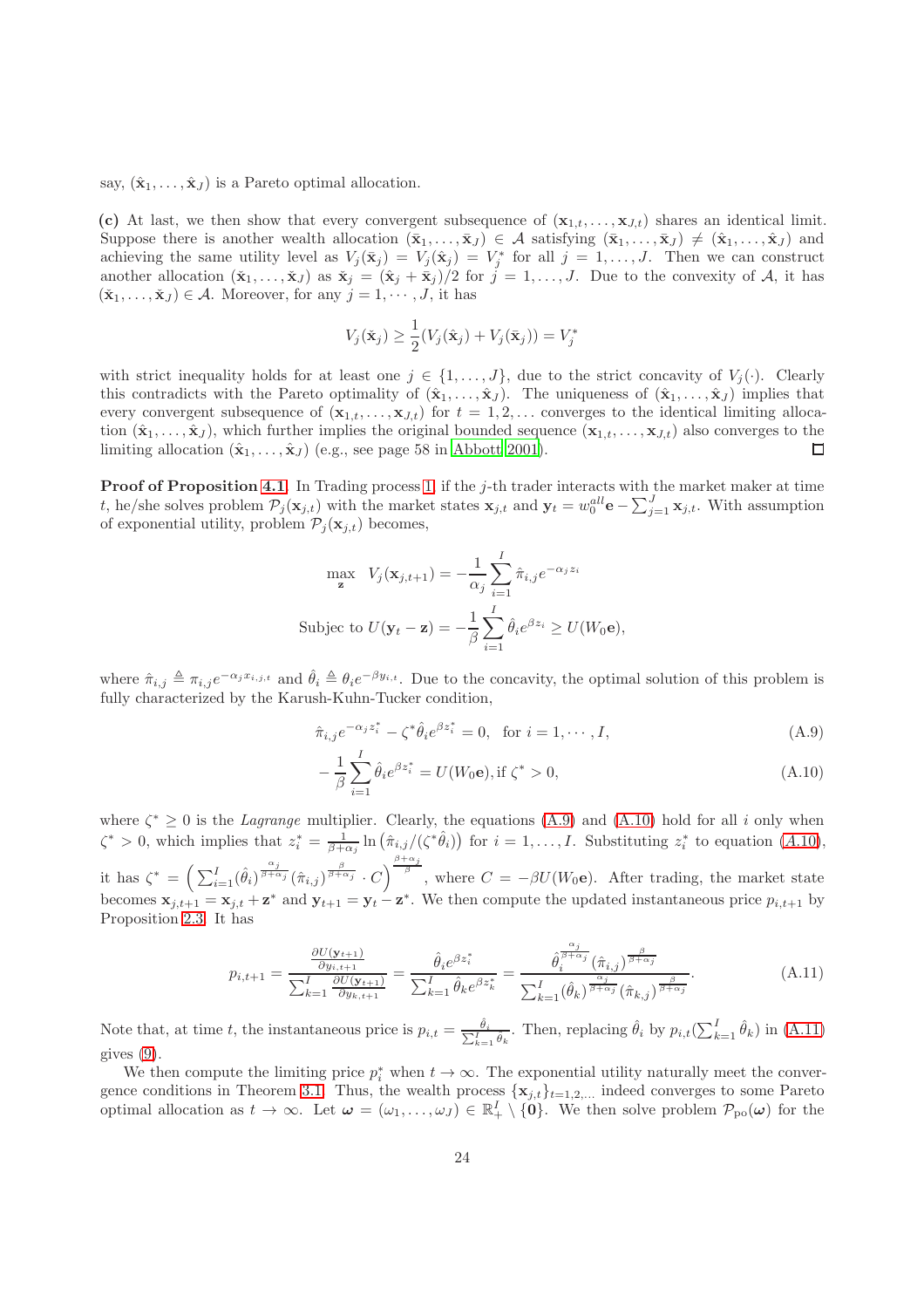Pareto optimal wealth allocation,

<span id="page-24-1"></span><span id="page-24-0"></span>
$$
\max_{\mathbf{x}_1,\dots,\mathbf{x}_J,\mathbf{y}} \sum_{j=1}^J \omega_j V_j(\mathbf{x}_j) = -\sum_{j=1}^J \frac{\omega_j}{\alpha_j} \sum_{i=1}^I \pi_{i,j} e^{-\alpha_j x_{i,j}}
$$
  
Subject to 
$$
-\frac{1}{\beta} \sum_{i=1}^I \theta_i e^{-\beta y_i} \ge -\frac{1}{\beta} e^{-\beta W_0}
$$

$$
\sum_{j=1}^J \mathbf{x}_j + \mathbf{y} = w_0^{all} \mathbf{e},
$$
 (A.12)

where  $\mathbf{x}_j = (x_{1,j}, x_{2,j}, \dots, x_{I,j})$  and  $\mathbf{y} = (y_1, \dots, y_I)$ . The last equality constraint helps to eliminates y in this problem. The KKT condition characterizes the optimal solution as follows,

$$
\omega_j \pi_{i,j} e^{-\alpha_j x_{i,j}^*} - \lambda \theta_i B e^{\beta \sum_{j=1}^J x_{i,j}^*} = 0, \quad i = 1, 2, \dots, I, \text{ and } j = 1, \dots, J,
$$
 (A.13)

where  $\lambda \geq 0$  is the Lagrange multiplier for constraint [\(A.12\)](#page-24-0) and  $B \triangleq e^{-\beta W_0}$ . Note that it must have  $\lambda > 0$ , as the constraint [\(A.12\)](#page-24-0) is binding at optimal solution. We then let  $M_i = \lambda \theta_i e^{\beta \sum_{j=1}^J x_{i,j}^*}$  in equation [\(A.13\)](#page-24-1), which leads to  $x_{i,j}^* = \frac{1}{\alpha_j} \ln \left( \frac{\omega_j \pi_{i,j}}{B \cdot M_i} \right)$  $\frac{\omega_j \pi_{i,j}}{B \cdot M_i}$ . Substituting  $x^*_{i,j}$  back to the definition of  $M_i$  gives,

$$
\frac{1}{\beta} \ln \left( \frac{M_i}{\lambda \theta_i} \right) = \sum_{j=1}^J x_{i,j}^* = \sum_{j=1}^J \frac{1}{\alpha_j} \ln \left( \frac{\omega_j \pi_{i,j}}{B \cdot M_i} \right) \Rightarrow M_i = (\lambda \theta_i)^{\eta} \prod_{j=1}^J \left( \frac{\omega_j \pi_{i,j}}{B} \right)^{\eta_j}, \tag{A.14}
$$

where  $\eta_j \triangleq \frac{\ }{ \sum_{j=1}^{n} a_j }$  $\frac{1/\alpha_j}{\frac{J}{\alpha_j+1} \frac{1}{\beta}}$  and  $\eta \triangleq \frac{\sum_{j=1}^{j} \binom{J}{j}}{\sum_{j=1}^{j}}$  $\frac{1}{\gamma}$   $\frac{1}{\alpha_j} + \frac{1}{\beta}$ . We then compute the instantaneous price associated with the Pareto optimal wealth  $x_{i,j}^*$  which gives

<span id="page-24-2"></span>
$$
p_i^* = \frac{\theta_i e^{-\beta (w_0^{all} - \sum_{j=1}^J x_{i,j}^*)}}{\sum_{k=1}^I \theta_k e^{-\beta (w_0^{all} - \sum_{j=1}^J x_{k,j}^*)}} = \frac{M_i}{\sum_{k=1}^I M_k}, \ i = 1, \dots, I,
$$

where  $w_0^{all} = W_0 + \sum_{j=1}^{J} w_{j,0}$ . Substituting equation [\(A.14\)](#page-24-2) into the above formulation gives the result  $(10).$  $(10).$ 

**Proof of Proposition [4.2](#page-11-0)**. As this proof applies for all  $\rho_j(\cdot)$ ,  $j = 0, 1, \ldots, J$ , we simply drop the index j in the following proof. First, we show that  $\rho$  is well-defined for any  $\mathbf{x} \in \mathbb{R}^I$ . Indeed, for  $\mathbf{x} = (x_1, \ldots, x_I) \in \mathbb{R}^I$ , KKT conditions characterize the optimizing probability  $q^*$  for the dual representation [\(11\)](#page-11-1) as,

$$
\mathbf{x} + \nabla \alpha(\mathbf{q}^*) - \lambda^* \mathbf{e} + \boldsymbol{\mu}^* = \mathbf{0}, \; \mathbf{q}^{*T} \mathbf{e} = 1, \; \mathbf{q}^{*T} \boldsymbol{\mu}^* = 0, \; \boldsymbol{\mu}^* \geq \mathbf{0},
$$

where  $\mu$  is the Lagrange multiplier. One can see that the KKT system is still complicated. However, by temporarily assuming  $\mu^* = 0$  and noting that  $f_i(q_i) = \frac{\partial \alpha(q)}{\partial q_i}$  is an invertible function due to its strict monotonicity, we see that the solution  $\mathbf{q}^*$  and  $\lambda^*$  should satisfy:

<span id="page-24-3"></span>
$$
\sum_{i} f_{i}^{-1}(\lambda - x_{i}) = 1, \tag{A.15}
$$

where  $f_i^{-1}(\cdot)$  is the inverse function of  $f_i(\cdot)$ . Clearly, if  $\overline{\lambda}$  large enough, it has  $\overline{\lambda} - x_{i'} = f_{i'}(1) \Rightarrow f_{i'}^{-1}(\overline{\lambda} - x_{i'}) =$ 1 for some i', which further implies that  $\sum_{i=1}^{I} f_i^{-1}(\overline{\lambda} - x_i) > 1$ . On the other hand, it has  $\lim_{\lambda \to -\infty} \sum_{i=1}^{I} f_i^{-1}(\lambda - x_i)$  $x_i$  = 0 < 1. Thus, we can find a  $\lambda^*$  that uniquely solves the equation [\(A.15\)](#page-24-3). Furthermore, since  $\nabla^2 \alpha(\mathbf{q}) = \text{diag}(f'_1(p_1), \ldots, f'_I(p_I))$  which is positive definite for any  $\mathbf{q} \in \Theta_I$ , we know that  $\alpha(\cdot)$  is strictly convex, therefore the optimal solution is unique. As a result, it indeed confirms our previous assumption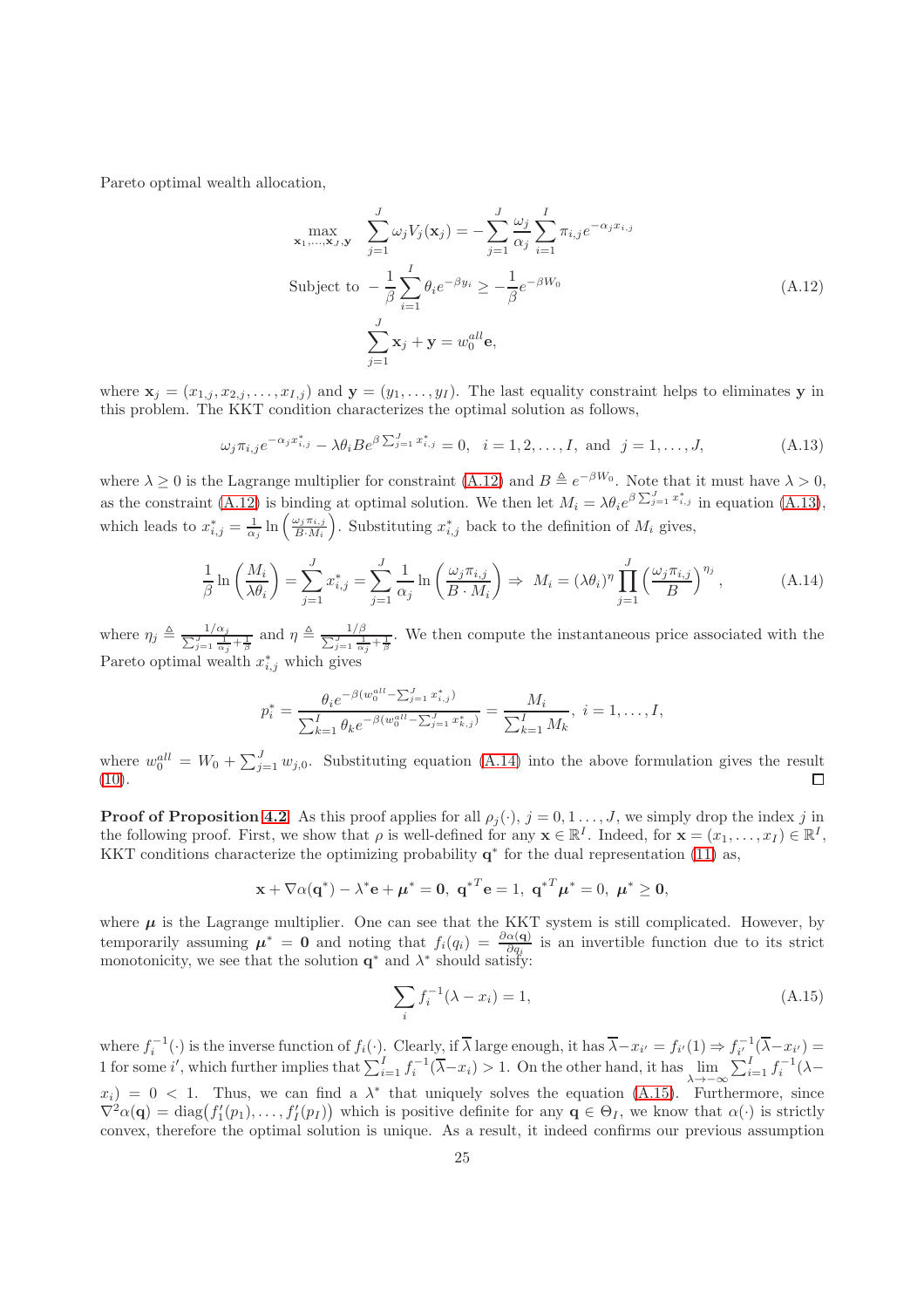$\mu^* = 0$ . Moreover, if  $x_i = -\infty$  for some i, by setting the corresponding  $p_i^* = 0$ , we may still solve [\(A.15\)](#page-24-3) for some  $\lambda^* \in \mathbb{R}$ . Next, we show that the recession cone of  $\rho$  is contained in the non-negative orthant. Assume  $\mathbf{d} \in \text{recc}(\rho)$  with  $d_i < 0$  for some i. Without loss of generality, we assume  $d_1 < 0$ . Then, for some  $\tau$ , it has

$$
\rho(\mathbf{x} + \tau \cdot \mathbf{d}) = -\inf_{\mathbf{q} \in \Theta_1} \{ \mathbf{q}^T \mathbf{x} + \tau \cdot \mathbf{q}^T (\mathbf{d} - d_1 \mathbf{e}_1) + \tau d_1 \mathbf{q}^T \mathbf{e}_1 + \alpha(\mathbf{q}) \}
$$
  
\n
$$
\geq -x_1 - \tau d_1 - \alpha(\mathbf{e}_1)
$$
  
\n
$$
= -x_1 - \tau d_1 - \int_0^1 f_1(s) ds - \sum_{i=2}^I \lim_{p \to 0} \int_0^p f_i(s) ds.
$$

Due to the strict monotonicity of  $f_i(\cdot)$ , it has

$$
\int_0^1 f_1(t)dt < f(1) \quad \text{and} \quad \lim_{p \to 0} \int_0^p f_i(t)dt \le \lim_{p \to 0} \, p f_i(p) < 0,
$$

which implies  $\rho(\mathbf{x}+\tau \cdot \mathbf{d}) > -x_1 - \tau d_1 - f(1)$ . As  $f(1)$  is finite,  $d_1 < 0$  and the fact that  $\tau$  can be arbitrarily large, we see that such **d** cannot be a direction of recession of  $\rho$ .

As for the strict convexity of  $\rho$ . First, we show that, if  $x_1$  and  $x_2$  are not equivalent wealth, the correspondent optimal probabilities  $q_1^*$  and  $q_2^*$  generated from the dual problem [\(11\)](#page-11-1) do not coincide, i.e., it has  $\mathbf{p}_1^* \neq \mathbf{p}_2^*$ . Indeed, from the above discussion, we know that

$$
\nabla \alpha(\mathbf{q}_1^*) = \lambda_1^* \mathbf{e} - \mathbf{x}_1, \quad \nabla \alpha(\mathbf{q}_2^*) = \lambda_2^* \mathbf{e} - \mathbf{x}_2,\tag{A.16}
$$

for some  $\lambda_1, \lambda_2 \in \mathbb{R}$ . Since  $\mathbf{x}_1$  and  $\mathbf{x}_2$  are not in equivalent class, [\(A.16\)](#page-25-0) implies

$$
\nabla \alpha(\mathbf{q}_1^*) \neq \nabla \alpha(\mathbf{q}_2^*) \implies \mathbf{q}_1^* \neq \mathbf{q}_2^*,
$$

due to strict monotonicity of  $f_i(\cdot)$ ,  $i = 1, \ldots, I$ . If  $\mathbf{x}_1$  and  $\mathbf{x}_2$  are not in equivalent class, then  $\tau \mathbf{x}_1 + (1 - \tau) \mathbf{x}_2$ will not be in the equivalent class with  $x_1$  and  $x_2$  for all  $t \in (0,1)$ . Then, let  $\mathbf{q}^*, \mathbf{q}_1^*$  and  $\mathbf{q}_2^*$  be the solutions of problem [\(11\)](#page-11-1) for  $\tau \mathbf{x}_1 + (1 - \tau)\mathbf{x}_2$ ,  $\mathbf{x}_1$  and  $\mathbf{x}_2$ , respectively. Then, it has  $\mathbf{q}^* \neq \mathbf{q}_1^*$  and  $\mathbf{q}^* \neq \mathbf{q}_2^*$ , which further implies,

$$
\rho(\tau \mathbf{x}_1 + (1 - \tau)\mathbf{x}_2) = -\mathbf{q}^{*T}(\tau \mathbf{x}_1 + (1 - \tau)\mathbf{x}_2) - \alpha(\mathbf{q}^*)
$$
  
\n
$$
= \tau(-\mathbf{q}^{*T}\mathbf{x}_1 - \alpha(\mathbf{q}^*)) + (1 - \tau)(-\mathbf{q}^{*T}\mathbf{x}_2 - \alpha(\mathbf{q}^*))
$$
  
\n
$$
< \tau(-\mathbf{q}_1^{*T}\mathbf{x}_1 - \alpha(\mathbf{q}_1^*)) + (1 - \tau)(-\mathbf{q}_2^{*T}\mathbf{x}_2 - \alpha(\mathbf{q}_2^*))
$$
  
\n
$$
= \tau \rho(\mathbf{x}_1) + (1 - \tau)\rho(\mathbf{x}_2).
$$

The above inequality implies the strict convexity of  $\rho(\cdot)$ .

Proof of Theorem [4.1](#page-11-2). Using Theorem [3.1,](#page-8-0) the limiting allocation can be identified by solving the following problem for some weights  $(\omega_1, \omega_2, \dots, \omega_J) \in \mathbb{R}^J_+$ ,

$$
\min_{\mathbf{x}_1, ..., \mathbf{x}_J} \sum_{j=1}^{J} \omega_j \rho_j(\mathbf{x}_j)
$$
\n
$$
\text{Subject to } \rho_0(\mathbf{y}) \le \rho_0(W_0 \mathbf{e}),
$$
\n
$$
\mathbf{y} + \sum_{j=1}^{J} \mathbf{x}_j = w_0^{all} \mathbf{e}.
$$
\n(A.17)

Then optimality condition implies that, the optimal allocation  $(\mathbf{x}_1^*, \ldots, \mathbf{x}_J^*)$  should satisfy,

$$
\omega_j \nabla \rho_j(\mathbf{x}_j^*) = \mu \nabla \rho_0(w_0^{all} \mathbf{e} - \sum_{j=1}^J \mathbf{x}_j^*), \quad \forall j = 1, \dots, J,
$$

<span id="page-25-1"></span><span id="page-25-0"></span> $\Box$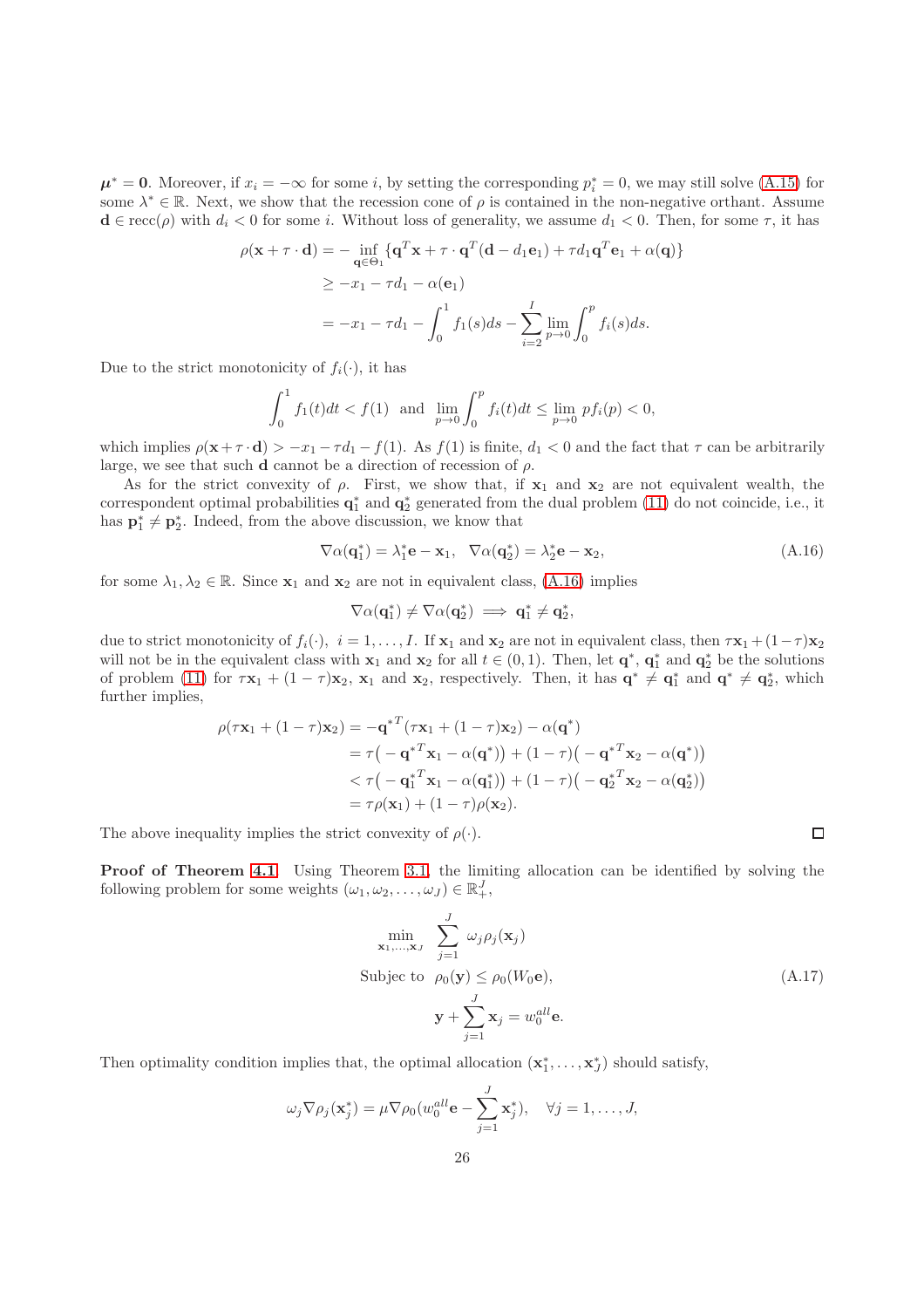where  $\mu \geq 0$  is the Lagrange multiplier for constraint [\(A.17\)](#page-25-1). On the other hand, since  $\rho_i(\cdot)$  is a convex risk measure for all  $j = 0, \ldots, J$ , it has  $\nabla_{\mathbf{x}_j} \rho_j(\cdot) \geq \mathbf{0}$  and  $\nabla_{\mathbf{x}_j} \rho_j(\cdot)^T \mathbf{e} = 1$  for all  $j = 0, \ldots, J$ , which implies that  $\omega_1 = \cdots = \omega_J = \mu$ . (Otherwise problem [\(A.17\)](#page-25-1) is unbounded, which will not give any Pareto wealth allocation.) Clearly, this is exactly the optimality conditions that characterizes the solution of  $\mathcal{P}_{po}^{RM}$ .

We then prove the second part of the theorem. As previous analysis shows that  $\omega_1 = \cdots = \omega_J = \mu$ , we consider [\(A.17\)](#page-25-1) with all weights in the objective being 1. To simplify the notation, we let  $\mathbf{x}_0 = \mathbf{y}$ . Then, using dual representation of convex risk measure and considering the Lagrangian, problem  $\mathcal{P}_{po}^{RM}$  becomes

$$
\max_{\mathbf{x}_0, \mathbf{x}_1, \dots, \mathbf{x}_J} \left\{ \sum_{j=0}^J \inf_{\mathbf{q}_j \in \Theta_I} \left\{ \mathbf{q}_j^T \mathbf{x}_j + \alpha_j(\mathbf{q}_j) \right\} \mid \sum_{j=0}^J \mathbf{x}_j = w_0^{all} \cdot \mathbf{e} \right\}.
$$
 (A.18)

Denote by  $\mathbf{q}_j(\mathbf{x}_j)$  the optimizing probability generated from dual representation [\(11\)](#page-11-1) for a given  $\mathbf{x}_j$  for all  $j = 0, \ldots, J$ . Obviously, the gradient of  $\rho_j(\cdot)$  at  $\mathbf{x}_j$  is exactly  $\nabla_{\mathbf{x}_j} \rho_j(\mathbf{x}_j) = \mathbf{q}_j(\mathbf{x}_j)$ . Thus, if  $\mathbf{x}_0$  and  $(\mathbf{x}_1^*, \ldots, \mathbf{x}_J^*)$  are the optimal solution of problem  $\mathcal{P}_{po}^{RM}$ , it has,

$$
\begin{cases}\n\nabla \rho_0(\mathbf{x}_0^*) = \nabla \rho_1(\mathbf{x}_1^*) = \dots = \nabla \rho_J(\mathbf{x}_J^*) \\
\sum_{j=0}^J \mathbf{x}_j^* = w_0^{all} \cdot \mathbf{e}.\n\end{cases}
$$

The above property means all the dual variables  $q_i(\mathbf{x}_i)$  should be identical at optimal solution. Thus, we may rewrite problem [\(A.18\)](#page-26-0) in the following equivalent form,

$$
\max_{\mathbf{x}_0,\dots,\mathbf{x}_J} \inf_{\mathbf{q}\in\Theta_I} \left\{ \mathbf{q}^T \sum_{j=0}^J \mathbf{x}_j + \sum_{j=0}^J \alpha_j(\mathbf{q}) \middle| \sum_{j=0}^J \mathbf{x}_j = w_0^{all} \cdot \mathbf{e} \right\},\
$$

which further implies that the optimal objective value of problem  $(A.18)$  is independent to  $(\mathbf{x}_0^*, \ldots, \mathbf{x}_J^*)$ . Thus, we can find the limiting price by  $\mathbf{p}^* = \arg \min_{\mathbf{q} \in \Theta_I} \{\sum_{j=0}^J \alpha_j(\mathbf{q})\}.$ 

**Proof of Corollary [4.1](#page-11-3).** We focus on the case of  $\gamma \neq 0$ , the case of  $\gamma = 0$  can be proved in the similar fashion. It can be verified that  $\alpha_i(\cdot)$  meets the conditions in Theorem [4.1](#page-11-2) for all j. Thus, the limiting price can be identified by solving

$$
\max_{\mathbf{q} \in \Theta_I} \quad \sum_{i=1}^I \ q_i \left(\frac{q_i}{\theta_i}\right)^{\gamma-1} h_0 + \sum_{j=1}^J \sum_{i=1}^I \ q_i \left(\frac{q_i}{\pi_{i,j}}\right)^{\gamma-1} h_j. \tag{A.19}
$$

Let  $q^* = (q_1, \ldots, q_I)$  be the optimal solution of above problem. The optimality condition implies that

$$
q_i^{*\gamma-1}\cdot\Big(\theta_i^{1-\gamma}h_0+\sum_{j=1}^J\pi_{i,j}^{1-\gamma}h_j\Big)=\lambda^*\quad\Rightarrow\quad q_i^*=\Big(\frac{\theta_i^{1-\gamma}h_0+\sum_{j=0}^J\pi_{i,j}^{1-\gamma}h_j}{\lambda^*}\Big)^{\frac{1}{1-\gamma}}
$$

for  $i = 1, \ldots, I$ . From proof of Theorem [4.1,](#page-11-2) we know that the gradient of all  $\rho_j(\cdot), j = 0, \ldots, J$ , share the same vector  $q^*$ . Thus, the limiting price is

$$
p_i^* = \frac{q_i^*}{\sum_{k=1}^I q_k^*} = \frac{\left(\theta_i^{1-\gamma} h_0 + \sum_{j=1}^J h_j \pi_{i,j}^{1-\gamma}\right)^{\frac{1}{1-\gamma}}}{\sum_{k=1}^I \left(\theta_k^{1-\gamma} h_0 + \sum_{j=1}^J h_j \pi_{k,j}^{1-\gamma}\right)^{\frac{1}{1-\gamma}}},
$$

for all  $i = 1, \ldots, I$ , which completes the proof.

 $\Box$ 

<span id="page-26-0"></span> $\Box$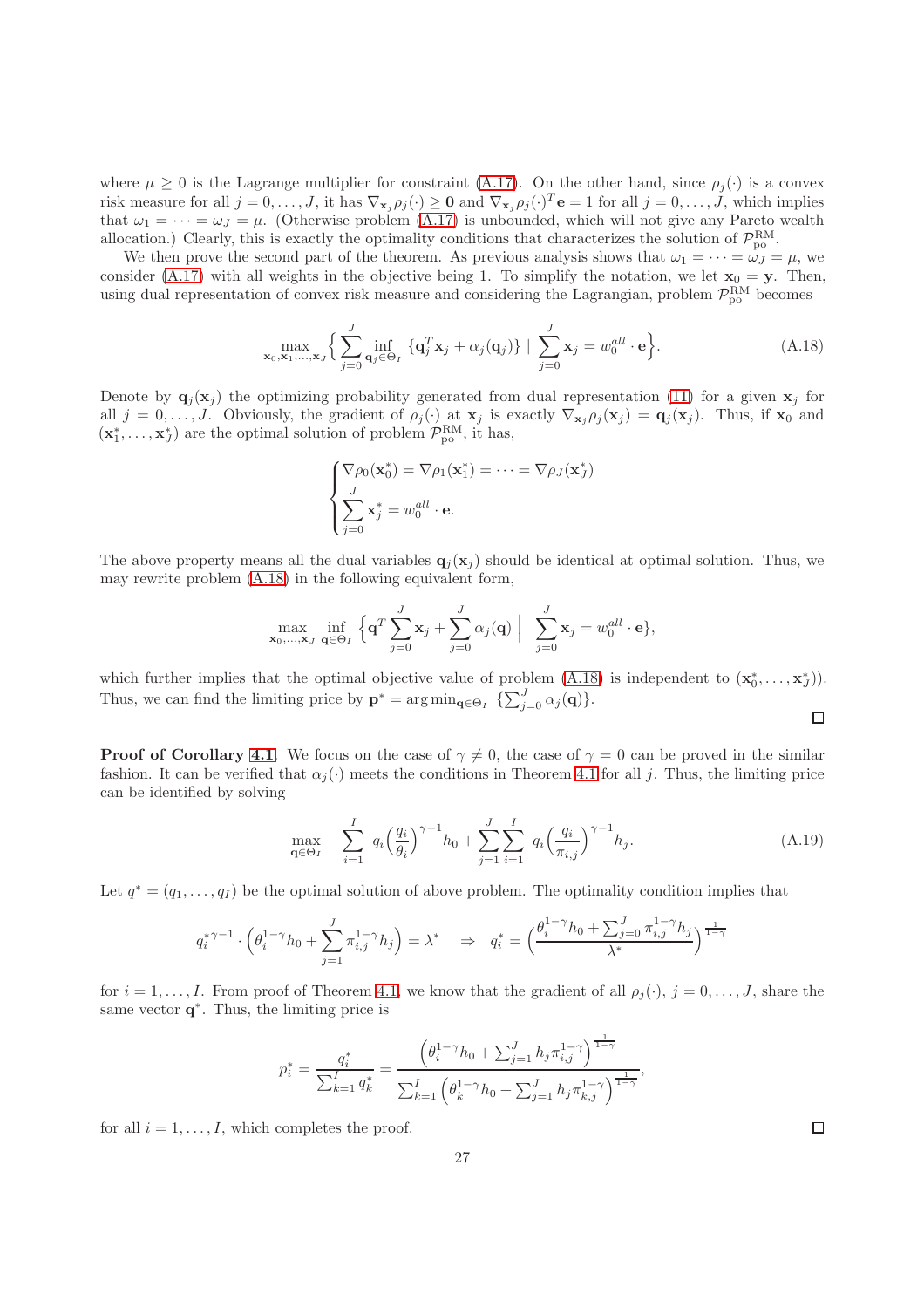**Proof of Proposition [5.1](#page-12-2)**. Given  $U(y) = \sum_{i=1}^{I} \theta_i y_i^{\gamma}$  and  $V_j(\mathbf{x}_j) = \sum_{i=1}^{I} \pi_{i,j} x_{i,j}^{\gamma}$ , we may apply Theorem [3.1](#page-8-0) to find the limiting price, i.e., we consider the problem  $\mathcal{P}_{\text{po}}(\omega)$  with some  $\omega \in \mathbb{R}^I$ ,

$$
\mathcal{P}_{po}(\omega) : \max_{\mathbf{y}, \mathbf{x}_1, \dots, \mathbf{x}_J} \sum_{j=1}^J (\omega_j \sum_{i=1}^I \pi_{i,j} x_{i,j}^\gamma)
$$
  
Subject to:  $\mathbf{y} + \sum_{j=1}^J \mathbf{x}_j = w_0^{all} \mathbf{e},$  (A.20)

<span id="page-27-1"></span><span id="page-27-0"></span>
$$
\sum_{i=1}^{I} \theta_i y_i^{\gamma} \ge W_0^{\gamma}.
$$
\n(A.21)

The optimality condition is

$$
\omega_j \gamma \pi_{i,j} (x_{i,j}^*)^{\gamma - 1} = \mu_i \Rightarrow x_{i,j}^* = \left(\frac{\omega_j \gamma \pi_{i,j}}{\mu_i}\right)^{\frac{1}{1 - \gamma}}, i = 1, \dots, I; j = 1, \dots, J,
$$
  

$$
\eta \gamma \theta_i (y_i^*)^{\gamma - 1} = \mu_i \Rightarrow y_i^* = \left(\frac{\eta \gamma \theta_i}{\mu_i}\right)^{\frac{1}{1 - \gamma}}, i = 1, \dots, I,
$$

where  $(\mu_1, \ldots, \mu_I)$  and  $\eta \geq 0$  are the Lagrange multipliers for constraints [\(A.20\)](#page-27-0) and [\(A.21\)](#page-27-1), respectively. Substituting  $x_{i,j}^*$  and  $y_i^*$  to equation [\(A.20\)](#page-27-0) gives the  $\mu_i$  for  $i = 1, \ldots, I$ . Using Proposition [2.3,](#page-7-1) the price can be computed as  $p_i^* = \theta_i(y_i^*)^{\gamma - 1}/(\sum_{k=1}^I \theta_k(y_k^*)^{\gamma - 1}) = \mu_i/(\sum_{k=1}^I \mu_k)$ , which completes the proof.

**Explanation of Claim [\(17\)](#page-15-1)** Since problem  $\hat{P}_{po}(\omega^{\dagger})$  is convex, the KKT condition is sufficient to characterize its optimal solution, i.e., the solution  $\Delta \mathbf{x}_j^* = (\Delta x_{1,j}^*, \ldots, \Delta x_{I,j}^*)$ , for  $j = 1, 2, \ldots, J$ , should satisfy,

$$
\hat{w}_j \pi_{i,j} (\hat{w}_j + \Delta x_{i,j}^*)^{\gamma - 1} - \xi \theta_i (\hat{W}_0 - \sum_{j=1}^J \Delta x_{i,j})^{\gamma - 1} = 0,
$$
\n(A.22)

for  $i = 1, \ldots, I$  and  $j = 1, \ldots, J$ , where  $\xi \geq 0$  is the Lagrange multiplier for constraint [\(16\)](#page-15-2). Notice that, it has  $\xi > 0$ , otherwise, the optimality condition [\(A.22\)](#page-27-2) cannot be satisfied. We denote the second term in [\(A.22\)](#page-27-2) as

<span id="page-27-5"></span><span id="page-27-4"></span><span id="page-27-3"></span><span id="page-27-2"></span>
$$
h_i(\xi) \triangleq \xi \theta_i (\hat{W}_0 - \sum_{j=1}^J \Delta x_{i,j})^{\gamma - 1},\tag{A.23}
$$

for  $i = 1, \ldots, I$ , then it can be expressed as,

$$
\Delta x_{i,j}^* = \hat{w}_j \left( \frac{\pi_{i,j}}{h_i(\xi^*)} \right)^{\frac{1}{1-\gamma}} - \hat{w}_j, \quad i = 1, \dots, I,
$$
\n(A.24)

Substituting [\(A.24\)](#page-27-3) back to [\(A.23\)](#page-27-4) gives,

$$
h_i(\xi) = \left(\frac{(\xi \theta_i)^{\frac{1}{1-\gamma}} + \sum_{j=1}^J \pi_{i,j}^{\frac{1}{1-\gamma}} \hat{w}_j}{\hat{W}_0 + \sum_{j=1}^J \hat{w}_j}\right)^{1-\gamma}, \quad i = 1, \dots, I.
$$
 (A.25)

In  $\Delta x^*_{i,j}$ , the Lagrange multiplier  $\xi$  is still unknown. Since  $\xi > 0$ , the constraint [\(16\)](#page-15-2) is binding at  $\Delta x^*_{i,j}$ . Thus, the optimal  $\xi^*$  is the solution of the following equation,

<span id="page-27-6"></span>
$$
\sum_{i=1}^{I} \theta_i \left( \hat{W}_0 - h_i(\xi^*)^{\frac{1}{\gamma - 1}} \sum_{j=1}^{J} \pi_{i,j}^{\frac{1}{1 - \gamma}} \hat{w}_j + \sum_{j=1}^{J} \hat{w}_j \right)^{\gamma} = \hat{W}_0^{\gamma}.
$$
 (A.26)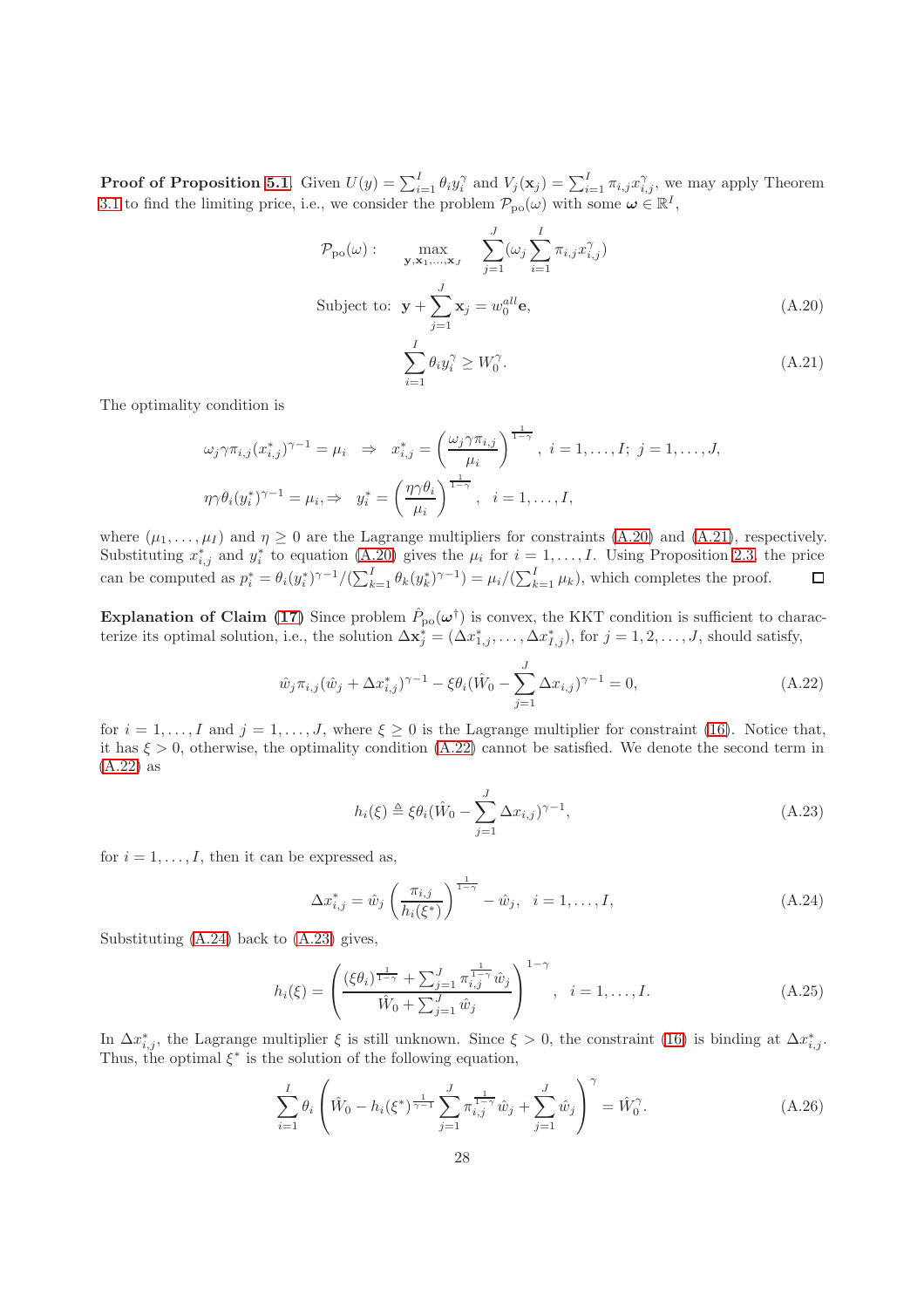We then compute the instantaneous price at the optimal allocation  $(\Delta x_1^*, \ldots, \Delta x_J^*)$ . The equation [\(4\)](#page-6-0) implies that  $\mathbf{y}^* = W_0 \mathbf{e} - \sum_{j=1}^J \Delta \mathbf{x}_j^*$ . The instantaneous price can be computed by [\(6\)](#page-7-3) as

<span id="page-28-1"></span>
$$
p_i^* = \frac{\frac{\partial U(\mathbf{y}^*)}{\partial y_i^*}}{\sum_{i=1}^I \frac{\partial U(\mathbf{y}^*)}{\partial y_i^*}} = \frac{\theta_i(\hat{W}_0 - \sum_{j=1}^J \Delta x_{i,j}^*)^{\gamma - 1}}{\sum_{k=1}^I \theta_k(\hat{W}_0 - \sum_{j=1}^J \Delta x_{i,j}^*)^{\gamma - 1}} = \frac{h_i(\xi^*)}{\sum_{i=1}^i h_i(\xi^*)}
$$
(A.27)

where the last inequality is from [\(A.23\)](#page-27-4). The expression [\(A.27\)](#page-28-1) shows that the Pareto optimal price  $p_i^*$  of the *i*-th security is proportional to the quantity  $h_i(\xi^*)$ .

In the following, we show how to derive the pricing formula [\(17\)](#page-15-1) by two conditions for problem  $\mathcal{P}_{\text{po}}(\omega^{\dagger})$ . Note that we only need to find  $\xi^*$  to apply the pricing formula [\(A.27\)](#page-28-1). Substituting [\(A.25\)](#page-27-5) in [\(A.26\)](#page-27-6) gives,

<span id="page-28-2"></span>
$$
\sum_{i=1}^{I} \theta_i \left( \hat{W}_0 + \frac{-\hat{W}_0 \sum_{j=1}^{J} \pi_{i,j}^{\frac{1}{1-\gamma}} \hat{w}_j + (\xi \theta_i)^{\frac{1}{1-\gamma}} \sum_{j=1}^{J} \hat{w}_j}{(\xi \theta_i)^{\frac{1}{1-\gamma}} + \sum_{j}^{J} \pi_{i,j}^{\frac{1}{1-\gamma}} \hat{w}_j} \right)^{\gamma} = \hat{W}_0^{\gamma}.
$$
\n(A.28)

Using the condition (i), it is not hard to verify that  $\xi^* = \hat{W}_0^{1-\gamma}$  is the solution of the above equation 0 [\(A.28\)](#page-28-2). Then, substituting  $\xi^* = \hat{W}_0^{1-\gamma}$  in [\(A.27\)](#page-28-1) gives the pricing formula [\(17\)](#page-15-1). As for the condition (ii), the optimality condition [\(A.22\)](#page-27-2) implies  $\pi_{i,j}^{\frac{1}{1-\gamma}}\hat{w}_j = \frac{(\xi\theta_i)^{\frac{1}{1-\gamma}}(\hat{w}_j + \Delta x_{i,j}^*)}{\hat{W}_0 - \sum_{i=1}^j \Delta x_{i,j}^*}$  $\frac{\hat{w}_i - \sum_{j=1}^J \Delta x_{i,j}^j}{\hat{w}_0 - \sum_{j=1}^J \Delta x_{i,j}^*}$ . Summing up the this equation with respect to index j and i and noticing  $\frac{\sum_{j=1}^{J} \Delta x_{i,j}^*}{\sum_{j=1}^{J} \hat{w}_j} \approx 0$  give  $\xi^{\frac{1}{1-\gamma}}(\sum_{i=1}^{I} \theta_i^{\frac{1}{1-\gamma}}) = \sum_{i=1}^{I} \pi_{i,j}^{\frac{1}{1-\gamma}} \hat{W}_0$ , for  $j = 1, \ldots, J$ . This equation leads to the solution  $\xi^* = \hat{W}_0^{1-\gamma}$ , which further implies the price formula [\(17\)](#page-15-1).

# <span id="page-28-0"></span>Appendix B. Properties and design of MU functions

## Appendix B.1. Examples of MU functions

One prominent feature of our framework is that it provides more freedom in designing multivariate utility function. The following example shows how various desirable objectives can be made explicit and combined with each other using our MU framework.

Example Appendix B.1. Consider the following multivariate utility:

$$
U(\mathbf{y}) = -\frac{1}{\beta} \ln \left( \sum_{i=1}^{I} \theta_i e^{-\beta y_i} \right) + \eta \sum_{i=1}^{I} \theta_i \ln \left( y_i + B \right), \quad \eta \ge 0
$$
 (B.1)

the first term is the so called entropic risk measure (Föllmer and Schied, 2011); the second term is a classical expected utility. Also note that the second term sets an explicit lower bound −B for terminal wealth of market maker. In fact, one can always append a penalty term  $\frac{1}{\gamma}\sum_i \theta_i(y_i+B)^{\gamma}$ ,  $\gamma \leq 0$  to the original multivariate utility  $U(y)$  whenever an explicit worst-case loss is desired.

Example Appendix B.2. Consider the following multivariate utility:

<span id="page-28-3"></span>
$$
U(\mathbf{y}) = \min_{i} \{y_i\} + \frac{\eta}{\gamma} \left(\sum_{i} \theta_i y_i + B\right)^{\gamma}, \quad \eta \ge 0, \gamma \le 1
$$
\n(B.2)

the first term is the worst-case terminal wealth of the market maker, it is a concave function since it is a pointwise minimum of y; the second term sets an explicit lower bound  $-B$  for the expectation,  $\sum_i \theta_i y_i$ . Note that when  $\gamma$  approaches 1 the second term is approximately the expectation (shifted by B). Therefore, a market maker that adopts [\(B.2\)](#page-28-3) is trying to strike a balance between minimizing worst-case loss and maximizing expectation.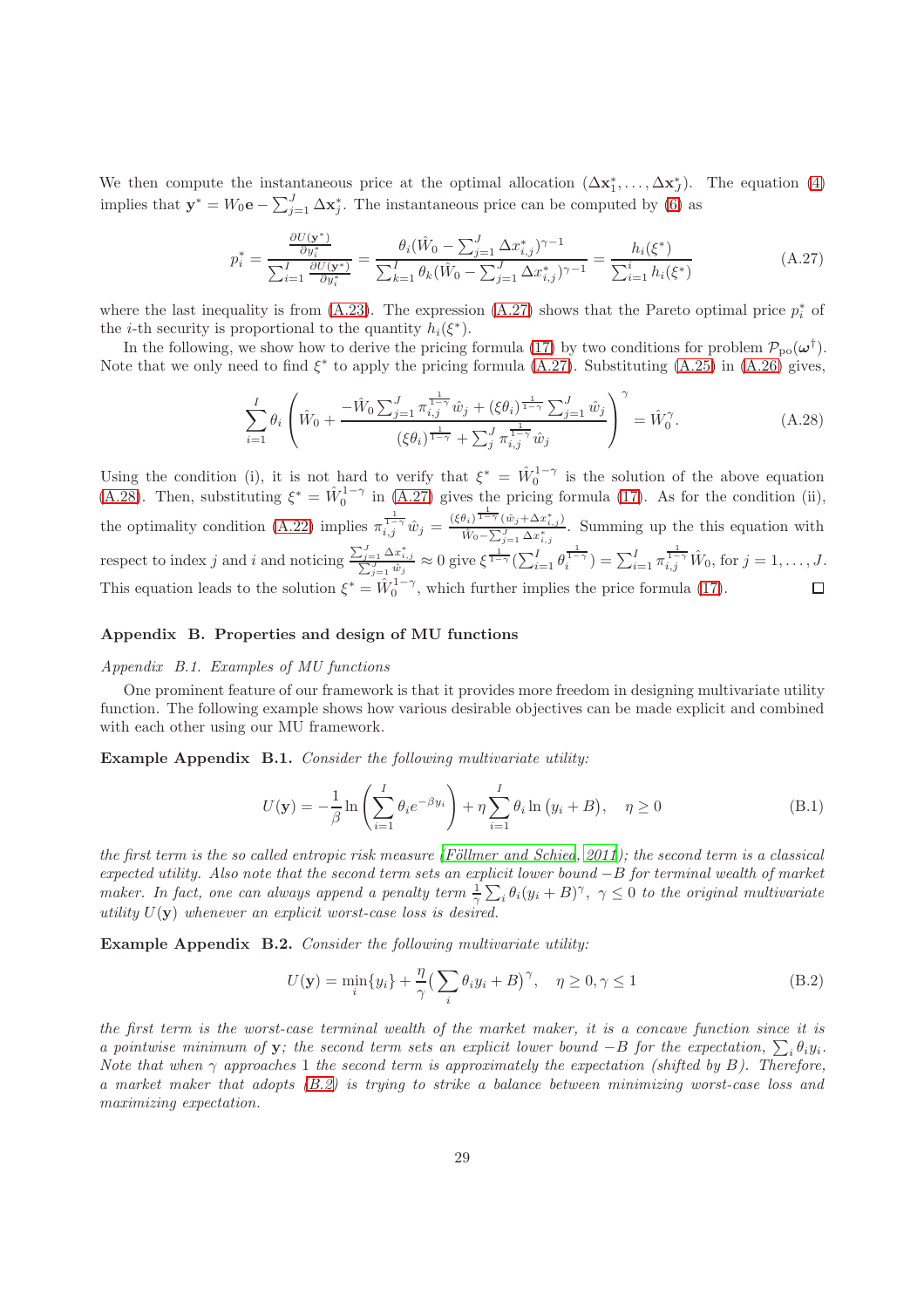Example Appendix B.3. Using the MU framework, it is more straightforward to "hard constrain" the market state with multiple objectives, i.e., we can handily stuff the additional constraints into  $dom(U)$ . Specifically, consider  $U(\mathbf{y}) = \sum_i \theta_i u(y_i)$  where u is an univariate utility function, now let

$$
\textbf{dom}(U) \triangleq \{ \mathbf{y} : \ \mathbf{y} \ge \mathbf{L} \} \cap \{ \mathbf{y} : \ \rho(\mathbf{y}) \le \rho_0 \} \cap \{ \mathbf{y} : \ \sum_i \theta_i y_i \ge -B \}
$$

Clearly, the first term bounds the worst-case loss, the second term bounds the risk, and the last term bounds the expectation.

In all of the preceding examples, the MU function is not an expected utility function nor a risk measure, but the flexibility of our framework allows us to take advantage of both.

# <span id="page-29-0"></span>Appendix B.2. Equivalence Between Various Mechanisms

In this section, we explicitly assume the domain of U is polyhedral:  $\textbf{dom}(U) \triangleq \{y : a_k^T y \ge b_k, a_k > 0\}$ **0**,  $\forall k$ , the proof for **dom** $(U) = \mathbb{R}^I$  is similar.

A scoring rule S is a reward mechanism that prompts participants to report their subjective probability belief and pays them according to their predicting accuracy. Specifically, if someone reports  $\mathbf{p} \in \Theta_I$ , then he/she gets paid  $S(p)_i$  if outcome i happens. A scoring rule is *proper* if truthfully reporting belief is a utility maximizing strategy for a myopic, risk-neutral participant. Additionally, it is strictly proper if truthful reporting is the only utility-maximizing strategy. [Hanson \(2003\)](#page-17-2) invented a market implementation for scoring rules by sequentializing the belief reporting process.

Following a similar rationale with the Market Equivalence Theorem given by [Chen and Pennock \(2012\)](#page-17-3), the following proposition shows how to retrieve a proper scoring rule from a multivariate utility function.

We first have the following definition:

**Definition 2.** Consider a mapping  $S(\cdot)$  from a point to a set. If for any  $p_n \to p^*$ ,  $s_n \in S(p_n)$ , it has  $\lim_{n\to\infty}$   $\mathbf{s}_n \in \mathbf{S}(\mathbf{p}^*)$ , then we say  $\mathbf{S}(\cdot)$  is upper-hemicontinuous.

<span id="page-29-1"></span>**Proposition Appendix B.1.** If  $U(\cdot): \mathbb{R}^I \to \mathbb{R}$  is a concave function and U-based pricing rule has bounded loss, for  $\mathbf{p} \in \Theta_I$ , we introduce **S** as,

<span id="page-29-2"></span>
$$
\mathbf{S(p)} \triangleq -\arg\min \left\{ \mathbf{p}^T \mathbf{y} \mid U(\mathbf{y}) \ge U(W_0 \mathbf{e}), \ \mathbf{y} \in \text{dom}(U) \right\},\tag{B.3}
$$

where  $\textbf{dom}(U) = \{ \mathbf{y} : \mathbf{a}_k^T \mathbf{y} \ge b_k, \mathbf{a}_k > \mathbf{0}, \forall k \}$ , then  $\mathbf{S}(\mathbf{p})$  is an upper-hemicontinuous correspondence on  $\Theta_I$  and also a proper scoring rule. Furthermore,  $\mathbf{S}(\cdot)$  is continuous within the interior of  $\Theta_I$  when  $U(\cdot)$  is strictly concave.

**Proof of Proposition [Appendix B.1.](#page-29-1)** For convenience, we denote by  $\mathcal{L} = \{ \mathbf{y} \mid U(\mathbf{y}) \geq U(W_0 \mathbf{e}), \mathbf{a}_k^T \mathbf{y} \geq \mathbf{a}_k \}$  $b_k$ ,  $\forall k$  the constraint set of [\(B.3\)](#page-29-2). Since the market maker has bounded loss, then there exists a  $y \in \mathbb{R}^N$ such that  $y \ge y$ ,  $\forall y \in \mathcal{L}$ . This suggests that  $\inf_{y \in \mathcal{L}} \{e_i^T y\}$  has a solution (possibly a set of extended reals). for all *i*. Then for any  $p \in \Theta_I$  we have  $\inf_{y \in \mathcal{L}} \{p^T y\} \ge \sum_i p_i \inf_{y \in \mathcal{L}} \{e_i^T y\}$ , which implies [\(B.3\)](#page-29-2) has a solution for any  $p \in \Theta_I$ . Specifically, for  $p \in \text{interior}(\Theta_I)$  the intersection of recession cone of  $p^T y$  and  $\mathcal{L}$  is {0}, therefore the solution set is compact [\(Bertsekas et al., 2003](#page-18-3)), and the solution set is a unique element when U is strictly concave, hence  $\mathbf{S}:$  interior $(\Theta_I) \to \mathbb{R}^I$  is a function.

For the upper-hemicontinuity of S, suppose there exists  $\mathbf{p}_n \to \hat{\mathbf{p}}$ ,  $\mathbf{s}_n \in \mathbf{S}(\mathbf{p}_n)$  such that:  $\lim_{n\to\infty} \mathbf{s}_n =$  $\hat{\mathbf{s}} \notin \mathbf{S}(\hat{\mathbf{p}})$ . Here we consider extended reals, i.e., some elements of  $\mathbf{s}_n$ ,  $\hat{\mathbf{s}}$  may be  $+\infty$ . Then we apply the Bolzano-Weistrass theorem on extended reals  $s_n$  to derive a convergence subsequence that converges to some  $\hat{\mathbf{s}}$ . By continuity of  $U(\cdot)$ , it has  $U(-\hat{\mathbf{s}}) \geq U(W_0\mathbf{e})$  and  $-\mathbf{a}_k^T\hat{\mathbf{s}} \geq b_k$  for all k. This means  $\hat{\mathbf{s}}$  is a feasible solution for [\(B.3\)](#page-29-2) at point  $\hat{\mathbf{p}}$ . Due to the optimality of  $-\mathbf{S}(\hat{\mathbf{p}})$  at  $\hat{\mathbf{p}}$ , there exists an  $\overline{\mathbf{s}} \in \mathbf{S}(\hat{\mathbf{p}})$  such that  $-\hat{\mathbf{p}}^T \overline{\mathbf{s}} < -\hat{\mathbf{p}}^T \hat{\mathbf{s}}$ . Again by continuity, monotonicity of  $U(\cdot)$  and the fact that  $a_k > 0$ ,  $\forall k$ , we can subtract a small  $\epsilon e$  from  $\overline{s}$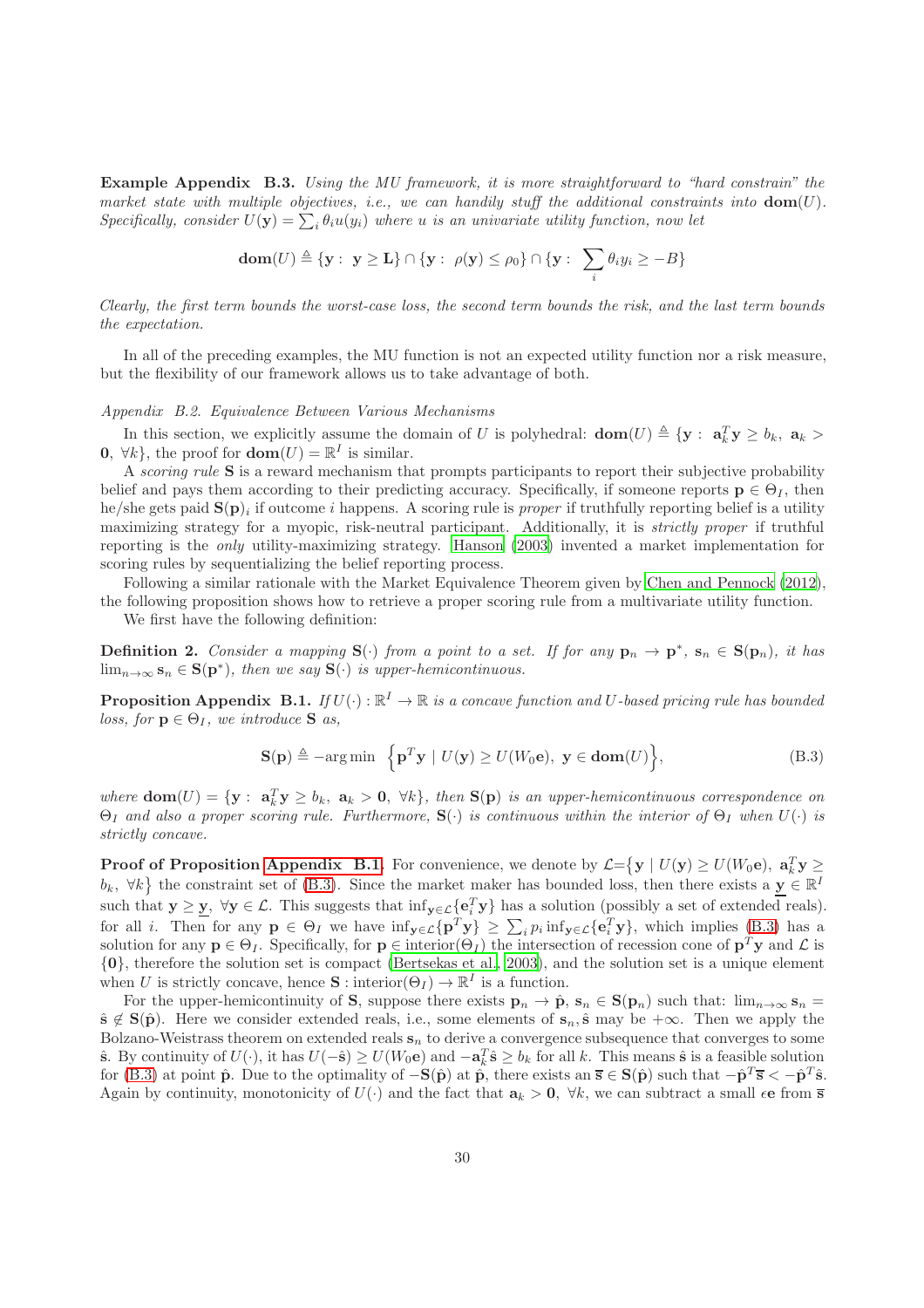to get another  $\tilde{s}$  such that,

$$
\begin{cases}\n-\hat{\mathbf{p}}^T \tilde{\mathbf{s}} < -\hat{\mathbf{p}}^T \hat{\mathbf{s}}, \\
U(-\tilde{\mathbf{s}}) > U(W_0 \mathbf{e}), \\
-a_k^T \tilde{\mathbf{s}} > b_k, \quad \forall k.\n\end{cases}
$$

Since we have  $\mathbf{p}_n \to \hat{\mathbf{p}}, \mathbf{s}_n \to \hat{\mathbf{s}},$  there exists an N large enough such that the following system of inequalities hold,

$$
\begin{cases}\n-\mathbf{p}_N^T \tilde{\mathbf{s}} < -\mathbf{p}_N^T \mathbf{s}_N, \\
U(-\tilde{\mathbf{s}}) > U(W_0 \mathbf{e}), \\
-\mathbf{a}_k^T \tilde{\mathbf{s}} > b_k, \quad \forall k.\n\end{cases}
$$

Such a fact means  $\tilde{s}$  is a feasible solution of [\(B.3\)](#page-29-2) at  $\mathbf{p}_N$ , and its corresponding objective value is smaller than  $s_N$  which is a contradiction. Thus, when  $p_n \to \hat{p}$ ,  $s_n \in S(p_n)$  implies  $\lim_{n\to\infty} s_n = \hat{s} \in S(\hat{p})$ , i.e.,  $S(\cdot)$ is upper-hemicontinuous. Furthermore, upper-hemicontinuity is equivalent with continuity when  $S(\cdot)$  is a function, therefore **S** is continuous on interior( $\Theta_I$ ) for a strictly concave MU function  $U(\cdot)$ .

As for properness, when a risk-neutral trader is facing a scoring rule S, if we assume his/her true probability estimate is p, then his/her decision problem can be expressed as,

$$
\max_{\mathbf{r} \in \Theta_I} \quad \mathbf{p}^T \mathbf{s}
$$
\nSubject to  $\mathbf{s} \in \mathbf{S}(\mathbf{r}),$ 

\n
$$
\mathbf{S}(\mathbf{r}) = -\underset{\mathbf{y} \in \mathcal{L}}{\arg \max} -\mathbf{r}^T \mathbf{y},
$$
\n(B.4)

where  $\mathcal{L} = \{ \mathbf{y} : U(\mathbf{y}) \geq U(W_0 \mathbf{e}), \mathbf{a}_k^T \mathbf{y} \geq b_k, \forall k \}.$  From the structure of such problem, it has

$$
\mathbf{p}^T\mathbf{s}_1 \geq \mathbf{p}^T\mathbf{s}_2, \quad \forall \mathbf{r} \neq \mathbf{p}, \mathbf{s}_1 \in \mathbf{S}(\mathbf{p}), \mathbf{s}_2 \in \mathbf{S}(\mathbf{r}),
$$

which means truthfully reporting  $\bf{p}$  is a utility-maximizing strategy.  $\Box$ 

Remark Appendix B.1. From the above discussion one can also easily verify that the MU-induced scoring rule is strictly proper within the interior of  $\Theta_I$  when the underlying utility is strictly concave.

The next proposition shows how to induce an MU with bounded loss from a proper scoring rule.

<span id="page-30-1"></span>**Proposition Appendix B.2.** Let  $S : \Theta_I \to R$  be a proper scoring rule and S is continuous on  $\Theta_I$ , let

$$
\mathcal{L} \triangleq -\bigcap_{\mathbf{p} \in \Theta_I} \{ \mathbf{s} : \ \mathbf{p}^T \mathbf{s} \leq \mathbf{p}^T \mathbf{S}(\mathbf{p}) \}
$$

$$
\mathcal{D} \triangleq \{ \mathbf{S}(\mathbf{p}) : \ \mathbf{p} \in \Theta_I \}
$$

then  $\mathcal L$  is a closed and convex set and  $-\mathcal D$  lie on the boundary of  $\mathcal L$ . Define

$$
U(\mathbf{y}) \triangleq -\inf\{m : \ \mathbf{y} + m \cdot \mathbf{e} \in \mathcal{L}\} = \inf_{\mathbf{p} \in \Theta_I} \left\{ \mathbf{p}^T \big( \mathbf{S}(\mathbf{p}) + \mathbf{y} \big) \right\} \tag{B.5}
$$

then  $U:\mathbb{R}^I\to\mathbb{R}$  is a weakly monotone<sup>[3](#page-30-0)</sup> multivariate utility function, while the U-based MU suffers bounded loss and satisfies

$$
-\mathbf{S}(\mathbf{r}) \in \underset{\mathbf{y}}{\text{arg min}} \ \{ \ \mathbf{r}^T \mathbf{y} \mid U(\mathbf{y}) \ge 0 \}. \tag{B.6}
$$

<span id="page-30-3"></span><span id="page-30-2"></span>

<span id="page-30-0"></span><sup>&</sup>lt;sup>3</sup>A multivariate utility U is said to be weakly monotone if  $y \ge \hat{y} \implies U(y) \ge U(\hat{y}), y_i > \hat{y}_i, \forall i \implies U(y) > U(\hat{y})$  and for any i and any  $y \in \mathbb{R}^I$  there exists some  $\beta > 0$  such that  $U(y - \beta e_i) < U(y)$ .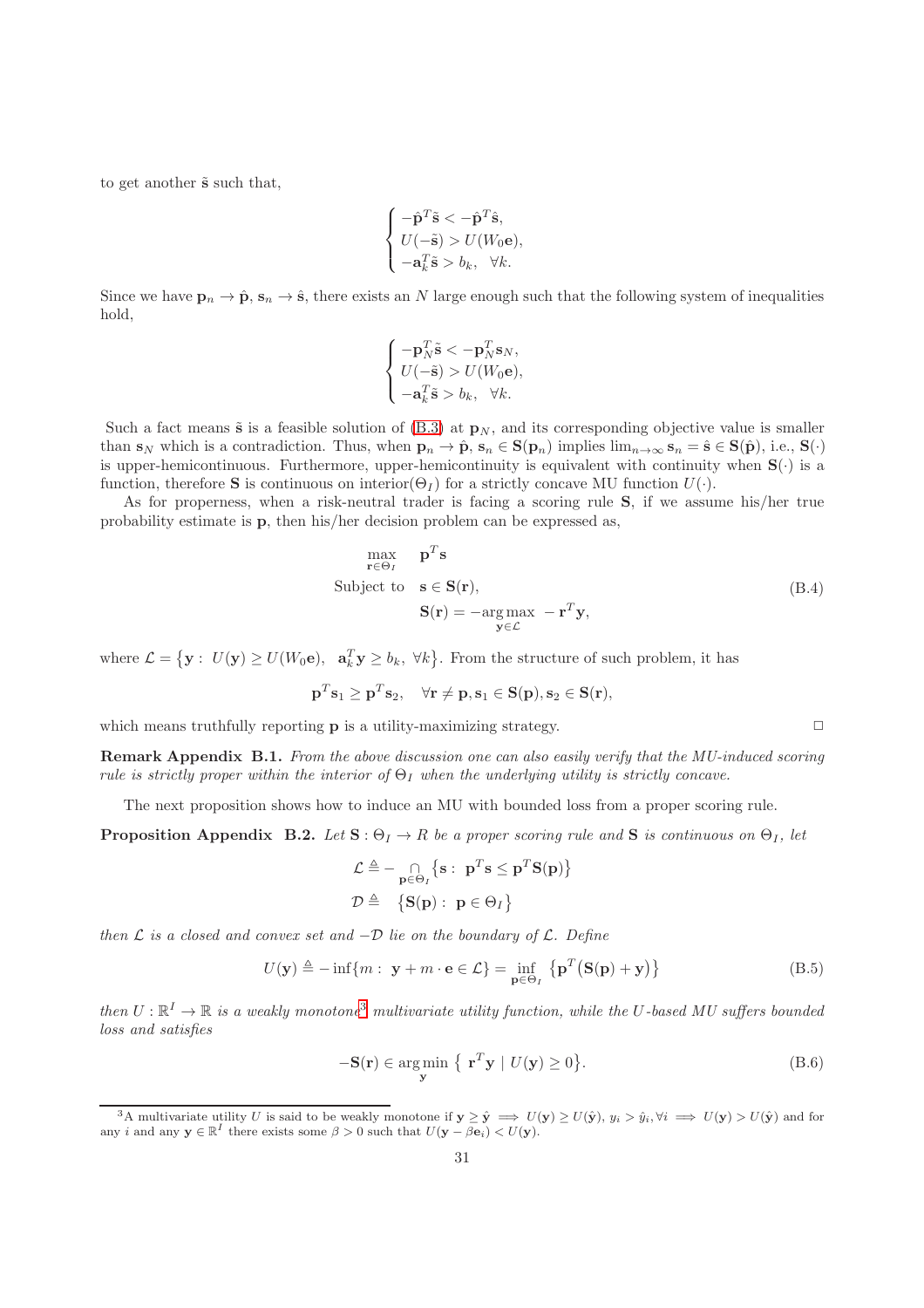**Proof of Proposition [Appendix B.2.](#page-30-1)** Clearly,  $\{s \mid p^T s \leq p^T S(p)\}\$  defines a closed halfspace for all  $p \in \Theta_I$ . Since closed halfspace is natively convex,  $\mathcal{L}$  can be regarded as the intersection of closed convex sets. Thus, it is also closed and convex. Also, for  $p \in \Theta_I$ , it is easy to see that  $-\mathcal{D}$  lies on the boundary of L.

Note that [\(B.5\)](#page-30-2) can be expressed as,

$$
U(\mathbf{y}) := -\min_{m} \quad \{ m \mid -\mathbf{p}^{T}(\mathbf{y} + m \cdot \mathbf{e}) \leq \mathbf{p}^{T} \mathbf{S}(\mathbf{p}), \quad \forall \mathbf{p} \in \Theta_{I} \}.
$$

The constraint set  $-\mathbf{p}^T(\mathbf{y} + m \cdot \mathbf{e}) \leq \mathbf{p}^T \mathbf{S}(\mathbf{p})$  for all  $\mathbf{p} \in \Theta_I$  can be equivalently written as:

$$
-\mathbf{p}^T\mathbf{y} - m \le \mathbf{p}^T\mathbf{S}(\mathbf{p}), \quad \forall \mathbf{p} \in \Theta_I \implies m \ge -\mathbf{p}^T(\mathbf{S}(\mathbf{p}) + \mathbf{y}), \quad \forall \mathbf{p} \in \Theta_I.
$$

Therefore MU function  $U(\mathbf{y})$  is equivalent to

$$
U(\mathbf{y}) = -\sup_{\mathbf{p} \in \Theta_I} \left\{ -\mathbf{p}^T \big( \mathbf{S}(\mathbf{p}) + \mathbf{y} \big) \right\} = \inf_{\mathbf{p} \in \Theta_I} \left\{ \mathbf{p}^T \big( \mathbf{S}(\mathbf{p}) + \mathbf{y} \big) \right\}.
$$
 (B.7)

At last, we check whether  $U(\cdot)$  meets Assumption [2.1.](#page-4-1)

- Domain condition: Since  $\mathbf{S}(\cdot)$  is continuous on  $\Theta_I, U(\cdot)$  is actually defined as the negative of minimum value of a continuous function over a closed and compact set, then Weistrass Theorem says such minimum value is attainable and well-defined, therefore  $U(\cdot)$  is well defined on whole  $\mathbb{R}^I$ .
- Continuity condition: Suppose  $y_n \to \overline{y}$  but  $U(y_n)$  does not approach  $U(\overline{y})$ . Then, it must have one of the following cases:
	- 1. There exists a  $\delta > 0$  such that  $\exists N > Z, U(\mathbf{y}_N) > U(\overline{\mathbf{y}}) + \delta, \forall Z > 0;$
	- 2. There exists a  $\delta > 0$  such that  $\exists N > Z$ ,  $U(\mathbf{y}_N) + \delta < U(\overline{\mathbf{y}})$ ,  $\forall Z > 0$ .

Let  $\mathbf{p}_N^* \in \underset{\mathbf{p} \in \Theta_I}{\arg \min}$  $\{ \mathbf{p}^T (\mathbf{S}(\mathbf{p}) + \mathbf{y}_N) \}$  and  $\mathbf{\bar{p}}^* \in \text{argmin}$  $\mathbf{p} \in \Theta_I$  $\{p^T(S(p) + \overline{y})\}\$ . Then for case (1), by the continuity of **S** and  $y_n \to \overline{y}$ , we know there exists an N sufficiently large such that

$$
U(\mathbf{y}_N)=\mathbf{p}_N^{*T}\big(\mathbf{S}(\mathbf{p}_N^*)+\mathbf{y}_N\big) > \overline{\mathbf{p}}^{*T}\big(\mathbf{S}(\overline{\mathbf{p}}^*)+\mathbf{y}_N\big),
$$

which is contradictory to the optimality of  $\mathbf{p}_{N}^{*}$ .

As for case  $(2)$ , there also exists an N sufficiently large such that,

$$
U(\overline{\mathbf{y}}) = \overline{\mathbf{p}}^{*T} (\mathbf{S}(\overline{\mathbf{p}}^*) + \overline{\mathbf{y}}) > \mathbf{p}_N^{*T} (\mathbf{S}(\mathbf{p}_N^*) + \overline{\mathbf{y}})
$$

which is contradictory to the optimality of  $\overline{p}^*$ . Therefore, it must have  $y_n \to \overline{y} \implies U(y_n) \to U(\overline{y})$ .

• Bounded loss condition: Since  $\Theta_I$  is a closed and bounded set while S is continuous on  $\Theta_I$ , therefore,  $\mathcal{D} = \{ \mathbf{S}(\mathbf{p}) : \ \mathbf{p} \in \Theta_I \}$  is also a closed and bounded set. By the structure of U we know  $U(\mathbf{y}) \geq 0 \iff$  $y \in \mathcal{L}$ . Since  $e_i \in \Theta_I$ ,  $\forall i = 1, ..., I$  then for any y satisfying  $U(y) \geq 0$ , it has:

$$
\mathbf{e}_i^T \mathbf{y} \ge -\mathbf{e}_i^T \mathbf{S}(\mathbf{e}_i), \quad \forall i = 1,\ldots,I, \quad \Longrightarrow \inf_{U(\mathbf{y}) \ge 0} y_i \ge -\mathbf{e}_i \mathbf{S}(\mathbf{e}_i), \quad \forall i = 1,\ldots,I.
$$

Since  $D$  is bounded, the left-hand side of the above inequality is also bounded, therefore the worst-case loss of the market maker is bounded.

• Concavity for  $y_1, y_2 \in \mathbb{R}^I$ : Note that the following inequality holds,

$$
U(\alpha \mathbf{y}_1 + (1 - \alpha)\mathbf{y}_2) = \inf_{\mathbf{p} \in \Theta_I} \{ \mathbf{p}^T (\mathbf{S}(\mathbf{p}) + \alpha \mathbf{y}_1 + (1 - \alpha)\mathbf{y}_2) \}
$$
  
\n
$$
\geq \alpha \inf_{\mathbf{p} \in \Theta_I} \{ \mathbf{p}^T (\mathbf{S}(\mathbf{p}) + \mathbf{y}_1) \} + (1 - \alpha) \inf_{\mathbf{p} \in \Theta_I} \{ \mathbf{p}^T (\mathbf{S}(\mathbf{p}) + \mathbf{y}_2) \}
$$
  
\n
$$
= \alpha U(\mathbf{y}_1) + (1 - \alpha)U(\mathbf{y}_2).
$$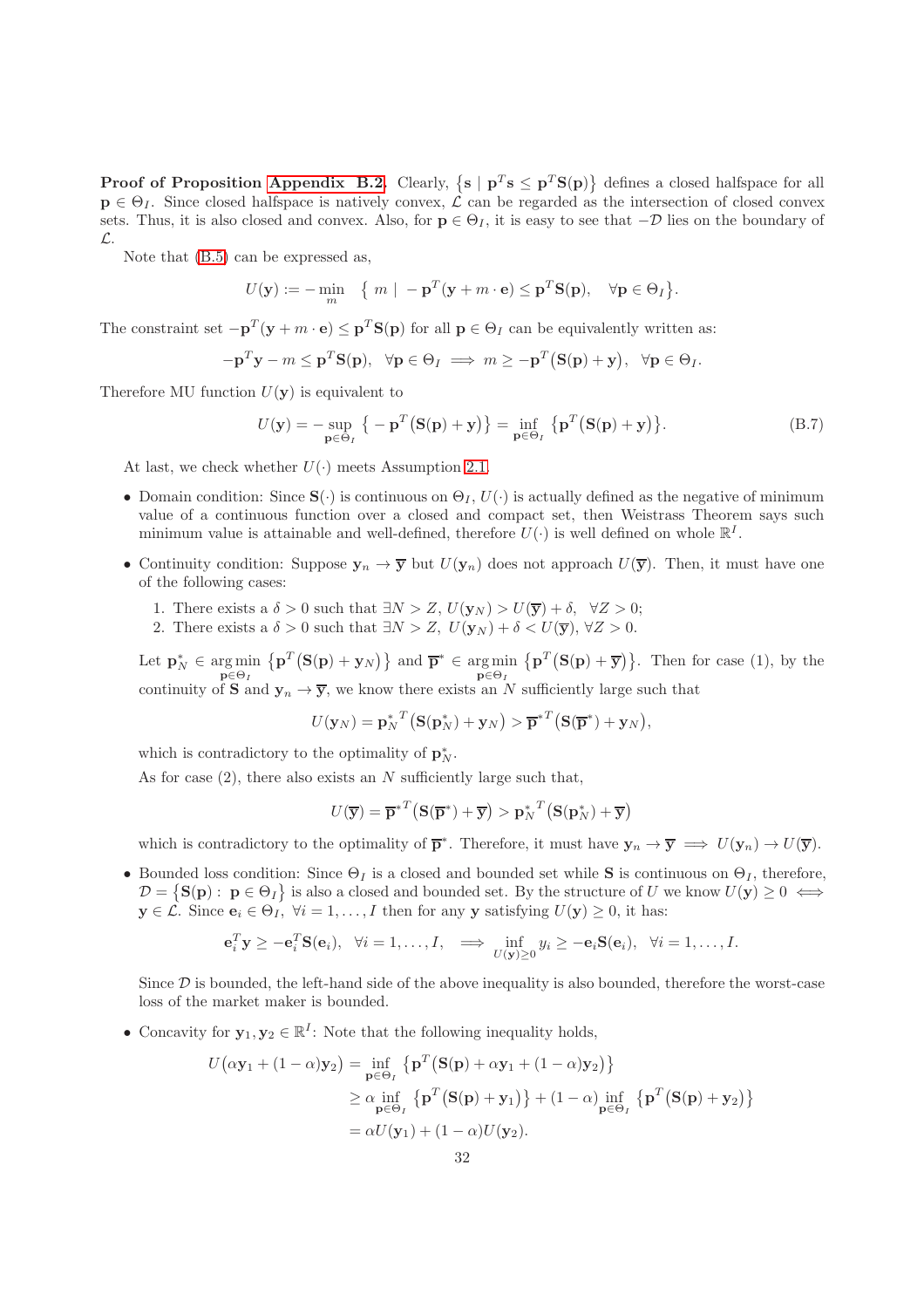• Weak monotonicity: The following inequalities holds true,

$$
U(\mathbf{y} + \boldsymbol{\delta}) = \inf_{\mathbf{p} \in \Theta_I} \left\{ \mathbf{p}^T (\mathbf{S}(\mathbf{p}) + \mathbf{y} + \boldsymbol{\delta}) \right\} \ge \inf_{\mathbf{p} \in \Theta_I} \left\{ \mathbf{p}^T (\mathbf{S}(\mathbf{p}) + \mathbf{y}) \right\} = U(\mathbf{y}), \quad \forall \boldsymbol{\delta} \ge \mathbf{0},
$$
  
\n
$$
U(\mathbf{y} + \boldsymbol{\delta}) = \inf_{\mathbf{p} \in \Theta_I} \left\{ \mathbf{p}^T (\mathbf{S}(\mathbf{p}) + \mathbf{y} + \boldsymbol{\delta}) \right\} > \inf_{\mathbf{p} \in \Theta_I} \left\{ \mathbf{p}^T (\mathbf{S}(\mathbf{p}) + \mathbf{y}) \right\} = U(\mathbf{y}),
$$
  
\n
$$
\forall \boldsymbol{\delta} \text{ such that } \delta_i > 0, \forall i.
$$

Also for every i and any  $\mathbf{y} \in \mathbb{R}^I$  it has:

$$
U(\mathbf{y} - \beta \mathbf{e}_i) = \inf_{\mathbf{p} \in \Theta_I} \left\{ \mathbf{p}^T \big( \mathbf{S}(\mathbf{p}) + \mathbf{y} - \beta \mathbf{e}_i \big) \right\} \leq \mathbf{e}_i^T \mathbf{S}(\mathbf{e}_i) + \mathbf{e}_i^T \mathbf{y} - \beta.
$$

Since  $\mathbf{e}_i^T \mathbf{S}(\mathbf{e}_i) + y_i$  is bounded for  $\mathbf{y} \in \mathbb{R}^I$  and  $\beta$  is arbitrary, for some  $\beta > 0$  it has  $U(\mathbf{y} - \beta \mathbf{e}_i) < U(\mathbf{y})$ for all i and  $\mathbf{y} \in \mathbb{R}^I$ .

As for [\(B.6\)](#page-30-3), first when  $y = -S(r)$ , by properness of S we have  $p^T S(p) - p^T S(r) \geq 0$ ,  $\forall p \in \Theta$ therefore:

$$
U(-\mathbf{S}(\mathbf{r})) = \inf_{\mathbf{p} \in \Theta_I} \left\{ \mathbf{p}^T \mathbf{S}(\mathbf{p}) - \mathbf{p}^T \mathbf{S}(\mathbf{r}) \right\} \ge 0
$$

which means  $-S(r)$  is a feasible solution of [\(B.6\)](#page-30-3).

On the other hand, suppose there exists a  $\tilde{\mathbf{y}} \in \mathbb{R}^I$  such that:  $\mathbf{r}^T \tilde{\mathbf{y}} < -\mathbf{r}^T \mathbf{S}(\mathbf{r})$ , which means

$$
\mathbf{r}^T \mathbf{S}(\mathbf{r}) + \mathbf{r}^T \tilde{\mathbf{y}} < 0 \implies U(\tilde{\mathbf{y}}) = \inf_{\mathbf{p} \in \Theta_I} \left\{ \mathbf{p}^T \mathbf{S}(\mathbf{p}) + \mathbf{p}^T \tilde{\mathbf{y}} \right\} < 0
$$

that is to say any  $\tilde{y}$  with objective function value lower than  $-r^T S(r)$  is not a feasible solution of [\(B.6\)](#page-30-3) therefore we must have  $-\mathbf{S}(\mathbf{r}) \in \arg \min \mathbf{r}^T \mathbf{y}$ .  $\Box$  $U(\mathbf{y})>0$ 

Cost function-based mechanism is a prediction market making method proposed by [Chen and Pennock](#page-17-3) [\(2012](#page-17-3)). It is now one of the most widely-used market making mechanism in prediction market literature due to its implementation simplicity. A cost function  $C : \mathbb{R}^I \to \mathbb{R}$  should satisfy the following properties:

- $C(\cdot)$  is continuous and defined on whole  $\mathbb{R}^I$ ;
- Convexity:  $C(\alpha \mathbf{q}_1 + (1 \alpha)\mathbf{q}_2) \leq \alpha C(\mathbf{q}_1) + (1 \alpha)C(\mathbf{q}_2);$
- Monotonicity: for any  $\mathbf{q}, \hat{\mathbf{q}},$  if  $\mathbf{q} > \hat{\mathbf{q}}$ , it has  $C(\mathbf{q}) > C(\hat{\mathbf{q}})$  and the inequality is held strictly if  $\mathbf{q} > \hat{\mathbf{q}}$ ;
- Translation invariance:  $C(\mathbf{q} + t\mathbf{e}) = C(\mathbf{q}) + t$ ,  $\forall t \in \mathbb{R}$ .

Then given current outstanding securities q, a new order  $\Delta q$  is charged with  $C(q + \Delta q) - C(q)$ .

One can see that a  $\rho(y) \triangleq C(-y)$  defines a risk measure, therefore  $V(y) \triangleq -C(-y)$  is always a multivariate utility function. The following proposition formally establishes their equivalence.

<span id="page-32-0"></span>**Proposition Appendix B.3.** For any given  $q \in \mathbb{R}^I$  any multivariate-utility U, let

$$
C_U(\mathbf{q}) \triangleq \min \quad W
$$
  
s.t.  $U(W \cdot \mathbf{e} - \mathbf{q}) \ge U(W_0 \mathbf{e}),$   
 $W \cdot \mathbf{e} - \mathbf{q} \in \text{dom}(U),$  (B.8)

then  $C_U(\cdot)$  is a well-defined cost function, and  $C_U(\mathbf{q}_t + \Delta \mathbf{q}) - C_U(\mathbf{q}_t)$  is exactly the price charge of  $\Delta \mathbf{q}$  under U-based MU when outstanding securities are  $q_t$ .

Conversely, for any C, let

<span id="page-32-1"></span>
$$
U_C(\mathbf{y}) = -C(-\mathbf{y}),\tag{B.9}
$$

then  $U_C$  is a qualified multivariate utility as per Assumption [2.1.](#page-4-1) Furthermore, denote by  $W_t$  the amount of cash the cost function-based market maker collected by time t, then such a cost function-based market maker is equivalent to:

$$
U_C(W_t \mathbf{e} - \mathbf{q}_t) = U_C(W_0 \mathbf{e}).
$$
\n(B.10)